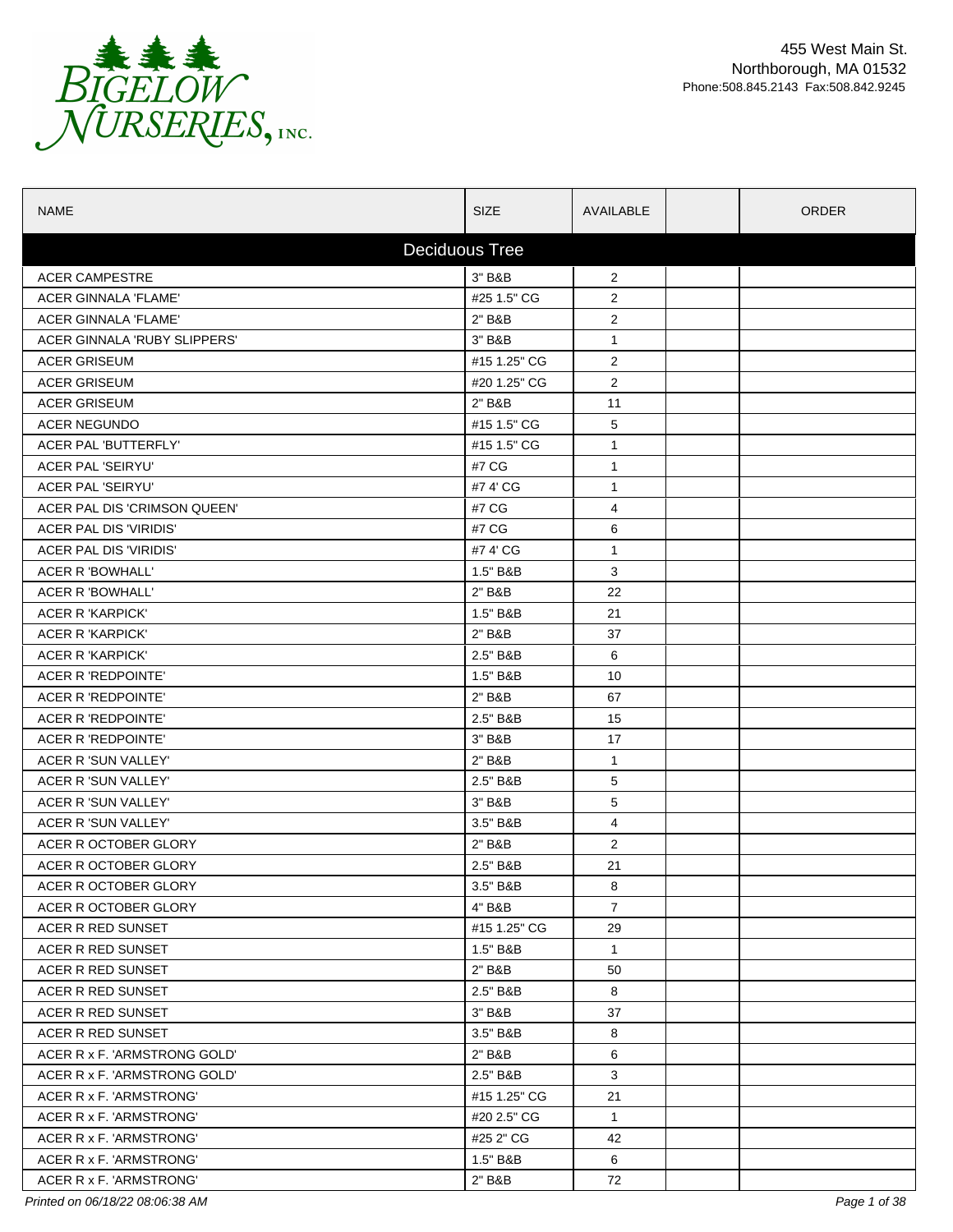

| <b>NAME</b>                        | <b>SIZE</b>  | AVAILABLE      | <b>ORDER</b> |  |  |  |
|------------------------------------|--------------|----------------|--------------|--|--|--|
| <b>Deciduous Tree</b>              |              |                |              |  |  |  |
| ACER R x F. 'ARMSTRONG'            | 2.5" B&B     | 24             |              |  |  |  |
| ACER R x F. 'ARMSTRONG'            | 3.5" B&B     | 3              |              |  |  |  |
| ACER R x F. 'AUTUMN BLAZE'         | #10 1" CG    | 17             |              |  |  |  |
| ACER R x F. 'AUTUMN BLAZE'         | 2" B&B       | 31             |              |  |  |  |
| ACER R x F. 'AUTUMN BLAZE'         | 2.5" B&B     | $\mathbf{1}$   |              |  |  |  |
| ACER R x F. 'AUTUMN BLAZE'         | 3" B&B       | 9              |              |  |  |  |
| ACER R x F. 'AUTUMN BLAZE'         | 3.5" B&B     | 15             |              |  |  |  |
| ACER R x F. 'AUTUMN BLAZE'         | 4" B&B       | $\overline{4}$ |              |  |  |  |
| <b>ACER RUBRUM</b>                 | #1 12" CG    | 741            |              |  |  |  |
| <b>ACER RUBRUM</b>                 | #1 3' CG     | 4              |              |  |  |  |
| <b>ACER RUBRUM</b>                 | #15 1.25" CG | 22             |              |  |  |  |
| <b>ACER RUBRUM</b>                 | #25 2" CG    | $\mathbf{1}$   |              |  |  |  |
| <b>ACER RUBRUM</b>                 | 5' B&B       | 4              |              |  |  |  |
| <b>ACER RUBRUM</b>                 | 6' B&B       | 5              |              |  |  |  |
| ACER RUBRUM 'BRANDYWINE'           | 2" B&B       | 9              |              |  |  |  |
| ACER RUBRUM 'BRANDYWINE'           | 3" B&B       | 17             |              |  |  |  |
| ACER SACCHARINUM                   | #3 3' CG     | 63             |              |  |  |  |
| <b>ACER SACCHARINUM</b>            | #34'CG       | 72             |              |  |  |  |
| <b>ACER SACCHARUM</b>              | #15 1" CG    | $\mathbf{1}$   |              |  |  |  |
| <b>ACER SACCHARUM</b>              | 1.5" B&B     | 1              |              |  |  |  |
| ACER SACCHARUM FALL FIESTA         | #15 1" CG    | 5              |              |  |  |  |
| ACER SACCHARUM FALL FIESTA         | 1.5" B&B     | $\overline{2}$ |              |  |  |  |
| ACER SACCHARUM FALL FIESTA         | 2" B&B       | 6              |              |  |  |  |
| ACER SACCHARUM GREEN MTN.          | #15 1.25" CG | $\overline{2}$ |              |  |  |  |
| ACER SACCHARUM LEGACY              | 2" B&B       | 5              |              |  |  |  |
| ACER SACCHARUM LEGACY              | 3" B&B       | $\mathbf{1}$   |              |  |  |  |
| <b>ACER TATARICUM</b>              | #106'CG      | 8              |              |  |  |  |
| ACER TATARICUM 'HOT WINGS'         | #10 6' CG    | 14             |              |  |  |  |
| ACER x FREEMANII 'MARMO'           | #10 1.25" CG | 1              |              |  |  |  |
| AESCULUS FLAVA 2.5 IN              | 2" B&B       | 1              |              |  |  |  |
| AESCULUS FLAVA 2.5 IN              | 2.5" B&B     | 3              |              |  |  |  |
| AESCULUS HIPP 'BAUMANII'           | #10 1.25" CG | 3              |              |  |  |  |
| AESCULUS HIPP 'BAUMANII'           | #25 1.5" CG  | 1              |              |  |  |  |
| AMELANCHIER LAEVIS 'LUSTRE'        | 1.5" B&B     | $\mathbf{1}$   |              |  |  |  |
| AMELANCHIER LAEVIS 'LUSTRE'        | 2" B&B       | 6              |              |  |  |  |
| AMELANCHIER LAEVIS 'SPRING FLURRY' | 1.5" B&B     | 10             |              |  |  |  |
| AMELANCHIER LAEVIS 'SPRING FLURRY' | 2" B&B       | $\mathbf{1}$   |              |  |  |  |
| AMELANCHIER LAMARCKII              | #54'CG       | 24             |              |  |  |  |
| AMELANCHIER LAMARCKII              | #5 5' CG     | 23             |              |  |  |  |
| ASIMINA TRILOBA                    | #1 12" CG    | 35             |              |  |  |  |
| ASIMINA TRILOBA                    | #2 2' CG     | $\mathbf{1}$   |              |  |  |  |
| BETULA ALLEGHANIENSIS              | #2 2' CG     | $\overline{7}$ |              |  |  |  |
| BETULA JACQUEMONTI                 | 8' B&B       | $\overline{2}$ |              |  |  |  |
| BETULA JACQUEMONTI                 | 2" B&B       | 10             |              |  |  |  |

*Printed on 06/18/22 08:06:38 AM Page 2 of 38*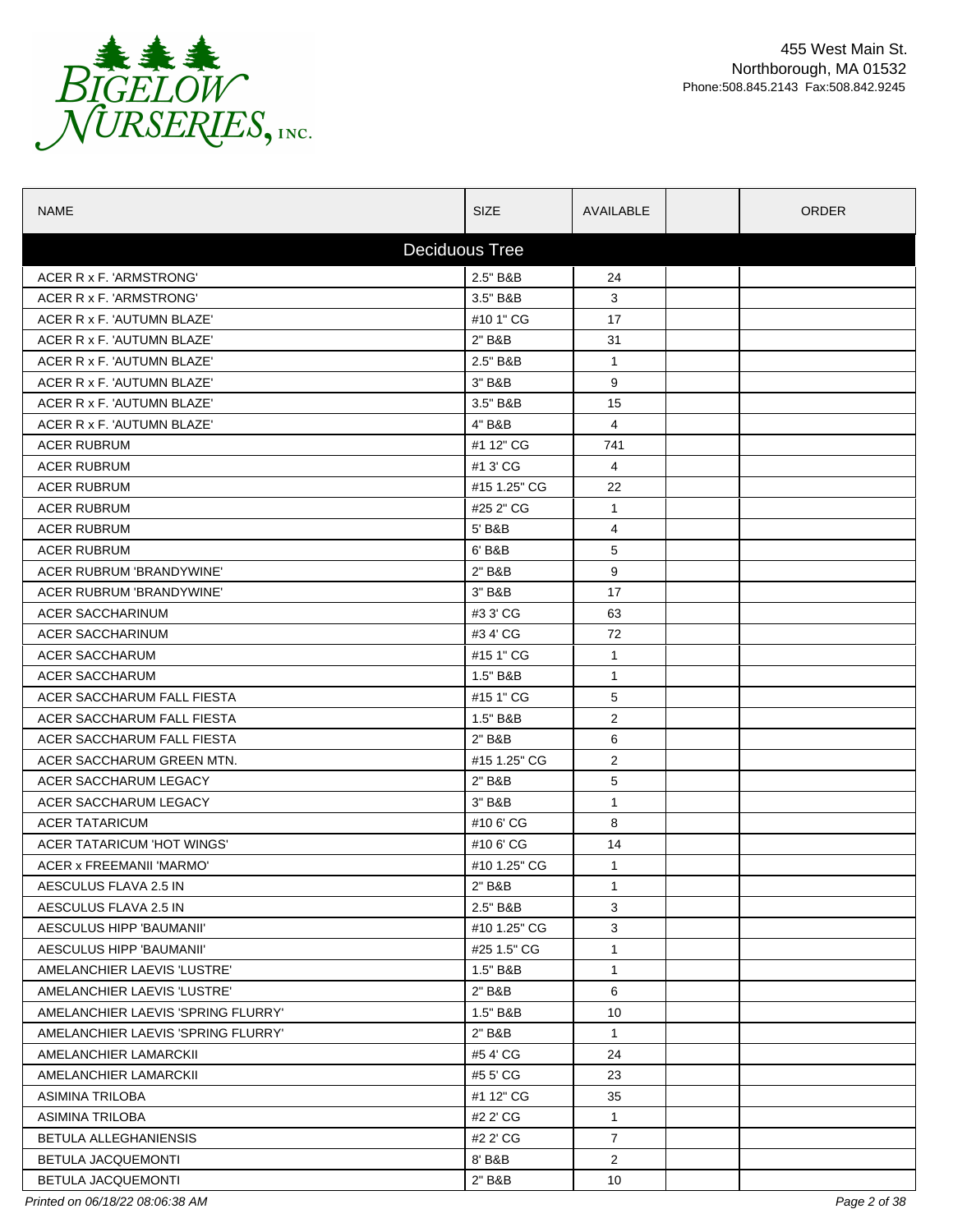

| <b>NAME</b>                              | <b>SIZE</b>   | AVAILABLE      | <b>ORDER</b> |  |  |  |
|------------------------------------------|---------------|----------------|--------------|--|--|--|
| <b>Deciduous Tree</b>                    |               |                |              |  |  |  |
| BETULA JACQUEMONTI 'TICKLE CREEK' #7     | #7 CG         | 4              |              |  |  |  |
| <b>BETULA LENTA</b>                      | #10 1" CG     | 8              |              |  |  |  |
| <b>BETULA LENTA</b>                      | #10 1.25" CG  | 9              |              |  |  |  |
| <b>BETULA NIGRA</b>                      | #2 3' CG      | 83             |              |  |  |  |
| <b>BETULA NIGRA</b>                      | #2 4' CG      | 97             |              |  |  |  |
| <b>BETULA NIGRA</b>                      | #3 CG         | $\mathbf{1}$   |              |  |  |  |
| <b>BETULA NIGRA</b>                      | #3 5' CG      | 39             |              |  |  |  |
| <b>BETULA NIGRA</b>                      | #3 6' CG      | $\mathbf{1}$   |              |  |  |  |
| <b>BETULA NIGRA</b>                      | #10 1.5" CG   | 2              |              |  |  |  |
| <b>BETULA NIGRA</b>                      | #25 8' CG     | $\overline{2}$ |              |  |  |  |
| <b>BETULA NIGRA HERITAGE</b>             | Do Not Use CG | $\mathbf{1}$   |              |  |  |  |
| <b>BETULA NIGRA HERITAGE</b>             | #158'CG       | 16             |              |  |  |  |
| BETULA NIGRA HERITAGE                    | #25 CG        | 6              |              |  |  |  |
| <b>BETULA NIGRA HERITAGE</b>             | 12' B&B       | 31             |              |  |  |  |
| BETULA NIGRA HERITAGE                    | 14' B&B       | 36             |              |  |  |  |
| <b>BETULA NIGRA HERITAGE</b>             | 16' B&B       | 13             |              |  |  |  |
| BETULA NIGRA HERITAGE                    | 18' B&B       | 60             |              |  |  |  |
| <b>BETULA NIGRA HERITAGE</b>             | 2.5" B&B      | 3              |              |  |  |  |
| BETULA NIGRA HERITAGE                    | 3.5" B&B      | 4              |              |  |  |  |
| BETULA PLAT 'DAKOTA PINNACLE'            | 6' B&B        | 11             |              |  |  |  |
| BETULA PLAT 'DAKOTA PINNACLE'            | 8' B&B        | 8              |              |  |  |  |
| BETULA POP. 'WHITESPIRE'                 | 8' B&B        | 9              |              |  |  |  |
| BETULA POP. 'WHITESPIRE'                 | 10' B&B       | 2              |              |  |  |  |
| BETULA POP. 'WHITESPIRE'                 | 12' B&B       | 5              |              |  |  |  |
| BETULA POP. 'WHITESPIRE'                 | 2" B&B        | 18             |              |  |  |  |
| BETULA POP. 'WHITESPIRE'                 | 2.5" B&B      | 5              |              |  |  |  |
| <b>BETULA POPULIFOLIA</b>                | #2 3' CG      | 108            |              |  |  |  |
| BETULA X 'ROYAL FROST' #20               | #15 1.25" CG  | $\mathbf{1}$   |              |  |  |  |
| BETULA X 'ROYAL FROST' #20               | #20 CG        | $\mathbf 1$    |              |  |  |  |
| CARAGANA ARB PENDULA 'WALKER'            | #7 3' CG      | 6              |              |  |  |  |
| CARPINUS BETULUS                         | #20 1.25" CG  | 5              |              |  |  |  |
| <b>CARPINUS BETULUS</b>                  | #25 1.25" CG  | 4              |              |  |  |  |
| <b>CARPINUS BETULUS</b>                  | #25 2" CG     | 10             |              |  |  |  |
| <b>CARPINUS BETULUS 'FASTIGIATA'</b>     | 2" B&B        | $\mathbf{1}$   |              |  |  |  |
| CARPINUS BETULUS 'FRANZ FONTAINE'        | 2" B&B        | $\overline{2}$ |              |  |  |  |
| <b>CARPINUS BETULUS 'FRANZ FONTAINE'</b> | 2.5" B&B      | $\mathbf{1}$   |              |  |  |  |
| CARPINUS CAROLINIANA                     | #15 CG        | 3              |              |  |  |  |
| CARPINUS CAROLINIANA                     | Do Not Use CG | $\mathbf{1}$   |              |  |  |  |
| CARPINUS CAROLINIANA                     | #15 1.25" CG  | 4              |              |  |  |  |
| CARPINUS CAROLINIANA                     | 2.5" B&B      | $\overline{7}$ |              |  |  |  |
| CARYA OVATA                              | 4' B&B        | 13             |              |  |  |  |
| <b>CARYA TOMENTOSA</b>                   | #1 12" CG     | $\mathbf{1}$   |              |  |  |  |
| CATALPA SPECIOSA                         | #15 2" CG     | $\overline{7}$ |              |  |  |  |
| CATALPA SPECIOSA                         | 2" B&B        | 3              |              |  |  |  |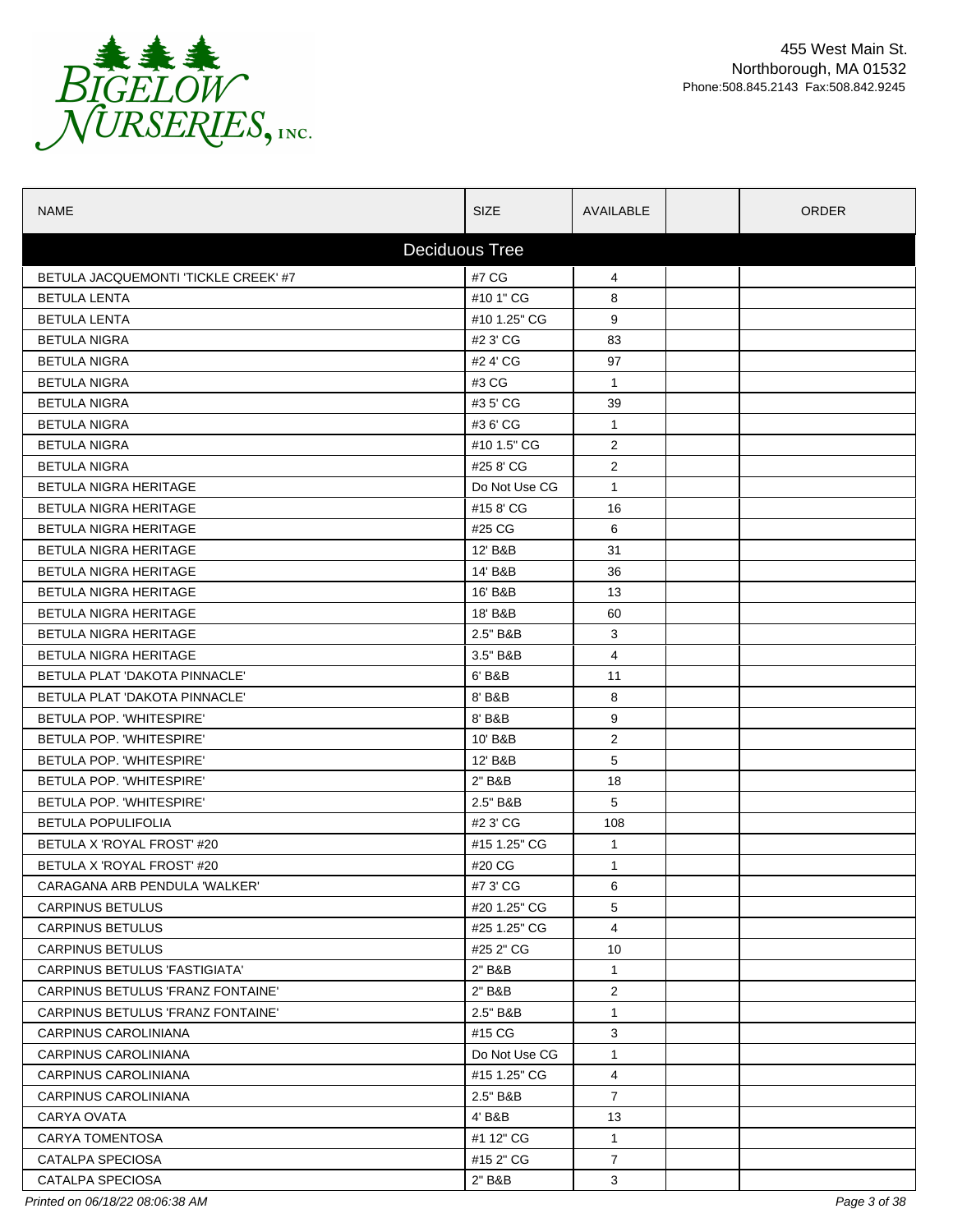

| <b>NAME</b>                            | <b>SIZE</b>           | AVAILABLE      | <b>ORDER</b> |  |  |  |  |
|----------------------------------------|-----------------------|----------------|--------------|--|--|--|--|
|                                        | <b>Deciduous Tree</b> |                |              |  |  |  |  |
| <b>CATALPA SPECIOSA</b>                | 2.5" B&B              | 5              |              |  |  |  |  |
| <b>CATALPA SPECIOSA</b>                | 3" B&B                | $\overline{2}$ |              |  |  |  |  |
| CELTIS OCCIDENTALIS                    | #15 1.25" CG          | 5              |              |  |  |  |  |
| CERCIDIPHYLLUM JAPONICUM               | #15 1" CG             | 1              |              |  |  |  |  |
| <b>CERCIDIPHYLLUM JAPONICUM</b>        | 2" B&B                | 8              |              |  |  |  |  |
| CERCIDIPHYLLUM JAPONICUM               | 2.5" B&B              | 20             |              |  |  |  |  |
| CERCIDIPHYLLUM JAPONICUM               | 3" B&B                | 5              |              |  |  |  |  |
| CERCIS CANADENSIS 'FOREST PANSY'       | 2" B&B                | $\overline{2}$ |              |  |  |  |  |
| CERCIS CANADENSIS 'ROYAL WHITE'        | 2" B&B                | 4              |              |  |  |  |  |
| <b>CERCIS CHINENSIS</b>                | #15 CG                | 3              |              |  |  |  |  |
| CHAMAECYPARIS OB 'CRIPPSII'            | 6' B&B                | $\mathbf{1}$   |              |  |  |  |  |
| <b>CHIONANTHUS VIRGINICUS</b>          | #2 18" CG             | 44             |              |  |  |  |  |
| CHIONANTHUS VIRGINICUS                 | 2" B&B                | 3              |              |  |  |  |  |
| <b>CLADRASTIS KENTUKEA</b>             | #10 5' CG             | $\mathbf{1}$   |              |  |  |  |  |
| <b>CLADRASTIS KENTUKEA</b>             | #15 1.25" CG          | 3              |              |  |  |  |  |
| <b>CLADRASTIS KENTUKEA</b>             | #20 1.25" CG          | $\overline{2}$ |              |  |  |  |  |
| <b>CLADRASTIS KENTUKEA</b>             | 2" B&B                | $\overline{7}$ |              |  |  |  |  |
| <b>CLADRASTIS KENTUKEA</b>             | 2.5" B&B              | 18             |              |  |  |  |  |
| CORNUS F. 'APPALACHIAN SNOW'           | 2" B&B                | $\overline{7}$ |              |  |  |  |  |
| <b>CORNUS F. 'CHEROKEE PRINCESS'</b>   | 2" B&B                | $\overline{7}$ |              |  |  |  |  |
| CORNUS F. 'CHEROKEE PRINCESS'          | 2.5" B&B              | 8              |              |  |  |  |  |
| <b>CORNUS F. 'CHEROKEE PRINCESS'</b>   | 3" B&B                | 6              |              |  |  |  |  |
| <b>CORNUS FLORIDA 'CHEROKEE BRAVE'</b> | 2.5" B&B              | $\overline{2}$ |              |  |  |  |  |
| <b>CORNUS FLORIDA 'CHEROKEE BRAVE'</b> | 3" B&B                | 22             |              |  |  |  |  |
| <b>CORNUS FLORIDA 'RUBRA'</b>          | 2.5" B&B              | $\overline{7}$ |              |  |  |  |  |
| <b>CORNUS KOUSA</b>                    | 7' B&B                | 10             |              |  |  |  |  |
| <b>CORNUS KOUSA</b>                    | 8' B&B                | $\overline{2}$ |              |  |  |  |  |
| <b>CORNUS KOUSA</b>                    | 2" B&B                | 3              |              |  |  |  |  |
| <b>CORNUS KOUSA</b>                    | 2.5" B&B              | 4              |              |  |  |  |  |
| <b>CORNUS KOUSA</b>                    | 3" B&B                | 8              |              |  |  |  |  |
| CORNUS KOUSA 'NATIONAL'                | 2" B&B                | 9              |              |  |  |  |  |
| CORNUS X 'AURORA'                      | #15 CG                | 3              |              |  |  |  |  |
| CORNUS X 'CELESTIAL'                   | 2" B&B                | 17             |              |  |  |  |  |
| <b>CORNUS X 'CELESTIAL'</b>            | 3" B&B                | 5              |              |  |  |  |  |
| <b>CORNUS X 'STELLAR PINK'</b>         | #7 6' CG              | 3              |              |  |  |  |  |
| <b>CORNUS X 'STELLAR PINK'</b>         | #15 CG                | $\mathbf{1}$   |              |  |  |  |  |
| CORNUS X 'STELLAR PINK'                | 2" B&B                | $\overline{7}$ |              |  |  |  |  |
| <b>CORNUS X 'STELLAR PINK'</b>         | 2.5" B&B              | 42             |              |  |  |  |  |
| <b>CORNUS X 'STELLAR PINK'</b>         | 3" B&B                | 13             |              |  |  |  |  |
| <b>CORYLUS AMERICANA</b>               | #15 1.5" CG           | $\mathbf{1}$   |              |  |  |  |  |
| CRATAEGUS CRUS. VAR. INERMIS           | #15 1.25" CG          | 21             |              |  |  |  |  |
| <b>CRATAEGUS VIRIDIS 'WINTER KING'</b> | #15 1.5" CG           | 27             |              |  |  |  |  |
| <b>CRATAEGUS VIRIDIS 'WINTER KING'</b> | #20 1.25" CG          | 26             |              |  |  |  |  |
| <b>CRATAEGUS VIRIDIS 'WINTER KING'</b> | #25 1.25" CG          | 8              |              |  |  |  |  |

*Printed on 06/18/22 08:06:38 AM Page 4 of 38*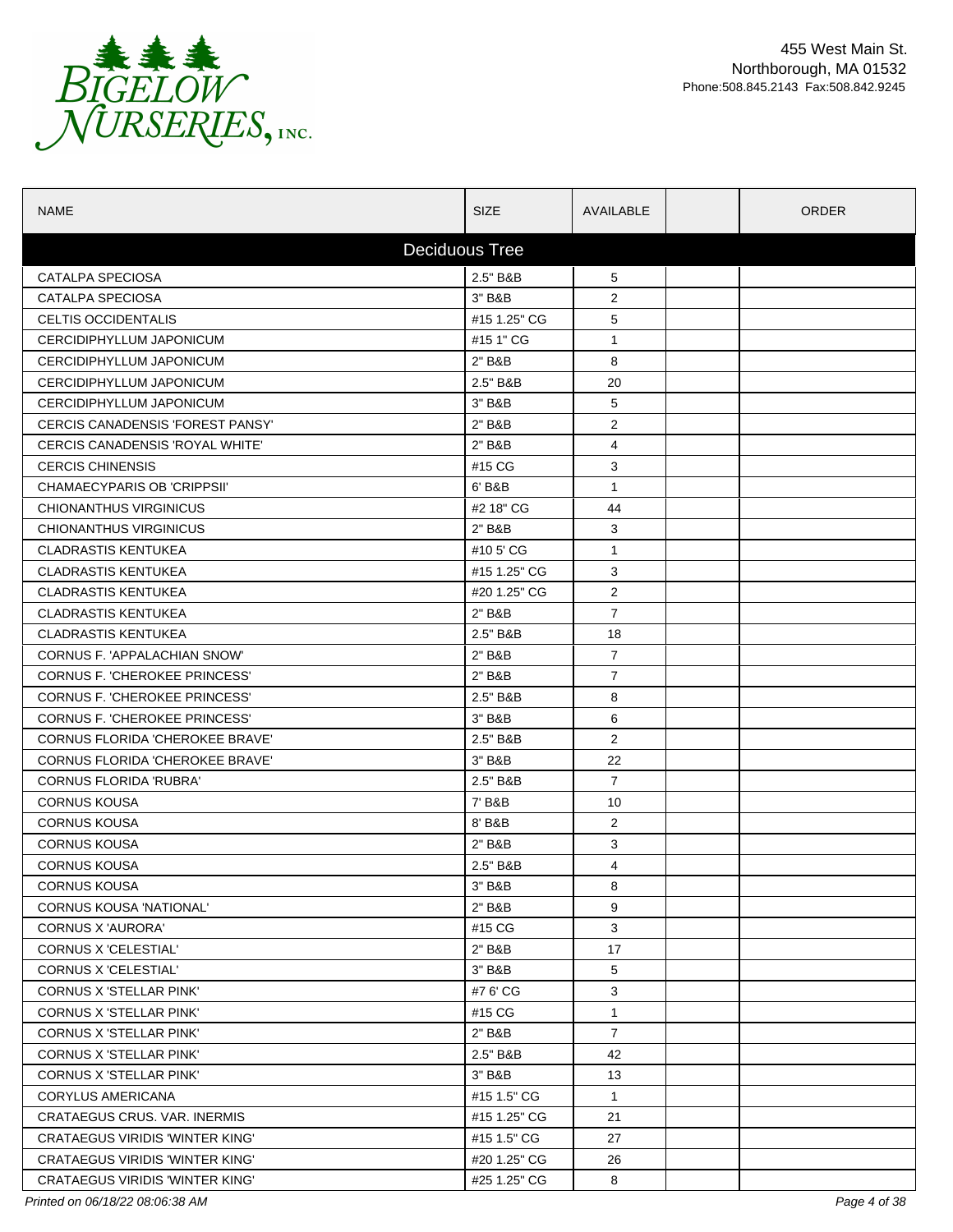

| <b>NAME</b>                             | <b>SIZE</b>           | AVAILABLE      | <b>ORDER</b> |  |  |  |  |
|-----------------------------------------|-----------------------|----------------|--------------|--|--|--|--|
|                                         | <b>Deciduous Tree</b> |                |              |  |  |  |  |
| <b>CRATAEGUS VIRIDIS 'WINTER KING'</b>  | #25 1.5" CG           | 32             |              |  |  |  |  |
| <b>CRATAEGUS VIRIDIS 'WINTER KING'</b>  | 1.5" B&B              | $\mathbf 1$    |              |  |  |  |  |
| CRATAEGUS X M. 'SNOWBIRD'               | #20 CG                | 2              |              |  |  |  |  |
| CRATAEGUS X M. 'SNOWBIRD'               | #20 1.25" CG          | 3              |              |  |  |  |  |
| CRATAEGUS X M. 'SNOWBIRD'               | #20 1.5" CG           | 3              |              |  |  |  |  |
| Cercis canadensis 'Ruby Falls'          | 2" B&B                | 6              |              |  |  |  |  |
| <b>FAGUS GRANDIFOLIA</b>                | #15 CG                | $\mathbf{1}$   |              |  |  |  |  |
| <b>FAGUS GRANDIFOLIA</b>                | 2" B&B                | 9              |              |  |  |  |  |
| <b>FAGUS GRANDIFOLIA</b>                | 3" B&B                | $\overline{2}$ |              |  |  |  |  |
| <b>FAGUS GRANDIFOLIA</b>                | 4" B&B                | $\mathbf{1}$   |              |  |  |  |  |
| <b>FAGUS SYLVATICA</b>                  | #5 CG                 | $\overline{2}$ |              |  |  |  |  |
| <b>FAGUS SYLVATICA</b>                  | #15 5' CG             | 17             |              |  |  |  |  |
| <b>FAGUS SYLVATICA</b>                  | 2.5" B&B              | 4              |              |  |  |  |  |
| <b>FAGUS SYLVATICA</b>                  | 3" B&B                | $\mathbf{1}$   |              |  |  |  |  |
| <b>FAGUS SYLVATICA</b>                  | 3.5" B&B              | $\overline{2}$ |              |  |  |  |  |
| <b>FAGUS SYLVATICA 'RED OBELISK' #7</b> | #7 1" CG              | $\mathbf{1}$   |              |  |  |  |  |
| FRANKLINIA ALATAMAHA                    | #7 4' CG              | $\mathbf{1}$   |              |  |  |  |  |
| GINKGO BILOBA 'EMPEROR'                 | #1 CG                 | 2              |              |  |  |  |  |
| <b>GINKGO BILOBA 'EMPEROR'</b>          | #5 CG                 | 3              |              |  |  |  |  |
| GINKGO BILOBA 'GOLDSPIRE'               | #54' CG               | 14             |              |  |  |  |  |
| <b>GINKGO BILOBA 'MAGYAR'</b>           | #15 CG                | 18             |              |  |  |  |  |
| <b>GINKGO BILOBA 'MAGYAR'</b>           | 2.5" B&B              | $\mathbf{1}$   |              |  |  |  |  |
| GINKGO BILOBA 'PRESIDENTIAL GOLD'       | #25 1.25" CG          | 15             |              |  |  |  |  |
| <b>GINKGO BILOBA 'PRINCETON SENTRY'</b> | #15 CG                | 38             |              |  |  |  |  |
| <b>GLEDITSIA TRI 'HALKA'</b>            | 2" B&B                | 3              |              |  |  |  |  |
| <b>GLEDITSIA TRI 'HALKA'</b>            | 2.5" B&B              | 6              |              |  |  |  |  |
| <b>GLEDITSIA TRI 'SHADEMASTER'</b>      | 1.5" B&B              | 43             |              |  |  |  |  |
| <b>GLEDITSIA TRI 'SHADEMASTER'</b>      | 2" B&B                | 81             |              |  |  |  |  |
| <b>GLEDITSIA TRI 'SHADEMASTER'</b>      | 2.5" B&B              | 5              |              |  |  |  |  |
| <b>GLEDITSIA TRI 'SKYLINE'</b>          | 1.5" B&B              | 14             |              |  |  |  |  |
| <b>GLEDITSIA TRI 'SKYLINE'</b>          | 2.5" B&B              | 15             |              |  |  |  |  |
| <b>GLEDITSIA TRI 'SPECTRUM'</b>         | #15 1" CG             | 11             |              |  |  |  |  |
| <b>GLEDITSIA TRI 'SPECTRUM'</b>         | #15 1.25" CG          | 5              |              |  |  |  |  |
| <b>GLEDITSIA TRI 'SPECTRUM'</b>         | #15 1.5" CG           | $\overline{2}$ |              |  |  |  |  |
| <b>GLEDITSIA TRI 'STREET KEEPER'</b>    | 1.5" B&B              | 8              |              |  |  |  |  |
| <b>GLEDITSIA TRI 'STREET KEEPER'</b>    | 2" B&B                | 11             |              |  |  |  |  |
| <b>GLEDITSIA TRI 'STREET KEEPER'</b>    | 2.5" B&B              | 3              |              |  |  |  |  |
| <b>GLEDITSIA TRI 'SUNBURST'</b>         | 6' BR                 | 5              |              |  |  |  |  |
| <b>GLEDITSIA TRI 'SUNBURST'</b>         | #15 1.25" CG          | 10             |              |  |  |  |  |
| <b>GLEDITSIA TRI 'SUNBURST'</b>         | #15 1.5" CG           | 5              |              |  |  |  |  |
| <b>GLEDITSIA TRIACANTHOS</b>            | #15 1.5" CG           | 23             |              |  |  |  |  |
| <b>GYMNOCLADIS DIOICUS</b>              | 2.5" B&B              | 5              |              |  |  |  |  |
| <b>JUGLANS NIGRA</b>                    | #2 2' CG              | 40             |              |  |  |  |  |
| KOELREUTERIA PANICULATA                 | 3" B&B                | $\overline{2}$ |              |  |  |  |  |

*Printed on 06/18/22 08:06:39 AM Page 5 of 38*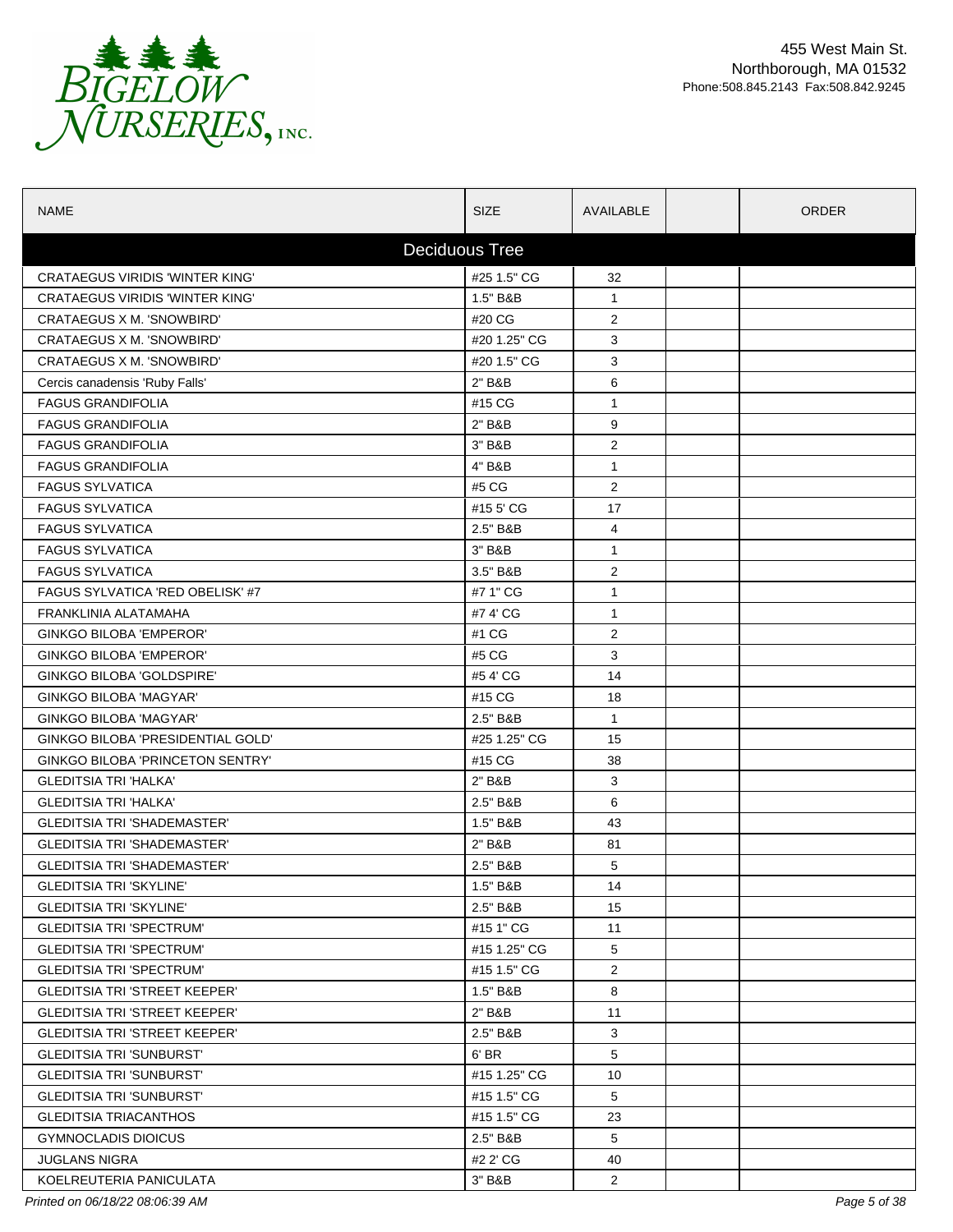

| <b>NAME</b>                         | <b>SIZE</b>  | AVAILABLE      | <b>ORDER</b> |  |  |  |
|-------------------------------------|--------------|----------------|--------------|--|--|--|
| <b>Deciduous Tree</b>               |              |                |              |  |  |  |
| LIQUIDAMBAR S. 'HAPPIDAZE'          | 2.5" B&B     | 11             |              |  |  |  |
| LIQUIDAMBAR S. 'SLENDER SILHOUETTE' | #7 1" CG     | 4              |              |  |  |  |
| LIQUIDAMBAR S. 'SLENDER SILHOUETTE' | #7 6' CG     | 5              |              |  |  |  |
| LIQUIDAMBAR S. 'SLENDER SILHOUETTE' | 2" B&B       | $\mathbf{1}$   |              |  |  |  |
| LIQUIDAMBAR STYRACIFLUA             | #15 1.5" CG  | $\mathbf{1}$   |              |  |  |  |
| LIQUIDAMBAR STYRACIFLUA             | #20 CG       | 11             |              |  |  |  |
| LIQUIDAMBAR STYRACIFLUA             | 2.5" B&B     | $\mathbf{1}$   |              |  |  |  |
| LIQUIDAMBER S. 'WORPLESDON'         | #25 2" CG    | 10             |              |  |  |  |
| LIRIODENDRON T. 'ARNOLD' COLUMNAR   | #106'CG      | 25             |              |  |  |  |
| LIRIODENDRON T. 'EMERALD CITY'      | 2" B&B       | 3              |              |  |  |  |
| LIRIODENDRON T. 'EMERALD CITY'      | 2.5" B&B     | 12             |              |  |  |  |
| LIRIODENDRON T. 'EMERALD CITY'      | 3" B&B       | 18             |              |  |  |  |
| LIRIODENDRON T. 'EMERALD CITY'      | 3.5" B&B     | 10             |              |  |  |  |
| LIRIODENDRON TULIPIFERA             | #2 CG        | 26             |              |  |  |  |
| LIRIODENDRON TULIPIFERA             | #7 1" CG     | 4              |              |  |  |  |
| LIRIODENDRON TULIPIFERA             | 2" B&B       | 34             |              |  |  |  |
| LIRIODENDRON TULIPIFERA             | 2.5" B&B     | 31             |              |  |  |  |
| LIRIODENDRON TULIPIFERA             | 3.5" B&B     | $\overline{2}$ |              |  |  |  |
| LIRIODENDRON TULIPIFERA             | 4" B&B       | $\mathbf 1$    |              |  |  |  |
| <b>MAACKIA AMURENSIS</b>            | 2.5" B&B     | 3              |              |  |  |  |
| MAGNOLIA LILIFLORA 'ANN'            | #154'CG      | 20             |              |  |  |  |
| MAGNOLIA LILIFLORA 'JANE'           | #10 5' CG    | $\mathbf{1}$   |              |  |  |  |
| MAGNOLIA STELLATA 'ROYAL STAR'      | #10 4' CG    | 22             |              |  |  |  |
| MAGNOLIA STELLATA 'ROYAL STAR'      | #10 5' CG    | 6              |              |  |  |  |
| <b>MAGNOLIA VIRGINIANA</b>          | #2 CG        | 21             |              |  |  |  |
| <b>MAGNOLIA VIRGINIANA</b>          | #106'CG      | $\mathbf{1}$   |              |  |  |  |
| <b>MAGNOLIA VIRGINIANA</b>          | 7' B&B       | 4              |              |  |  |  |
| <b>MAGNOLIA VIRGINIANA</b>          | 8' B&B       | $\overline{2}$ |              |  |  |  |
| MAGNOLIA X L. 'LEONARD MESSEL'      | #10 CG       | 2              |              |  |  |  |
| MAGNOLIA X L. 'LEONARD MESSEL'      | #153'CG      | 1              |              |  |  |  |
| MAGNOLIA X L. 'MERRILL'             | #10 4' CG    | 16             |              |  |  |  |
| MAGNOLIA X L. 'MERRILL'             | #105'CG      | 5              |              |  |  |  |
| MAGNOLIA X L. 'MERRILL'             | #106'CG      | $\mathbf{1}$   |              |  |  |  |
| MALUS 'ADIRONDACK'                  | 2" B&B       | 16             |              |  |  |  |
| MALUS 'DONALD WYMAN'                | #15 1.25" CG | 18             |              |  |  |  |
| <b>MALUS 'DONALD WYMAN'</b>         | #15 1.5" CG  | $\mathbf{1}$   |              |  |  |  |
| MALUS 'DONALD WYMAN'                | #20 1.25" CG | 106            |              |  |  |  |
| <b>MALUS 'EMERALD SPIRE'</b>        | #15 CG       | 18             |              |  |  |  |
| <b>MALUS 'GOLDEN RAINDROPS'</b>     | #15 1.25" CG | 24             |              |  |  |  |
| <b>MALUS 'GOLDEN RAINDROPS'</b>     | 2.5" B&B     | $\overline{2}$ |              |  |  |  |
| MALUS 'GOLDEN RAINDROPS'            | 3" B&B       | 3              |              |  |  |  |
| <b>MALUS 'LOUISA'</b>               | 2" B&B       | 17             |              |  |  |  |
| <b>MALUS 'LOUISA'</b>               | 2.5" B&B     | 4              |              |  |  |  |
| <b>MALUS 'PURPLE PRINCE'</b>        | #15 CG       | $\mathbf{1}$   |              |  |  |  |

*Printed on 06/18/22 08:06:39 AM Page 6 of 38*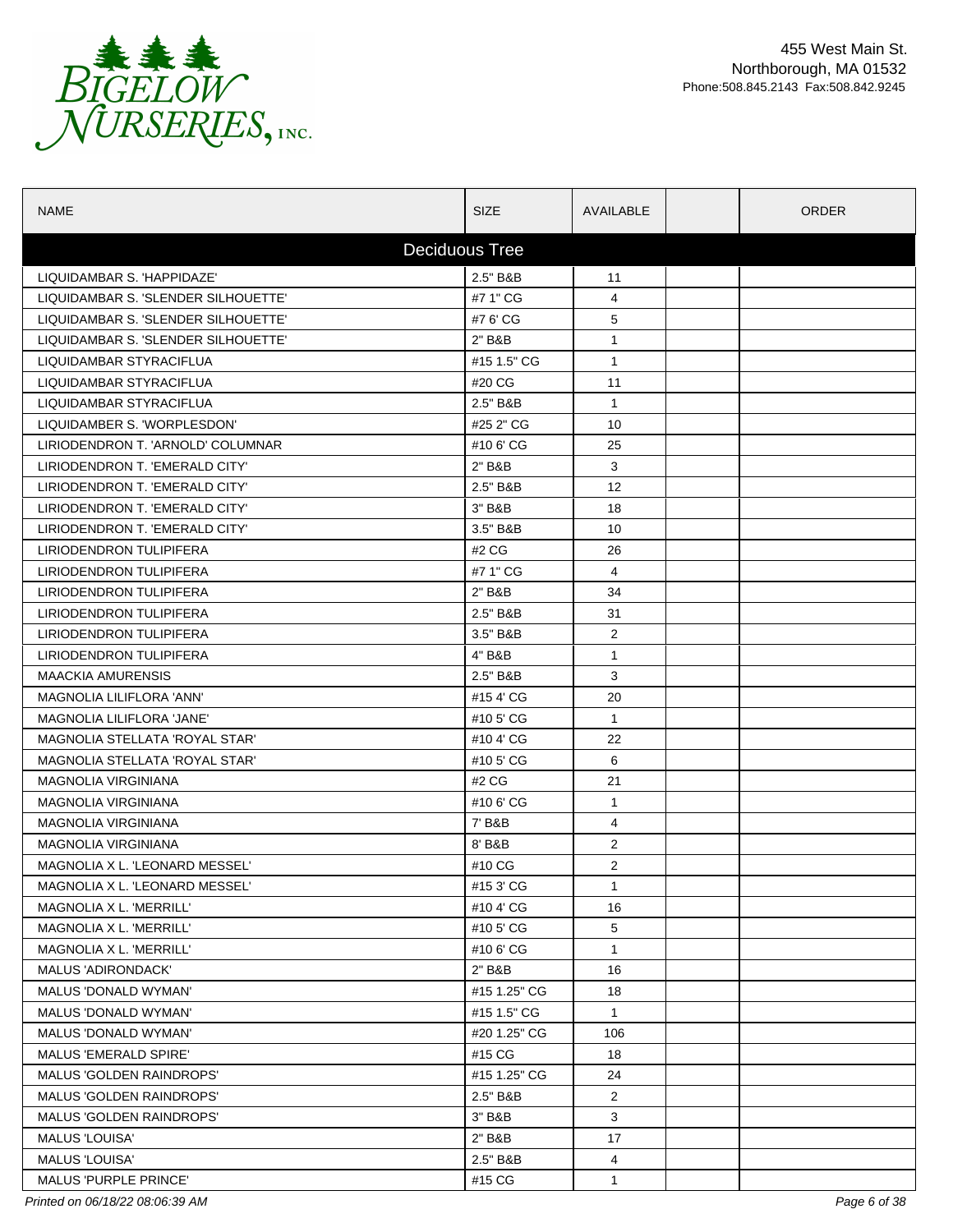

| <b>NAME</b>                    | <b>SIZE</b>  | AVAILABLE      | <b>ORDER</b> |  |  |  |
|--------------------------------|--------------|----------------|--------------|--|--|--|
| <b>Deciduous Tree</b>          |              |                |              |  |  |  |
| <b>MALUS 'PURPLE PRINCE'</b>   | #20 1" CG    | $\mathbf{1}$   |              |  |  |  |
| <b>MALUS 'PURPLE PRINCE'</b>   | #20 1.25" CG | 70             |              |  |  |  |
| <b>MALUS 'PURPLE PRINCE'</b>   | 1.5" B&B     | 5              |              |  |  |  |
| <b>MALUS 'PURPLE PRINCE'</b>   | 2" B&B       | 31             |              |  |  |  |
| <b>MALUS 'ROBINSON'</b>        | 3" B&B       | $\mathbf{1}$   |              |  |  |  |
| MALUS 'ROYAL RAINDROPS'        | 2" B&B       | 4              |              |  |  |  |
| <b>MALUS 'SPRING SNOW'</b>     | #25 1.25" CG | 119            |              |  |  |  |
| <b>MALUS 'VELVET PILLAR'</b>   | #15 1.5" CG  | 3              |              |  |  |  |
| NYSSA SYLVATICA                | #1 2' CG     | $\overline{2}$ |              |  |  |  |
| NYSSA SYLVATICA                | #1 3' CG     | 46             |              |  |  |  |
| NYSSA SYLVATICA                | #3 18" CG    | 93             |              |  |  |  |
| NYSSA SYLVATICA                | #3 3' CG     | 37             |              |  |  |  |
| NYSSA SYLVATICA                | #15 1.25" CG | 16             |              |  |  |  |
| NYSSA SYLVATICA GREEN GABLE    | #7 6' CG     | 24             |              |  |  |  |
| OSTRYA VIRGINIANA              | #3 3' CG     | $\mathbf{1}$   |              |  |  |  |
| OSTRYA VIRGINIANA              | 1.5" B&B     | $\overline{7}$ |              |  |  |  |
| OSTRYA VIRGINIANA              | 2" B&B       | 4              |              |  |  |  |
| OXYDENDRUM ARBOREUM            | #7 CG        | 8              |              |  |  |  |
| PARROTIA PERSICA 'JL COLUMNAR' | #7 6' CG     | 18             |              |  |  |  |
| PARROTIA PERSICA 'VANESSA'     | #7 1.25" CG  | 8              |              |  |  |  |
| PARTHENOCISSUS QUINQUEFOLIA    | #1 CG        | 163            |              |  |  |  |
| PARTHENOCISSUS QUINQUEFOLIA    | #2 CG        | $\overline{2}$ |              |  |  |  |
| PLATANUS OCCIDENTALIS          | 2" B&B       | $\mathbf{1}$   |              |  |  |  |
| PLATANUS OCCIDENTALIS          | 2.5" B&B     | 8              |              |  |  |  |
| PLATANUS X A. 'BLOODGOOD'      | 2.5" B&B     | 108            |              |  |  |  |
| PLATANUS X A. 'BLOODGOOD'      | 3.5" B&B     | 19             |              |  |  |  |
| PLATANUS X A. 'EXCLAMATION'    | 2" B&B       | 28             |              |  |  |  |
| PLATANUS X A. 'EXCLAMATION'    | 2.5" B&B     | 11             |              |  |  |  |
| POPULUS DELTOIDES              | 6' B&B       | 10             |              |  |  |  |
| PRUNUS 'FIRST BLUSH'           | #25 1.25" CG | $\mathbf{1}$   |              |  |  |  |
| PRUNUS 'FIRST BLUSH'           | #25 2" CG    | $\mathbf{1}$   |              |  |  |  |
| PRUNUS CER 'KRAUTER VESUVIUS'  | #15 1.25" CG | $\overline{7}$ |              |  |  |  |
| PRUNUS CER 'KRAUTER VESUVIUS'  | 1.5" B&B     | 24             |              |  |  |  |
| PRUNUS CER 'KRAUTER VESUVIUS'  | 2" B&B       | 20             |              |  |  |  |
| <b>PRUNUS CER 'NEWPORT'</b>    | #15 1.25" CG | 3              |              |  |  |  |
| PRUNUS INCISA x 'OKAME'        | 2" B&B       | 6              |              |  |  |  |
| PRUNUS INCISA x 'OKAME'        | 3" B&B       | $\mathbf{1}$   |              |  |  |  |
| PRUNUS SAR 'COLUMNARIS'        | #15 1.25" CG | $\overline{2}$ |              |  |  |  |
| PRUNUS SAR 'COLUMNARIS'        | 1.5" B&B     | 2              |              |  |  |  |
| <b>PRUNUS SARGENTII</b>        | 2" B&B       | 3              |              |  |  |  |
| <b>PRUNUS SARGENTII</b>        | 3" B&B       | 5              |              |  |  |  |
| PRUNUS SARGENTII RANCHO        | #15 1.25" CG | 19             |              |  |  |  |
| PRUNUS SARGENTII RANCHO        | #15 1.5" CG  | 3              |              |  |  |  |
| PRUNUS SARGENTII RANCHO        | #20 1.5" CG  | 3              |              |  |  |  |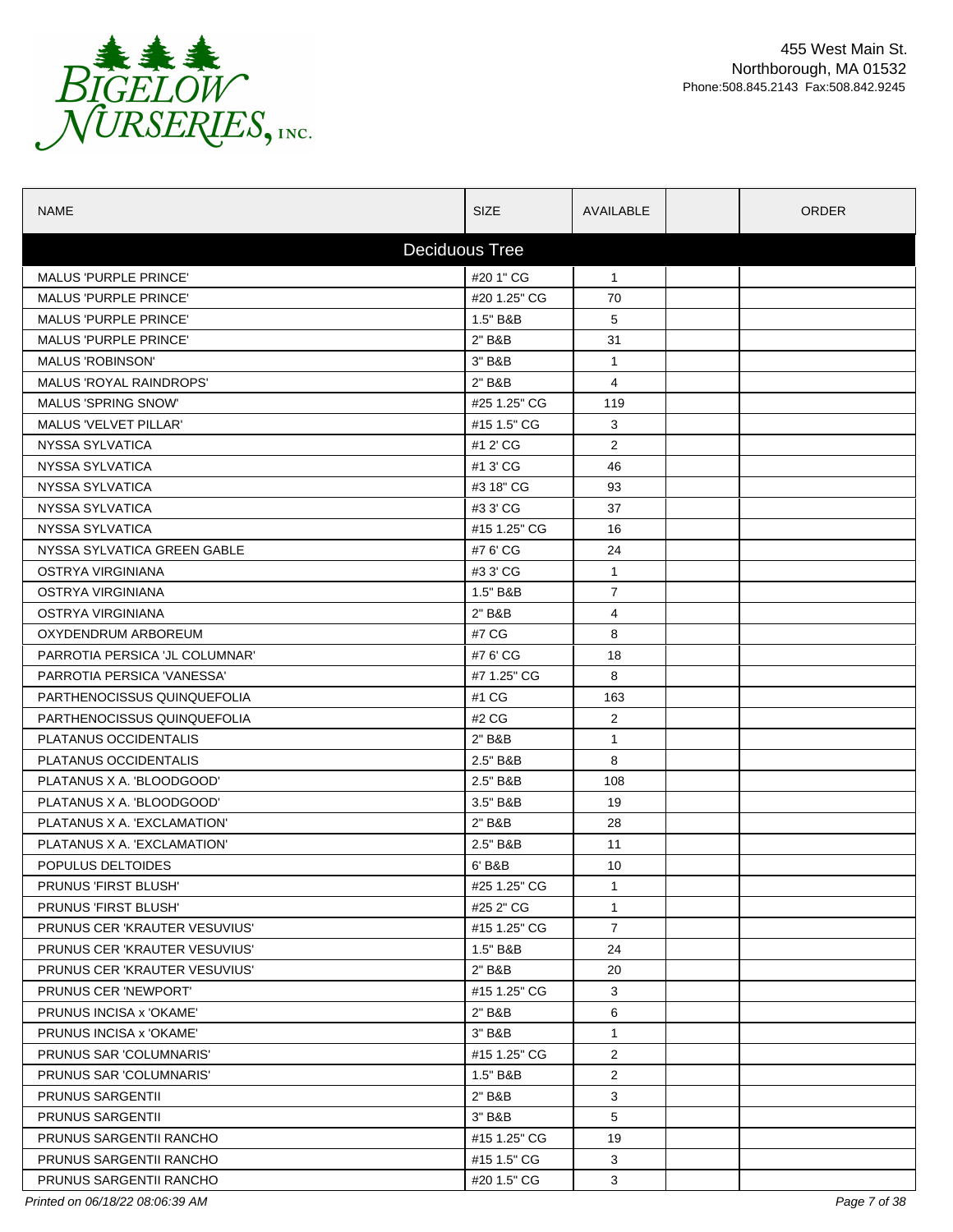

| <b>NAME</b>                           | <b>SIZE</b>           | AVAILABLE      | <b>ORDER</b> |  |
|---------------------------------------|-----------------------|----------------|--------------|--|
|                                       | <b>Deciduous Tree</b> |                |              |  |
| <b>PRUNUS SARGENTII SPRING WONDER</b> | #15 1.5" CG           | 4              |              |  |
| PRUNUS SARGENTII SPRING WONDER        | #20 1.5" CG           | $\mathbf{1}$   |              |  |
| PRUNUS SEROTINA                       | #3 4' CG              | 4              |              |  |
| PRUNUS SEROTINA                       | #3 5' CG              | 24             |              |  |
| PRUNUS SERRULATA 'KWANZAN'.           | #15 1" CG             | 3              |              |  |
| PRUNUS SERRULATA 'MT. FUJI'           | 2.5" B&B              | $\overline{2}$ |              |  |
| PRUNUS SERRULATA 'MT. FUJI'           | 3" B&B                | 6              |              |  |
| PRUNUS SUB 'AUTUMNALIS'               | #15 1" CG             | 12             |              |  |
| PRUNUS SUB 'AUTUMNALIS'               | #15 1.5" CG           | $\mathbf{1}$   |              |  |
| PRUNUS SUB 'AUTUMNALIS'               | 2.5" B&B              | $\mathbf{1}$   |              |  |
| PRUNUS SUB 'PENDULA PLENA ROSEA'      | #15 CG                | $\overline{7}$ |              |  |
| PRUNUS SUB VAR. PENDULA               | #15 1" CG             | 27             |              |  |
| PRUNUS x 'SNOWFOZAM'                  | #15 1" CG             | 21             |              |  |
| PRUNUS x YEDOENSIS                    | 2" B&B                | $\mathbf{1}$   |              |  |
| PRUNUS x YEDOENSIS                    | 2.5" B&B              | $\mathbf{1}$   |              |  |
| PRUNUS x YEDOENSIS                    | 3" B&B                | $\overline{7}$ |              |  |
| PRUNUS x YEDOENSIS 'AKEBONO'          | 3" B&B                | 5              |              |  |
| PYRUS CAL. 'CAPITAL'                  | 2.5" B&B              | $\overline{2}$ |              |  |
| PYRUS CAL. 'CLEVELAND SELECT'         | 2" B&B                | 93             |              |  |
| PYRUS CAL. 'CLEVELAND SELECT'         | 2.5" B&B              | 25             |              |  |
| PYRUS CAL. 'CLEVELAND SELECT'         | 3" B&B                | 7              |              |  |
| PYRUS CAL. 'CLEVELAND SELECT'         | 3.5" B&B              | $\overline{7}$ |              |  |
| PYRUS CAL. 'JACK' 1.5 IN              | 2" B&B                | $\overline{2}$ |              |  |
| PYRUS CAL. 'JACK' 1.5 IN              | 2.5" B&B              | $\mathbf{1}$   |              |  |
| PYRUS CAL. ARISTOCRAT                 | 2.5" B&B              | $\mathbf{1}$   |              |  |
| PYRUS CAL. ARISTOCRAT                 | 3.5" B&B              | $\mathbf{1}$   |              |  |
| PYRUS CAL. CHANTICLEAR                | #20 2" CG             | $\mathbf{1}$   |              |  |
| PYRUS CAL. CHANTICLEAR                | 1.25" B&B             | 17             |              |  |
| PYRUS CAL. CHANTICLEAR                | 1.5" B&B              | 8              |              |  |
| PYRUS CAL. CHANTICLEAR                | 2" B&B                | 10             |              |  |
| PYRUS CAL. CHANTICLEAR                | 2.5" B&B              | 16             |              |  |
| PYRUS CAL. CHANTICLEAR                | 3" B&B                | 9              |              |  |
| PYRUS CAL. CHANTICLEAR                | 3.5" B&B              | $\mathbf{1}$   |              |  |
| PYRUS CAL. NEW BRADFORD 3.5 IN        | 2" B&B                | 9              |              |  |
| PYRUS CAL. NEW BRADFORD 3.5 IN        | 2.5" B&B              | 53             |              |  |
| PYRUS CAL. NEW BRADFORD 3.5 IN        | 3" B&B                | 28             |              |  |
| PYRUS CAL. NEW BRADFORD 3.5 IN        | 3.5" B&B              | 10             |              |  |
| <b>PYRUS JAVELIN</b>                  | #15 1.5" CG           | 5              |              |  |
| QUERCUS ACUTISSIMA                    | #15 1.25" CG          | 15             |              |  |
| QUERCUS ALBA                          | #7 1" CG              | 21             |              |  |
| QUERCUS ALBA                          | #15 1.25" CG          | $\overline{2}$ |              |  |
| QUERCUS ALBA                          | #15 1.5" CG           | $\mathbf{1}$   |              |  |
| QUERCUS ALBA                          | #25 1.5" CG           | 3              |              |  |
| QUERCUS BICOLOR                       | #1 2' CG              | 70             |              |  |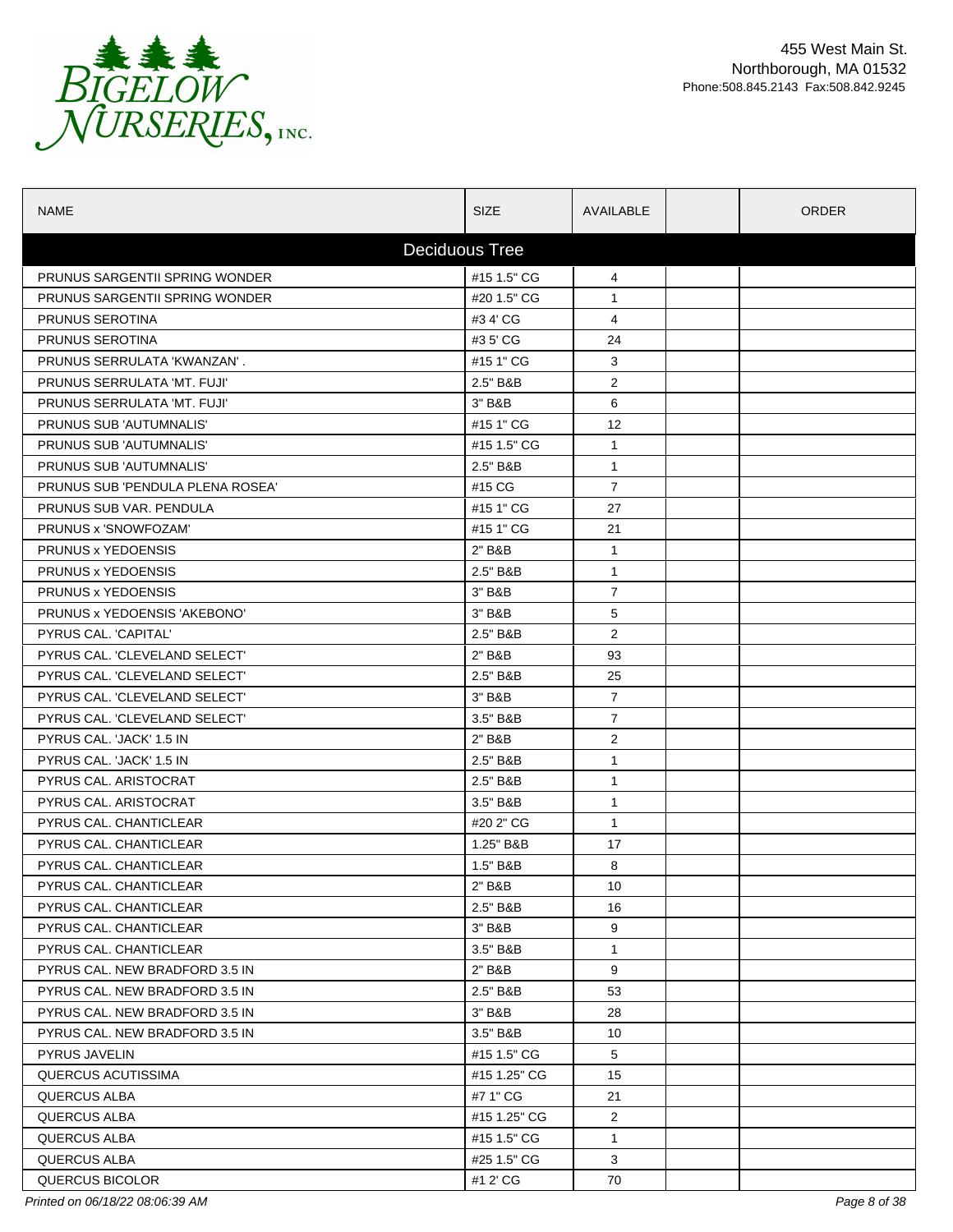

| <b>NAME</b>                  | <b>SIZE</b>  | AVAILABLE       |  | <b>ORDER</b> |  |
|------------------------------|--------------|-----------------|--|--------------|--|
| <b>Deciduous Tree</b>        |              |                 |  |              |  |
| QUERCUS BICOLOR              | #15 1" CG    | $\overline{2}$  |  |              |  |
| <b>QUERCUS BICOLOR</b>       | #15 1.25" CG | $\mathbf{1}$    |  |              |  |
| <b>QUERCUS BICOLOR</b>       | #25 2" CG    | 3               |  |              |  |
| <b>QUERCUS BICOLOR</b>       | 2" B&B       | 19              |  |              |  |
| QUERCUS BICOLOR              | 2.5" B&B     | 46              |  |              |  |
| QUERCUS BICOLOR              | 3" B&B       | 61              |  |              |  |
| <b>QUERCUS BICOLOR</b>       | 3.5" B&B     | $\mathbf{1}$    |  |              |  |
| QUERCUS COCCINEA             | #1 12" CG    | 50              |  |              |  |
| QUERCUS COCCINEA             | #15 1.5" CG  | 38              |  |              |  |
| QUERCUS COCCINEA             | #25 2" CG    | 15              |  |              |  |
| QUERCUS COCCINEA             | 3" B&B       | 3               |  |              |  |
| <b>QUERCUS IMBRICARIA</b>    | #10 1" CG    | $\overline{2}$  |  |              |  |
| <b>QUERCUS IMBRICARIA</b>    | #10 1.25" CG | 3               |  |              |  |
| <b>QUERCUS IMBRICARIA</b>    | #10 5' CG    | 20              |  |              |  |
| <b>QUERCUS LYRATA</b>        | #15 1.5" CG  | $\overline{2}$  |  |              |  |
| QUERCUS MACROCARPA           | #1 18" CG    | 45              |  |              |  |
| QUERCUS MACROCARPA           | #54'CG       | $\overline{c}$  |  |              |  |
| QUERCUS MACROCARPA           | #105'CG      | $\overline{7}$  |  |              |  |
| QUERCUS MACROCARPA           | #15 6' CG    | 19              |  |              |  |
| <b>QUERCUS PALUSTRIS</b>     | #1 2' CG     | 96              |  |              |  |
| <b>QUERCUS PALUSTRIS</b>     | #2 CG        | 100             |  |              |  |
| <b>QUERCUS PALUSTRIS</b>     | #15 1.25" CG | 12              |  |              |  |
| <b>QUERCUS PALUSTRIS</b>     | #25 1.5" CG  | $\mathbf{1}$    |  |              |  |
| <b>QUERCUS PALUSTRIS</b>     | #25 2" CG    | 81              |  |              |  |
| <b>QUERCUS PALUSTRIS</b>     | 2.5" B&B     | 109             |  |              |  |
| QUERCUS PALUSTRIS            | 3" B&B       | 68              |  |              |  |
| QUERCUS PALUSTRIS            | 3.5" B&B     | 20              |  |              |  |
| <b>QUERCUS PALUSTRIS</b>     | 4" B&B       | $\overline{2}$  |  |              |  |
| <b>QUERCUS PALUSTRIS</b>     | 4.5" B&B     | 2               |  |              |  |
| QUERCUS PHELLOS              | #25 2" CG    | 11              |  |              |  |
| QUERCUS RO. x BICOLOR 'LONG' | 2" B&B       | $\mathbf{1}$    |  |              |  |
| <b>QUERCUS RUBRA</b>         | #1 18" CG    | $\overline{7}$  |  |              |  |
| QUERCUS RUBRA                | #2 CG        | 60              |  |              |  |
| QUERCUS RUBRA                | #7 1.25" CG  | 28              |  |              |  |
| QUERCUS RUBRA                | #10 1" CG    | 33              |  |              |  |
| QUERCUS RUBRA                | #15 1.25" CG | 4               |  |              |  |
| QUERCUS RUBRA                | #15 1.5" CG  | $\overline{2}$  |  |              |  |
| QUERCUS RUBRA                | 4' B&B       | $\overline{2}$  |  |              |  |
| QUERCUS RUBRA                | 2.5" B&B     | $\mathbf{1}$    |  |              |  |
| QUERCUS RUBRA                | 3" B&B       | $\overline{2}$  |  |              |  |
| QUERCUS RUBRA                | 3.5" B&B     | $\overline{a}$  |  |              |  |
| <b>QUERCUS RUBRA</b>         | 4" B&B       | $\overline{c}$  |  |              |  |
| <b>QUERCUS VELUTINA</b>      | #1 9" CG     | 14              |  |              |  |
| <b>QUERCUS VELUTINA</b>      | 2.5" B&B     | $5\phantom{.0}$ |  |              |  |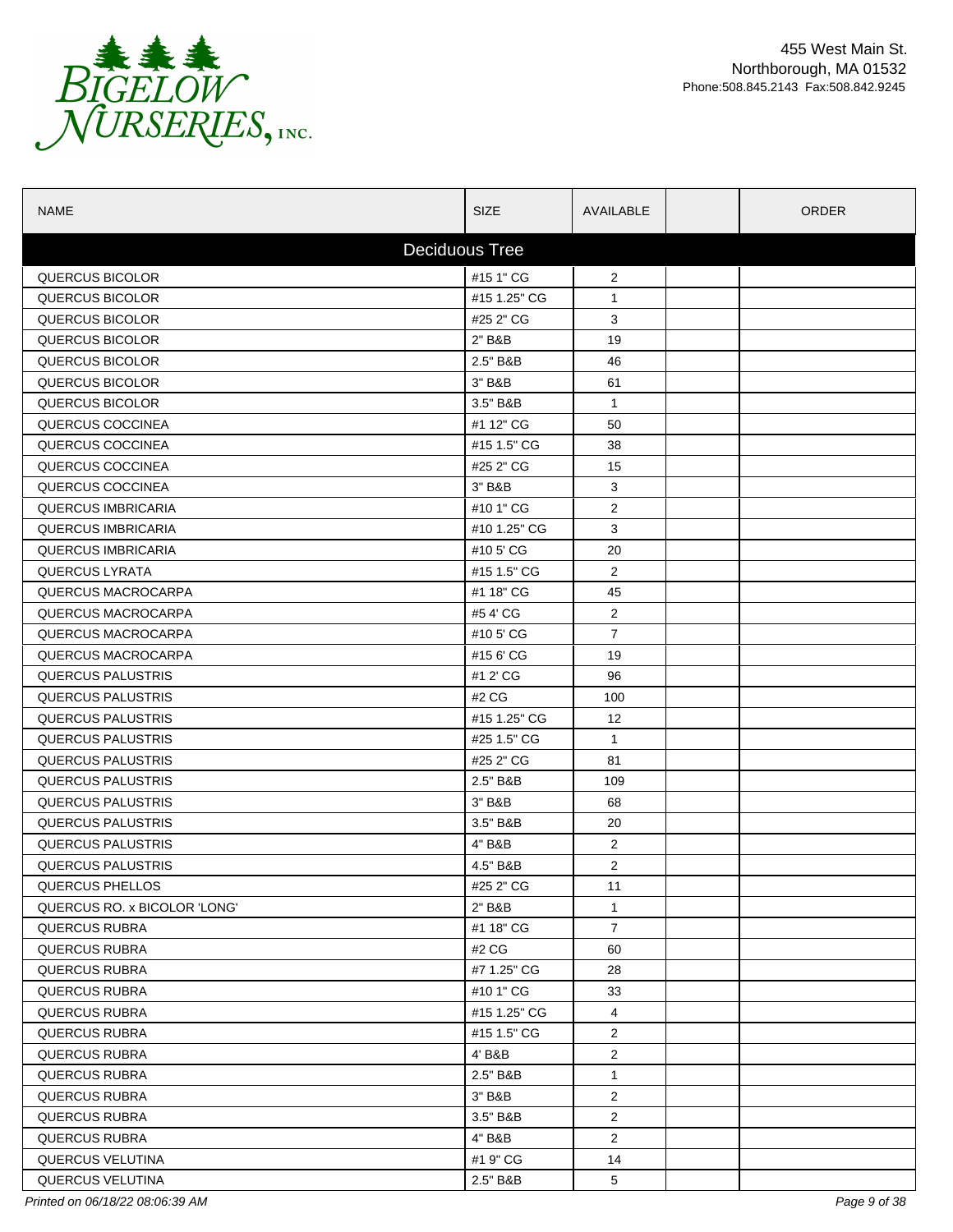

| <b>NAME</b>                          | <b>SIZE</b>           | AVAILABLE               | <b>ORDER</b> |
|--------------------------------------|-----------------------|-------------------------|--------------|
|                                      | <b>Deciduous Tree</b> |                         |              |
| <b>QUERCUS VELUTINA</b>              | 3" B&B                | $\overline{2}$          |              |
| SASSAFRAS ALBIDUM                    | #2 CG                 | 8                       |              |
| STEWARTIA PSEUDOCAMELLIA             | #2 3' CG              | 31                      |              |
| STEWARTIA PSEUDOCAMELLIA             | #104'CG               | 109                     |              |
| STEWARTIA PSEUDOCAMELLIA             | 2" B&B                | $\mathbf{1}$            |              |
| <b>STYRAX JAPONICUS</b>              | 2" B&B                | $\overline{2}$          |              |
| SYRINGA RET. 'IVORY SILK'            | #2 CG                 | 50                      |              |
| SYRINGA RET. 'IVORY SILK'            | #10 1" CG             | 18                      |              |
| SYRINGA RET. 'IVORY SILK'            | #15 1.5" CG           | 3                       |              |
| SYRINGA RET. 'IVORY SILK'            | #15 2" CG             | 1                       |              |
| SYRINGA RET. 'IVORY SILK'            | 1.5" B&B              | 8                       |              |
| SYRINGA RET. 'IVORY SILK'            | 2.5" B&B              | $\overline{2}$          |              |
| TILIA AMERICANA 'BOULEVARD'          | #15 CG                | 3                       |              |
| TILIA AMERICANA 'REDMOND'            | #5 5' CG              | 20                      |              |
| TILIA AMERICANA 'REDMOND'            | #7 1" CG              | 28                      |              |
| TILIA AMERICANA 'REDMOND'            | #10 1.25" CG          | 30                      |              |
| TILIA AMERICANA 'REDMOND'            | #15 1.5" CG           | 2                       |              |
| TILIA AMERICANA 'REDMOND'            | #20 1.5" CG           | $\mathbf{1}$            |              |
| TILIA AMERICANA 'REDMOND'            | #20 2" CG             | $\mathbf 1$             |              |
| TILIA AMERICANA 'SENTRY'             | 3.5" B&B              | 2                       |              |
| TILIA CORDATA 'GLENLEVEN'            | #7 1" CG              | 6                       |              |
| TILIA CORDATA 'GLENLEVEN'            | #15 1.5" CG           | 3                       |              |
| TILIA CORDATA 'GLENLEVEN'            | 2" B&B                | $\mathbf{1}$            |              |
| TILIA CORDATA 'GREENSPIRE'           | #15 1.5" CG           | 11                      |              |
| TILIA CORDATA 'NORLIN'               | #10 1" CG             | 20                      |              |
| TILIA CORDATA CORINTHIAN             | #15 1.5" CG           | 4                       |              |
| TILIA CORDATA CORINTHIAN             | 1.5" B&B              | 3                       |              |
| TILIA CORDATA CORINTHIAN             | 2" B&B                | 55                      |              |
| TILIA CORDATA CORINTHIAN             | 2.5" B&B              | 7                       |              |
| TILIA CORDATA X MONG. 'HARVEST GOLD' | #10 1.5" CG           | 1                       |              |
| TILIA TOMENTOSA 'STERLING'           | 2" B&B                | $\mathbf{1}$            |              |
| TILIA TOMENTOSA 'STERLING'           | 2.5" B&B              | $\mathbf{1}$            |              |
| ULMUS AMER. 'JEFFERSON'              | #20 2" CG             | $\mathbf{1}$            |              |
| ULMUS AMER. 'JEFFERSON'              | 2" B&B                | 5                       |              |
| ULMUS AMER. 'PRAIRIE EXPEDITION'     | #15 1.25" CG          | $\mathbf{1}$            |              |
| ULMUS AMER. 'PRINCETON'              | #2 CG                 | 50                      |              |
| ULMUS AMER. 'PRINCETON'              | #15 1.5" CG           | $\mathbf{1}$            |              |
| ULMUS AMER. 'PRINCETON'              | #25 2" CG             | 23                      |              |
| ULMUS AMER. 'PRINCETON'              | 1.5" B&B              | $\overline{c}$          |              |
| ULMUS AMER. 'PRINCETON'              | 2" B&B                | $\overline{\mathbf{c}}$ |              |
| ULMUS AMER. 'PRINCETON'              | 3" B&B                | 6                       |              |
| ULMUS AMER. 'PRINCETON'              | 3.5" B&B              | 4                       |              |
| ULMUS AMER. 'VALLEY FORGE'           | #2 CG                 | 50                      |              |
| ULMUS AMER. 'VALLEY FORGE'           | #15 1.25" CG          | 38                      |              |

*Printed on 06/18/22 08:06:40 AM Page 10 of 38*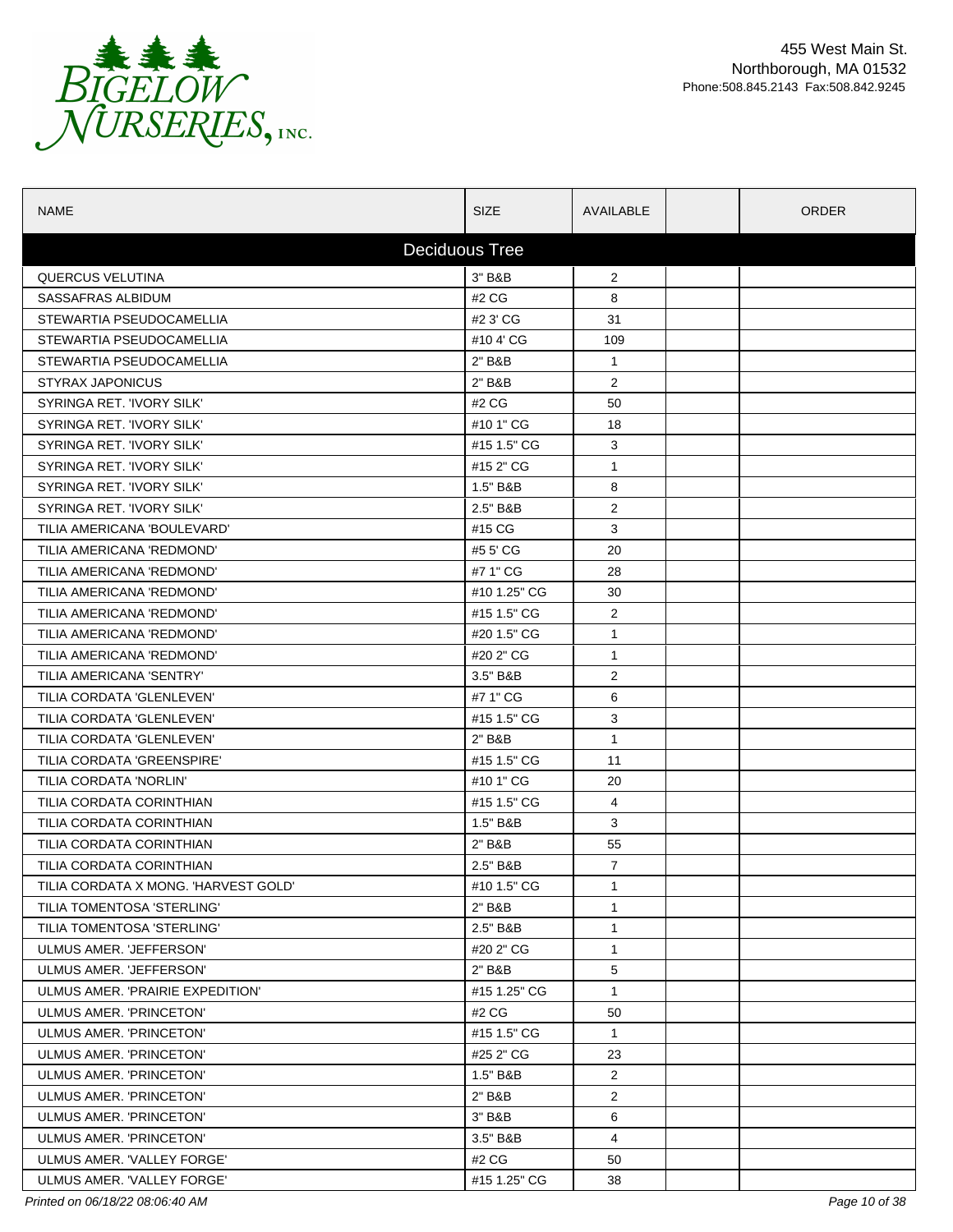

| <b>NAME</b>                                              | <b>SIZE</b>  | AVAILABLE      | <b>ORDER</b> |               |  |  |  |
|----------------------------------------------------------|--------------|----------------|--------------|---------------|--|--|--|
| <b>Deciduous Tree</b>                                    |              |                |              |               |  |  |  |
| ULMUS AMER. 'VALLEY FORGE'                               | #15 1.5" CG  | 17             |              |               |  |  |  |
| ULMUS AMER. 'VALLEY FORGE'                               | #15 2" CG    | 5              |              |               |  |  |  |
| ULMUS AMER. 'VALLEY FORGE'                               | 2.5" B&B     | $\overline{2}$ |              |               |  |  |  |
| ULMUS AMER. 'VALLEY FORGE'                               | 3" B&B       | 13             |              |               |  |  |  |
| ULMUS AMER. 'VALLEY FORGE'                               | 3.5" B&B     | 5              |              |               |  |  |  |
| ULMUS CARP. 'HOMESTEAD'                                  | #7 1" CG     | 25             |              |               |  |  |  |
| ULMUS CARP. 'HOMESTEAD'                                  | #7 1.25" CG  | $\mathbf{1}$   |              |               |  |  |  |
| ULMUS CARP. 'HOMESTEAD'                                  | #10 1.25" CG | 8              |              |               |  |  |  |
| ULMUS CARP. 'NEW HORIZON'                                | #15 1.5" CG  | 8              |              |               |  |  |  |
| ULMUS CARP. 'PATRIOT'                                    | #10 CG       | $\overline{2}$ |              |               |  |  |  |
| ULMUS CARP. 'PATRIOT'                                    | #10 1.25" CG | 5              |              |               |  |  |  |
| ULMUS CARP. 'PATRIOT'                                    | 2" B&B       | 2              |              |               |  |  |  |
| ULMUS CARP. 'PATRIOT'                                    | 2.5" B&B     | 32             |              |               |  |  |  |
| ULMUS CARP. 'PROSPECTOR'                                 | #10 1.5" CG  | 3              |              |               |  |  |  |
| ULMUS CARP. ACCOLADE                                     | #10 1.25" CG | 15             |              |               |  |  |  |
| ULMUS CARP. ACCOLADE                                     | #15 1" CG    | 3              |              |               |  |  |  |
| ULMUS CARP. ACCOLADE                                     | #15 1.25" CG | 8              |              |               |  |  |  |
| ULMUS CARP. ACCOLADE                                     | #15 1.5" CG  | 3              |              |               |  |  |  |
| ULMUS CARP. ACCOLADE                                     | 2" B&B       | 15             |              |               |  |  |  |
| ULMUS CARP. ACCOLADE                                     | 2.5" B&B     | 10             |              |               |  |  |  |
| ULMUS CARP. COMMENDATION                                 | 2" B&B       | $\mathbf{1}$   |              |               |  |  |  |
| ULMUS CARP. COMMENDATION                                 | 2.5" B&B     | 19             |              |               |  |  |  |
| ULMUS CARP. COMMENDATION                                 | 3" B&B       | 3              |              |               |  |  |  |
| ULMUS PAR. 'FRONTIER' 2.5 IN                             | 2" B&B       | 8              |              |               |  |  |  |
| ULMUS PAR. 'FRONTIER' 2.5 IN                             | 2.5" B&B     | 6              |              |               |  |  |  |
| ULMUS PARVIFOLIA                                         | #15 1.25" CG | 13             |              |               |  |  |  |
| ULMUS X TRIUMPH                                          | #15 1.5" CG  | 8              |              |               |  |  |  |
| <b>ULMUS X TRIUMPH</b>                                   | #20 1.25" CG | $\mathbf{1}$   |              |               |  |  |  |
| ZELKOVA S. 'GREEN VASE'                                  | #25 2" CG    | 14             |              |               |  |  |  |
| ZELKOVA S. 'GREEN VASE'                                  | 2.5" B&B     | 27             |              |               |  |  |  |
| ZELKOVA S. 'GREEN VASE'                                  | 3" B&B       | 48             |              |               |  |  |  |
| ZELKOVA S. 'MUSASHINO'                                   | #15 1.25" CG | 11             |              |               |  |  |  |
| ZELKOVA S. 'MUSASHINO'                                   | 2.5" B&B     | 15             |              |               |  |  |  |
| ZELKOVA S. 'MUSASHINO'                                   | 3" B&B       | 5              |              |               |  |  |  |
| ZELKOVA S. 'MUSASHINO'                                   | 3.5" B&B     | $\overline{2}$ |              |               |  |  |  |
| ZELKOVA SERRATA 'VILLAGE GREEN'                          | #10 1.25" CG | 8              |              |               |  |  |  |
| ZELKOVA SERRATA 'VILLAGE GREEN'                          | #45 3" CG    | $\overline{2}$ |              |               |  |  |  |
| ZELKOVA SERRATA 'VILLAGE GREEN'                          | 1.5" B&B     | $\mathbf{1}$   |              |               |  |  |  |
| ZELKOVA SERRATA 'VILLAGE GREEN'                          | 2" B&B       | 9              |              |               |  |  |  |
| ZELKOVA SERRATA 'VILLAGE GREEN'                          | 2.5" B&B     | 30             |              |               |  |  |  |
| ZELKOVA SERRATA 'VILLAGE GREEN'                          | 3" B&B       | 16             |              |               |  |  |  |
| ZELKOVA SERRATA 'VILLAGE GREEN'                          | 4.5" B&B     | 2              |              |               |  |  |  |
|                                                          | Evergreen    |                |              |               |  |  |  |
|                                                          |              |                |              |               |  |  |  |
| ABIES CONCOLOR<br><i>Printed on 06/18/22 08:06:40 AM</i> | 4' B&B       | 9              |              | Page 11 of 38 |  |  |  |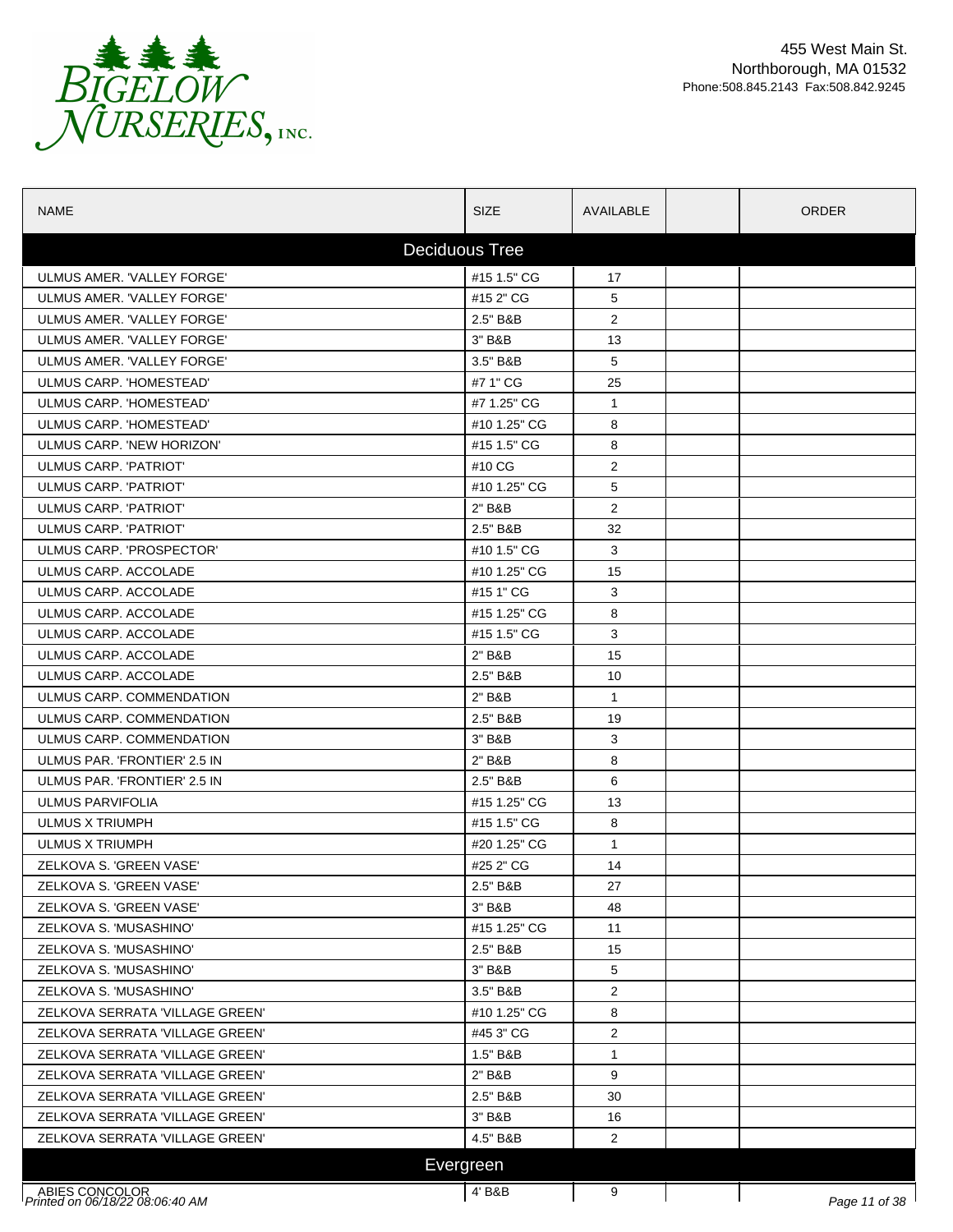

| <b>NAME</b>                        | <b>SIZE</b> | AVAILABLE      | <b>ORDER</b> |  |  |  |  |
|------------------------------------|-------------|----------------|--------------|--|--|--|--|
|                                    | Evergreen   |                |              |  |  |  |  |
| ABIES CONCOLOR                     | 5' B&B      | 23             |              |  |  |  |  |
| ABIES CONCOLOR                     | 8' B&B      | 4              |              |  |  |  |  |
| CEPHALOTAXUS HAR 'FASTIGIATA'      | #3 CG       | 9              |              |  |  |  |  |
| CEPHALOTAXUS HAR 'FASTIGIATA'      | #7 CG       | 9              |              |  |  |  |  |
| CEPHALOTAXUS HAR 'PROSTRATA'       | #7 2' CG    | 9              |              |  |  |  |  |
| CEPHALOTAXUS HARR. 'HEDGEHOG'      | #3 15" CG   | 5              |              |  |  |  |  |
| CHAMAECYPARIS NOOT. 'GLAUCA'       | #7 CG       | 22             |              |  |  |  |  |
| CHAMAECYPARIS OB 'AUREA NANA'      | 4' B&B      | 3              |              |  |  |  |  |
| CHAMAECYPARIS OB 'CONFUCIUS'       | #7 CG       | 1              |              |  |  |  |  |
| CHAMAECYPARIS OB 'FILICOIDES'      | 8' B&B      | $\mathbf{1}$   |              |  |  |  |  |
| CHAMAECYPARIS OB 'GOLDILOCKS'      | #7 CG       | 2              |              |  |  |  |  |
| CHAMAECYPARIS OB 'GRACILIS'        | 7' B&B      | 3              |              |  |  |  |  |
| CHAMAECYPARIS OB 'GRACILIS'        | 8' B&B      | 3              |              |  |  |  |  |
| CHAMAECYPARIS OB 'JUST DANDY'      | #3 CG       | 3              |              |  |  |  |  |
| CHAMAECYPARIS OB 'LITTLE JOHN'     | #3 CG       | $\overline{2}$ |              |  |  |  |  |
| <b>CHAMAECYPARIS OB 'NANA'</b>     | #7 CG       | $\overline{2}$ |              |  |  |  |  |
| CHAMAECYPARIS OB 'NANA '           | 24" B&B     | 8              |              |  |  |  |  |
| CHAMAECYPARIS OB 'NANA '           | 30" B&B     | 5              |              |  |  |  |  |
| CHAMAECYPARIS OB 'NANA GRACILIS'   | #3 CG       | 16             |              |  |  |  |  |
| CHAMAECYPARIS OB 'NANA GRACILIS'   | #15 CG      | 5              |              |  |  |  |  |
| CHAMAECYPARIS OB 'NANA LUTEA'      | 30" B&B     | 8              |              |  |  |  |  |
| CHAMAECYPARIS OB 'NANA LUTEA'      | $3'$ B&B    | 1              |              |  |  |  |  |
| CHAMAECYPARIS OB 'WELLS SPECIAL'   | 5' B&B      | 1              |              |  |  |  |  |
| CHAMAECYPARIS OB 'WELLS SPECIAL'   | 8' B&B      | 4              |              |  |  |  |  |
| CHAMAECYPARIS OB. 'FERNSPRAY GOLD' | #7 CG       | 2              |              |  |  |  |  |
| CHAMAECYPARIS P 'CURLY TOPS'       | #7 CG       | 1              |              |  |  |  |  |
| CHAMAECYPARIS P 'FILIFERA AUREA'   | #10 18" CG  | $\mathbf{1}$   |              |  |  |  |  |
| CHAMAECYPARIS P 'GOLD MOP'         | #1 9" CG    | 32             |              |  |  |  |  |
| CHAMAECYPARIS P 'GOLD MOP'         | #3 18" CG   | 2              |              |  |  |  |  |
| CHAMAECYPARIS P 'GOLD MOP'         | #7 CG       | 6              |              |  |  |  |  |
| CHAMAECYPARIS P.'ANGEL HAIR'       | #10 2' CG   | 2              |              |  |  |  |  |
| CHAMAECYPARIS TH 'TOP POINT'       | #3 CG       | 4              |              |  |  |  |  |
| CHAMAECYPARIS THYOIDES             | #10 4' CG   | 4              |              |  |  |  |  |
| <b>CHAMAECYPARIS THYOIDES</b>      | 5' B&B      | 5              |              |  |  |  |  |
| CHAMAECYPARIS THYOIDES             | 6' B&B      | 6              |              |  |  |  |  |
| CHAMAECYPARIS THYOIDES             | 7' B&B      | $\mathbf{1}$   |              |  |  |  |  |
| CRYPTOMERIA JAPONICA 'RADICANS'    | 8' B&B      | 3              |              |  |  |  |  |
| <b>CUPRESSOCYPARIS LEYLANDII</b>   | 5' B&B      | 3              |              |  |  |  |  |
| JUNIPERUS CHIN 'BLUE POINT'        | 7' B&B      | $\mathbf{1}$   |              |  |  |  |  |
| JUNIPERUS CHIN 'CASINO GOLD'       | #3 CG       | 16             |              |  |  |  |  |
| JUNIPERUS CHIN 'DAUB'S FROSTED'    | #3 18" CG   | 14             |              |  |  |  |  |
| <b>JUNIPERUS CHIN 'FAIRVIEW'</b>   | #7 3' CG    | 17             |              |  |  |  |  |
| JUNIPERUS CHIN 'HETZII COLUMNARIS' | #5 2.5' CG  | 40             |              |  |  |  |  |
| JUNIPERUS CHIN 'HETZII COLUMNARIS' | 6' B&B      | 11             |              |  |  |  |  |

*Printed on 06/18/22 08:06:40 AM Page 12 of 38*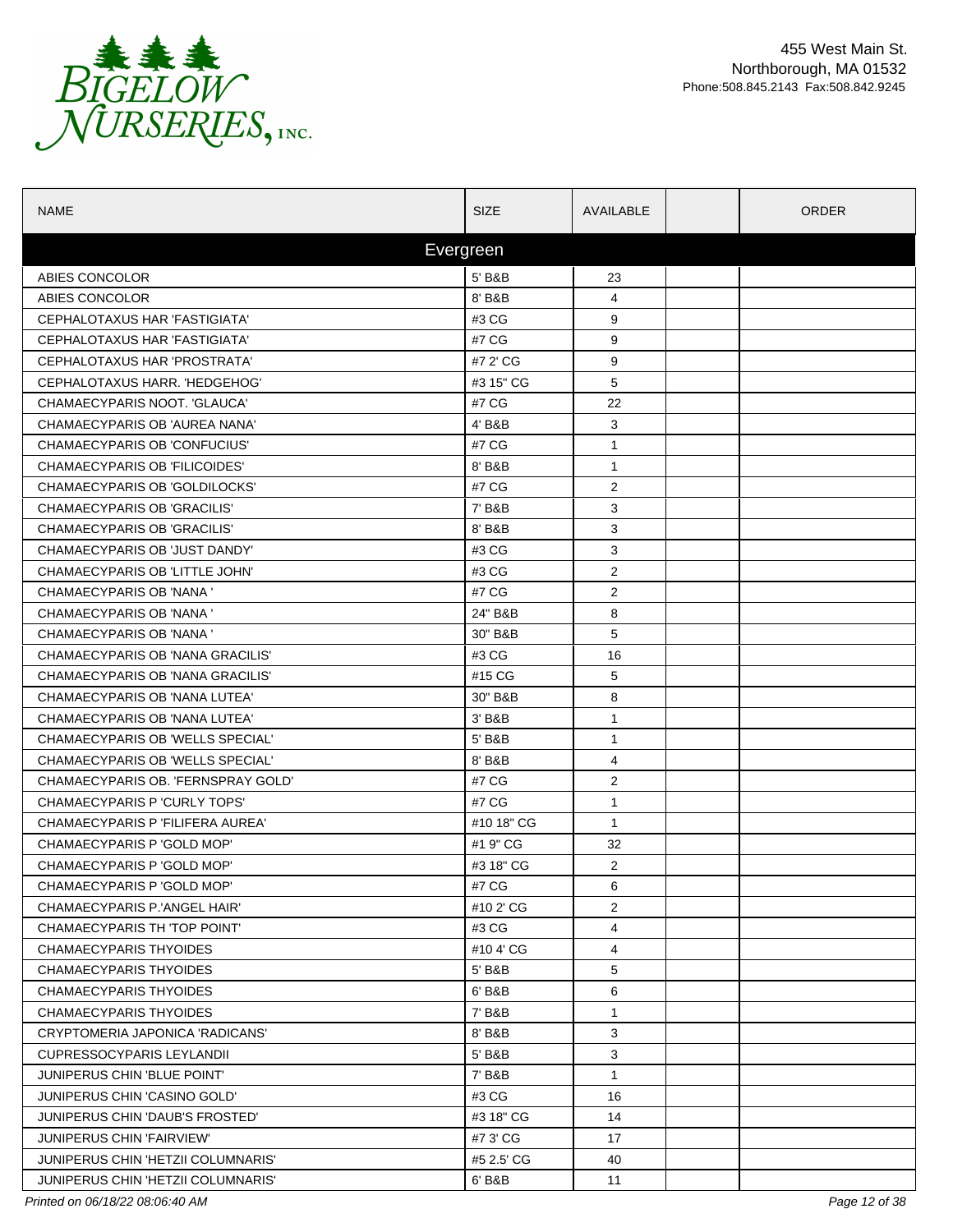

| <b>NAME</b>                             | <b>SIZE</b> | AVAILABLE      | ORDER |
|-----------------------------------------|-------------|----------------|-------|
|                                         | Evergreen   |                |       |
| JUNIPERUS CHIN 'HETZII COLUMNARIS'      | 8' B&B      | 8              |       |
| JUNIPERUS CHIN 'IOWA' 6 FT              | 6' B&B      | 11             |       |
| <b>JUNIPERUS CHIN 'KETELEERI'</b>       | 7' B&B      | $\mathbf{1}$   |       |
| <b>JUNIPERUS CHIN 'KETELEERI'</b>       | 8' B&B      | 5              |       |
| <b>JUNIPERUS CHIN 'KETELEERI'</b>       | 10' B&B     | 3              |       |
| JUNIPERUS CHIN 'MOUNTBATTEN'            | #10 3.5' CG | 10             |       |
| <b>JUNIPERUS CHIN 'PARSONII'</b>        | #3 18" CG   | 257            |       |
| <b>JUNIPERUS CHIN 'PARSONII'</b>        | #3 2' CG    | 3              |       |
| JUNIPERUS CHIN 'PFITZER COMPACTA'       | #2 12" CG   | 100            |       |
| JUNIPERUS CHIN 'PFITZER COMPACTA'       | #3 18" CG   | 11             |       |
| JUNIPERUS CHIN 'SEA GREEN'              | #2 15" CG   | 72             |       |
| JUNIPERUS CHIN 'SEA GREEN'              | #2 18" CG   | 94             |       |
| JUNIPERUS CHIN 'SEA GREEN'              | #3 18" CG   | 304            |       |
| JUNIPERUS CHIN 'SEA GREEN'              | #3 2' CG    | 35             |       |
| <b>JUNIPERUS CHIN 'TORULOSA'</b>        | #154'CG     | 34             |       |
| JUNIPERUS CHIN VAR. SAR. 'VIRIDIS'      | #2 18" CG   | 98             |       |
| JUNIPERUS CHIN VAR. SAR. 'VIRIDIS'      | #3 18" CG   | $\overline{2}$ |       |
| <b>JUNIPERUS CHIN VAR. SARGENTII</b>    | #2 CG       | $\overline{2}$ |       |
| <b>JUNIPERUS CHIN VAR. SARGENTII</b>    | #3 CG       | 4              |       |
| <b>JUNIPERUS CHIN VAR. SARGENTII</b>    | #3 18" CG   | $\mathbf{1}$   |       |
| JUNIPERUS COMMUNIS 'EFFUSA'             | #1 15" CG   | 3              |       |
| JUNIPERUS COMMUNIS 'EFFUSA'             | #3 18" CG   | 36             |       |
| JUNIPERUS COMMUNIS 'GREEN CARPET'       | #3 18" CG   | 54             |       |
| JUNIPERUS CONFERTA 'BLUE PACIFIC'       | #2 15" CG   | 47             |       |
| JUNIPERUS CONFERTA 'BLUE PACIFIC'       | #3 18" CG   | 99             |       |
| JUNIPERUS H. 'BLUE CHIP'                | #2 12" CG   | 44             |       |
| JUNIPERUS H. 'BLUE CHIP'                | #3 CG       | 2              |       |
| JUNIPERUS H. 'PLUMOSA COMP. YOUNGSTOWN' | #2 CG       | 24             |       |
| JUNIPERUS H. 'PLUMOSA COMP. YOUNGSTOWN' | #2 12" CG   | 50             |       |
| JUNIPERUS H. 'PLUMOSA COMP. YOUNGSTOWN' | #2 18" CG   | $\overline{2}$ |       |
| JUNIPERUS H. 'PLUMOSA COMP. YOUNGSTOWN' | #3 15" CG   | 100            |       |
| JUNIPERUS H. 'WILTONI'                  | #1 12" CG   | 51             |       |
| JUNIPERUS H. 'WILTONI'                  | #2 15" CG   | 81             |       |
| JUNIPERUS H. 'WILTONI'                  | #2 18" CG   | 4              |       |
| JUNIPERUS PROCUMBENS 'NANA'             | #2 15" CG   | 48             |       |
| JUNIPERUS PROCUMBENS 'NANA'             | #2 18" CG   | 85             |       |
| JUNIPERUS PROCUMBENS 'NANA'             | #3 CG       | 24             |       |
| JUNIPERUS PROCUMBENS 'NANA'             | #3 18" CG   | 26             |       |
| JUNIPERUS SCOP 'BLUE ARROW'             | #3 2' CG    | 3              |       |
| JUNIPERUS SCOP 'MOFFAT BLUE'            | #10 3.5' CG | 11             |       |
| JUNIPERUS SCOP 'MOFFAT BLUE'            | #15 5' CG   | $\mathbf{1}$   |       |
| <b>JUNIPERUS SCOP 'SKYROCKET'</b>       | #7 3' CG    | 8              |       |
| JUNIPERUS VIR. 'GRAY OWL'               | #3 18" CG   | 8              |       |
| <b>JUNIPERUS VIR. 'SKYROCKET'</b>       | #10 3.5' CG | 4              |       |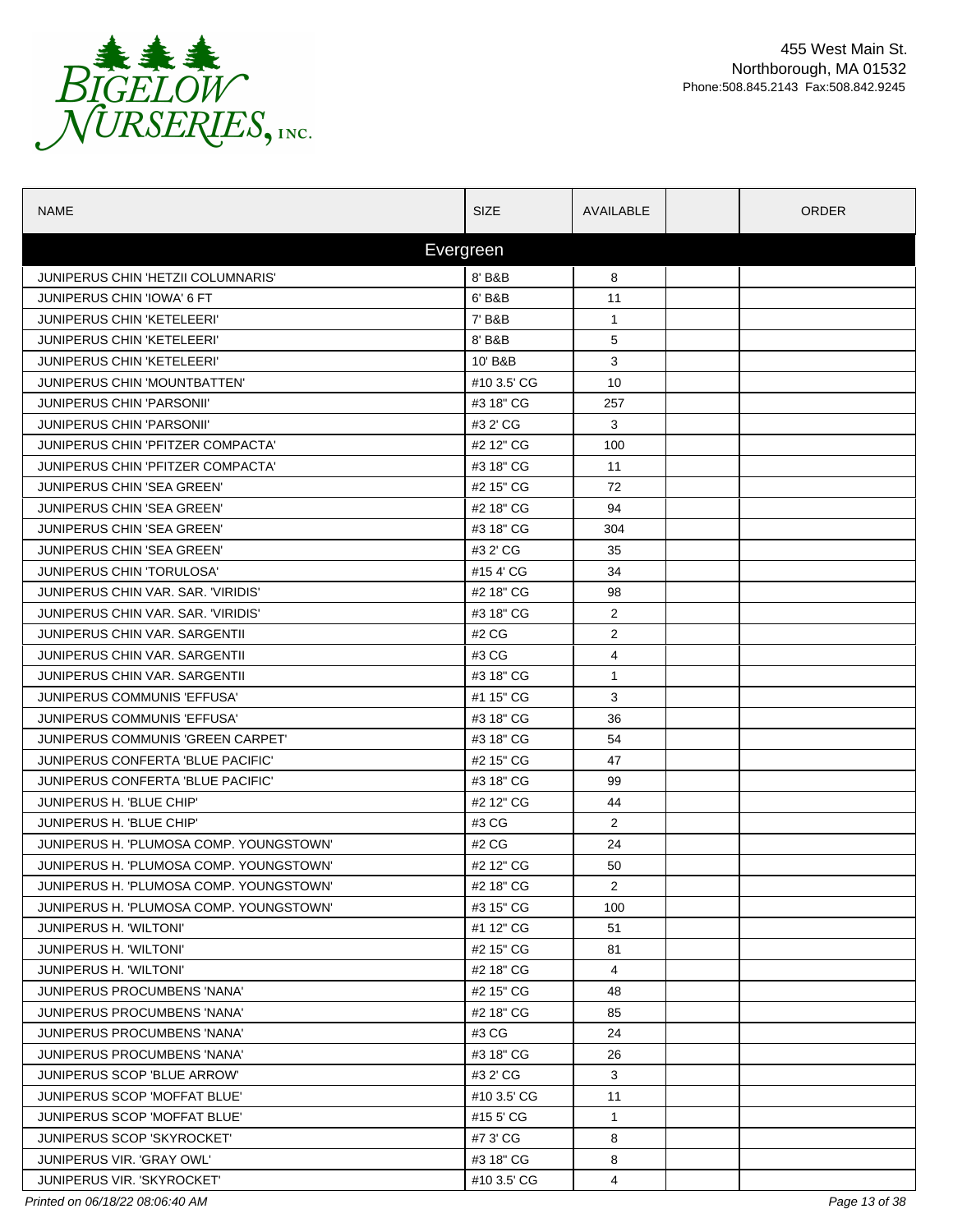

| <b>NAME</b>                    | <b>SIZE</b> | AVAILABLE      | <b>ORDER</b> |
|--------------------------------|-------------|----------------|--------------|
|                                | Evergreen   |                |              |
| <b>JUNIPERUS VIRGINIANA</b>    | #1 CG       | 543            |              |
| <b>JUNIPERUS VIRGINIANA</b>    | #3 3' CG    | 59             |              |
| <b>JUNIPERUS VIRGINIANA</b>    | #5 3' CG    | 61             |              |
| <b>JUNIPERUS VIRGINIANA</b>    | #7 3' CG    | 64             |              |
| JUNIPERUS VIRGINIANA           | #25 6' CG   | 10             |              |
| PICEA ABIES                    | 4' B&B      | $\mathbf{1}$   |              |
| PICEA ABIES                    | 5' B&B      | $\mathbf{1}$   |              |
| PICEA ABIES                    | 7' B&B      | 9              |              |
| PICEA ABIES                    | 8' B&B      | 9              |              |
| PICEA ABIES 'BLAZE'            | #7 CG       | $\mathbf{1}$   |              |
| PICEA ABIES 'CALVARY'          | #7 2' CG    | $\overline{2}$ |              |
| PICEA ABIES 'COBRA'            | #20 CG      | 1              |              |
| PICEA ABIES 'GREGORYANA'       | #7 CG       | $\mathbf{1}$   |              |
| PICEA ABIES 'MUCRONATA'        | #3 CG       | 10             |              |
| PICEA ABIES 'NIDIFORMIS'       | #7 CG       | 20             |              |
| PICEA ABIES 'PUMILA'           | #3 CG       | 5              |              |
| PICEA GLAUCA 'HUMPTY DUMPTY'   | #7 2' CG    | $\mathbf{1}$   |              |
| PICEA GLAUCA 'RAINBOW'S END'   | #15 CG      | $\mathbf{1}$   |              |
| PICEA GLAUCA 'YUKON BLUE'      | 4' B&B      | 8              |              |
| PICEA GLAUCA CONICA            | #3 2' CG    | $\overline{2}$ |              |
| PICEA GLAUCA CONICA            | #3 2.5' CG  | 13             |              |
| PICEA GLAUCA CONICA            | #3 3' CG    | 2              |              |
| PICEA GLAUCA CONICA            | #7 3' CG    | 60             |              |
| PICEA GLAUCA CONICA            | #7 3.5' CG  | 6              |              |
| PICEA GLAUCA CONICA            | #10 5' CG   | 4              |              |
| PICEA ORIENTALIS 'GOWDY'       | #7 CG       | 3              |              |
| PICEA PUNGENS 'AVATAR'         | #3 CG       | 15             |              |
| PICEA PUNGENS 'AVATAR'         | #3 2.5' CG  | $\mathbf{2}$   |              |
| PICEA PUNGENS 'AVATAR'         | #7 2.5' CG  | 10             |              |
| PICEA PUNGENS 'AVATAR'         | #7 3' CG    | 1              |              |
| PICEA PUNGENS 'BABY BLUE EYES' | #7 2.5' CG  | 5              |              |
| PICEA PUNGENS 'CHRISTINA'      | #7 CG       | $\mathbf{1}$   |              |
| PICEA PUNGENS 'GLOBOSA'        | #3 CG       | 35             |              |
| PICEA PUNGENS 'GLOBOSA'        | #7 CG       | 80             |              |
| PICEA PUNGENS 'GLOBOSA'        | #20 CG      | $\mathbf{1}$   |              |
| PICEA PUNGENS 'HOOPSII'        | #3 2' CG    | 10             |              |
| PICEA PUNGENS 'MONTGOMERY'     | #3 CG       | 41             |              |
| PICEA PUNGENS 'MONTGOMERY'     | #10 18" CG  | $\overline{2}$ |              |
| PICEA PUNGENS GLAUCA           | 4' B&B      | $\mathbf{1}$   |              |
| PICEA PUNGENS GLAUCA           | 5' B&B      | 6              |              |
| PICEA PUNGENS GLAUCA           | 6' B&B      | $\overline{2}$ |              |
| PICEA PUNGENS GLAUCA           | 7' B&B      | $\mathbf{1}$   |              |
| PINUS MUGO                     | #3 15" CG   | 22             |              |
| PINUS MUGO 'SLOWMOUND'         | #3 18" CG   | 11             |              |

*Printed on 06/18/22 08:06:41 AM Page 14 of 38*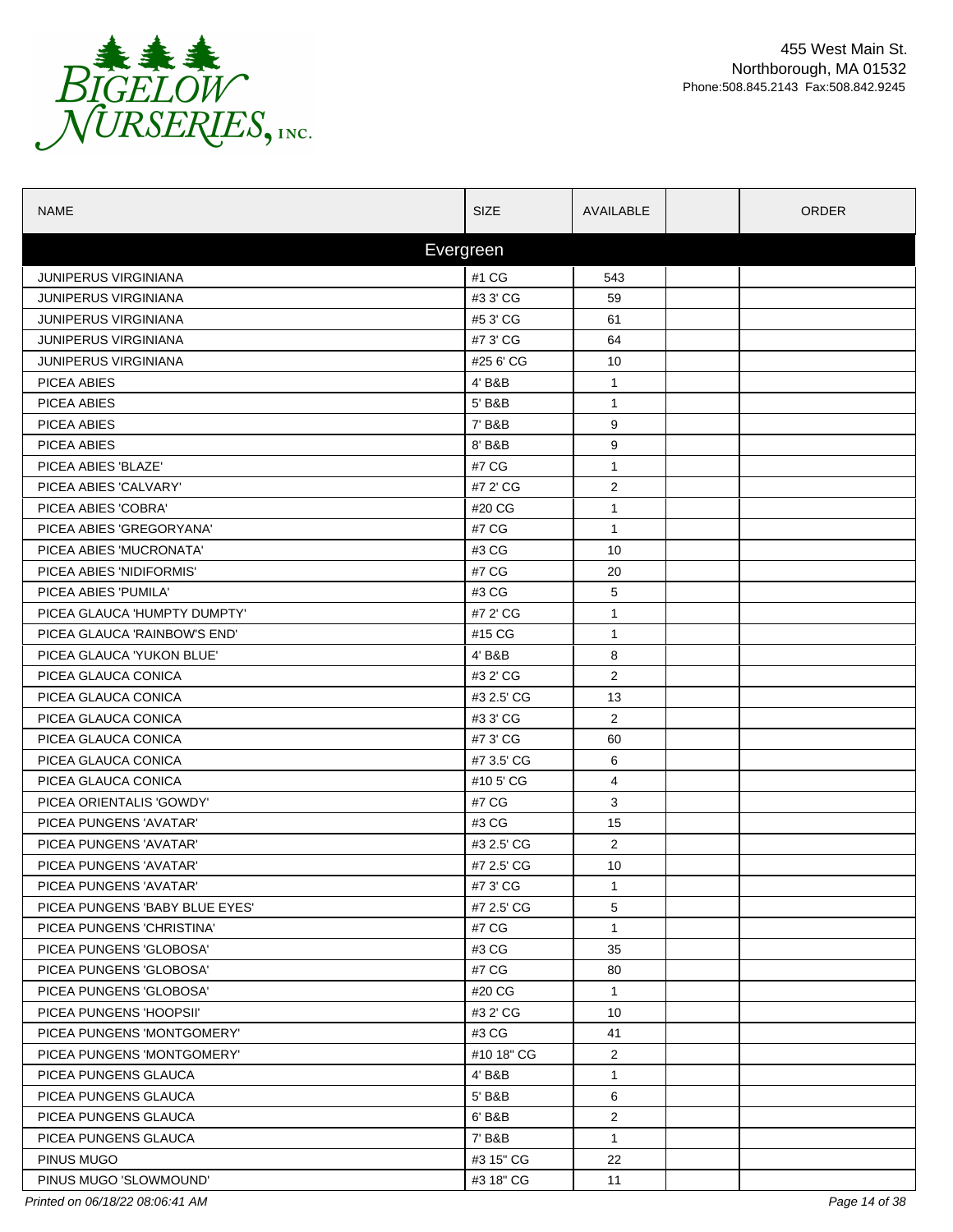

| <b>NAME</b>                               | <b>SIZE</b> | AVAILABLE      | <b>ORDER</b> |
|-------------------------------------------|-------------|----------------|--------------|
|                                           | Evergreen   |                |              |
| PINUS MUGO 'SLOWMOUND'                    | #7 2' CG    | 14             |              |
| PINUS PARVIFLORA GLAUCA                   | 6' B&B      | 3              |              |
| PINUS PEUCE 'PACIFIC BLUE'                | #105'CG     | $\mathbf{1}$   |              |
| PINUS RIGIDA                              | #5 2' CG    | $\overline{2}$ |              |
| PINUS STROBUS                             | #3 CG       | 3              |              |
| <b>PINUS STROBUS</b>                      | #3 2' CG    | 3              |              |
| PINUS STROBUS                             | 4' B&B      | 3              |              |
| PINUS STROBUS                             | 6' B&B      | 128            |              |
| PINUS STROBUS                             | 7' B&B      | 65             |              |
| <b>PINUS STROBUS</b>                      | 8' B&B      | 132            |              |
| PINUS STROBUS                             | 10' B&B     | 3              |              |
| PINUS STROBUS 'FASTIGIATA'                | 6' B&B      | 1              |              |
| PINUS STROBUS 'MINI TWISTS' #15           | #7 CG       | 8              |              |
| PINUS STROBUS 'MINI TWISTS' #15           | #15 CG      | 1              |              |
| PINUS STROBUS 'NIAGARA FALLS'             | #3 CG       | 5              |              |
| PINUS STROBUS 'NIAGARA FALLS'             | #7 CG       | 5              |              |
| PINUS SYLVESTRIS 'BEAUVRONENSIS'          | #10 18" CG  | $\mathbf{1}$   |              |
| PINUS THUNBERGII 'THUNDERHEAD'            | #7 CG       | 6              |              |
| PSEUDOTSUGA MENZIESII                     | 6' B&B      | 5              |              |
| <b>SCIADOPITYS VERTICILLATA</b>           | 7' B&B      | $\overline{2}$ |              |
| <b>TAXODIUM DISTICHUM</b>                 | #1 3' CG    | 50             |              |
| <b>TAXODIUM DISTICHUM</b>                 | #15 2" CG   | 4              |              |
| <b>TAXODIUM DISTICHUM</b>                 | #25 CG      | $\mathbf{1}$   |              |
| <b>TAXODIUM DISTICHUM</b>                 | 3.5" B&B    | 1              |              |
| TAXODIUM DISTICHUM 'PEVE MINARET'         | #5 CG       | $\mathbf{1}$   |              |
| <b>TAXODIUM DISTICHUM 'SHAWNEE BRAVE'</b> | #20 1" CG   | 3              |              |
| <b>TAXUS CUSP 'KOBES HICKSI'</b>          | #5 18" CG   | $\mathbf{1}$   |              |
| TAXUS X MEDIA 'DENSIFORMIS'               | 30" B&B     | 70             |              |
| TAXUS X MEDIA 'GREENWAVE'                 | 18" B&B     | $\overline{7}$ |              |
| TAXUS X MEDIA 'HALLORAN'                  | 30" B&B     | 1              |              |
| TAXUS X MEDIA 'HALLORAN'                  | 3' B&B      | $\mathbf{1}$   |              |
| <b>TAXUS X MEDIA 'HICKSII'</b>            | #7 2.5' CG  | 49             |              |
| TAXUS X MEDIA 'VERTICAL'                  | 3.5' B&B    | $\overline{2}$ |              |
| THUJA OCC. 'DEGROOT'S SPIRE'              | #5 CG       | $\mathbf{1}$   |              |
| THUJA OCC. 'HETZ MIDGET'                  | #1 12" CG   | 28             |              |
| THUJA OCC. 'HETZ MIDGET'                  | #3 CG       | 3              |              |
| THUJA OCC. 'HETZ WINTERGREEN'             | #7 4' CG    | 24             |              |
| THUJA OCC. 'HOLMSTRUP'                    | #7 3' CG    | 3              |              |
| THUJA OCC. 'HOLMSTRUP'                    | #7 4' CG    | 94             |              |
| THUJA OCC. 'JANTAR'                       | #7 4' CG    | 23             |              |
| THUJA OCC. 'JANTAR'                       | #10 5' CG   | 4              |              |
| THUJA OCC. 'NIGRA'                        | #5 3' CG    | $\overline{7}$ |              |
| THUJA OCC. 'NIGRA'                        | 6' IG       | 366            |              |
| THUJA OCC. 'NIGRA'                        | 7' IG       | 1263           |              |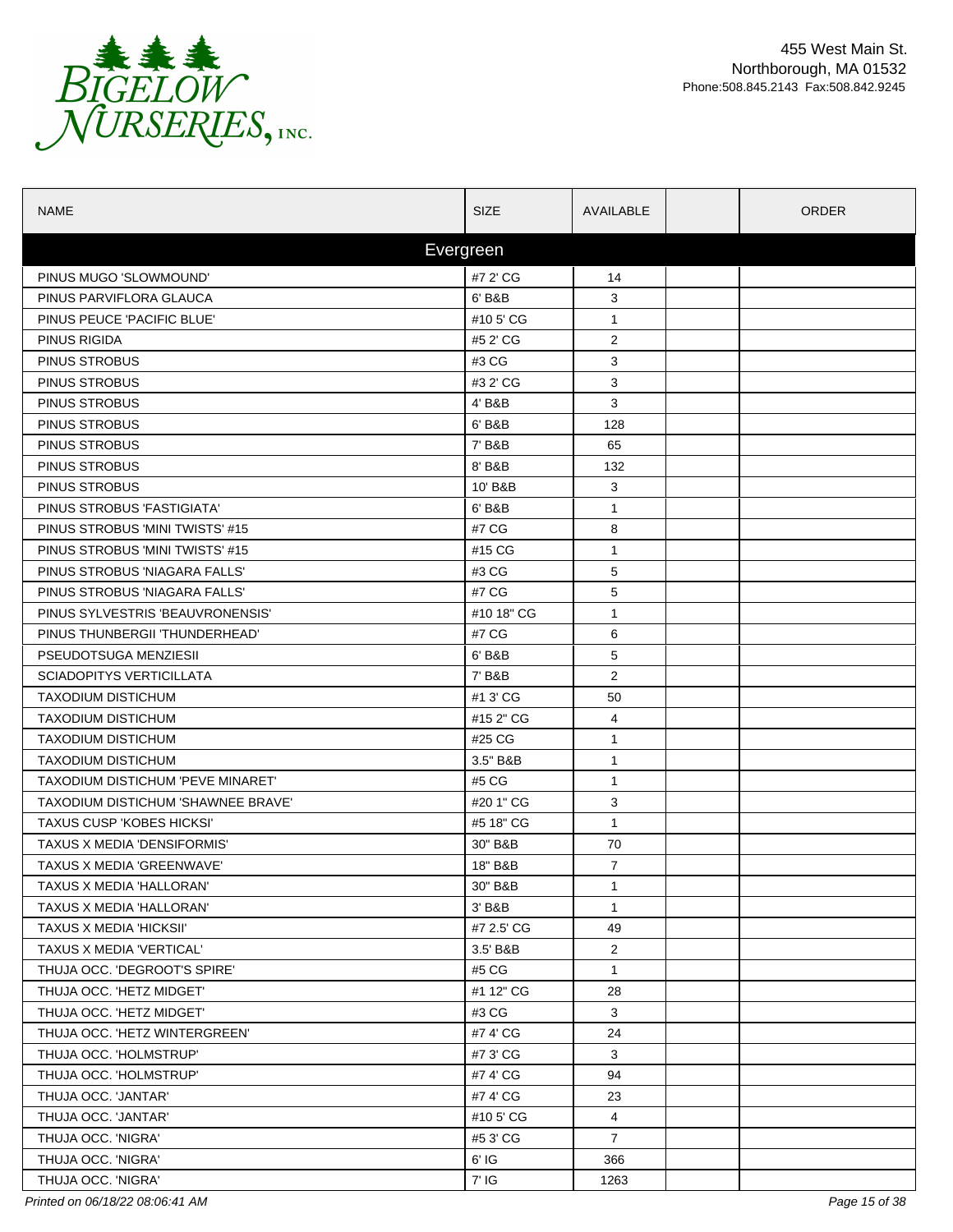

| <b>NAME</b>                                           | <b>SIZE</b>     | AVAILABLE      | <b>ORDER</b>  |
|-------------------------------------------------------|-----------------|----------------|---------------|
|                                                       | Evergreen       |                |               |
| THUJA OCC. 'NIGRA'                                    | 8' IG           | 184            |               |
| THUJA OCC. 'NIGRA'                                    | 4' B&B          | 147            |               |
| THUJA OCC. 'NIGRA'                                    | 5' B&B          | 93             |               |
| THUJA OCC. 'NIGRA'                                    | 6' B&B          | 90             |               |
| THUJA OCC. 'NIGRA'                                    | 7' B&B          | 31             |               |
| THUJA OCC. 'NIGRA'                                    | 8' B&B          | 5              |               |
| THUJA OCC. 'RUSHMORE'                                 | #7 4' CG        | 15             |               |
| THUJA OCC. 'RUSHMORE'                                 | #7 5' CG        | $\mathbf{1}$   |               |
| THUJA OCC. 'SMARAGD'                                  | #1 15" CG       | 170            |               |
| THUJA OCC. 'SMARAGD'                                  | #1 2' CG        | 65             |               |
| THUJA OCC. 'SMARAGD'                                  | #3 CG           | 38             |               |
| THUJA OCC. 'SMARAGD'                                  | #3 2' CG        | 169            |               |
| THUJA OCC. 'SMARAGD'                                  | #3 3' CG        | 32             |               |
| THUJA OCC. 'SMARAGD'                                  | #7 5' CG        | 43             |               |
| THUJA OCC. 'SMARAGD'                                  | 6' B&B          | 17             |               |
| THUJA OCC. 'YELLOW RIBBON'                            | #3 3' CG        | $\overline{7}$ |               |
| THUJA PLICATA 'GREEN GIANT'                           | #3 CG           | 51             |               |
| THUJA PLICATA 'GREEN GIANT'                           | #3 3' CG        | 53             |               |
| THUJA PLICATA 'GREEN GIANT'                           | #5 3' CG        | 77             |               |
| THUJA PLICATA 'GREEN GIANT'                           | 6' B&B          | 4              |               |
| THUJA PLICATA 'GREEN GIANT'                           | 7' B&B          | $\overline{7}$ |               |
| THUJA PLICATA 'GREEN GIANT'                           | 8' B&B          | 47             |               |
| THUJA PLICATA 'GREEN GIANT'                           | 10' B&B         | 69             |               |
| THUJA PLICATA 'GREEN GIANT'                           | 12' B&B         | $\overline{2}$ |               |
| THUJA PLICATA 'GREEN GIANT'                           | 14' B&B         | $\mathbf{1}$   |               |
|                                                       | Deciduous Shrub |                |               |
| ALNUS RUGOSA                                          | #1 18" CG       | 30             |               |
| ALNUS RUGOSA                                          | #1 2' CG        | 5              |               |
| ALNUS RUGOSA                                          | #3 3' CG        | $\mathbf{1}$   |               |
| AMELANCHIER ARB 'PRINCESS DIANA'                      | 6' B&B          | 5              |               |
| AMELANCHIER ARB 'PRINCESS DIANA'                      | 7' B&B          | 8              |               |
| AMELANCHIER ARB AUTUMN BRILLIANCE                     | #74'CG          | $\overline{2}$ |               |
| AMELANCHIER ARB AUTUMN BRILLIANCE                     | #25 6' CG       | 15             |               |
| AMELANCHIER ARB AUTUMN BRILLIANCE                     | 6' B&B          | 15             |               |
| AMELANCHIER ARB AUTUMN BRILLIANCE                     | 7' B&B          | 10             |               |
| AMELANCHIER ARB AUTUMN BRILLIANCE                     | 8' B&B          | 23             |               |
| AMELANCHIER CANADENSIS                                | #1 18" CG       | 6              |               |
| AMELANCHIER CANADENSIS                                | #1 2' CG        | 11             |               |
| AMELANCHIER CANADENSIS                                | #1 3' CG        | 3              |               |
| AMELANCHIER CANADENSIS                                | 3' B&B          | 31             |               |
| AMELANCHIER CANADENSIS                                | 4' B&B          | 38             |               |
| AMELANCHIER CANADENSIS                                | 5' B&B          | 5              |               |
| AMELANCHIER LAEVIS                                    | #2 2' CG        | 102            |               |
| AMELANCHIER LAEVIS<br>Printed on 06/18/22 08:06:41 AM | #3 3' CG        | 171            | Page 16 of 38 |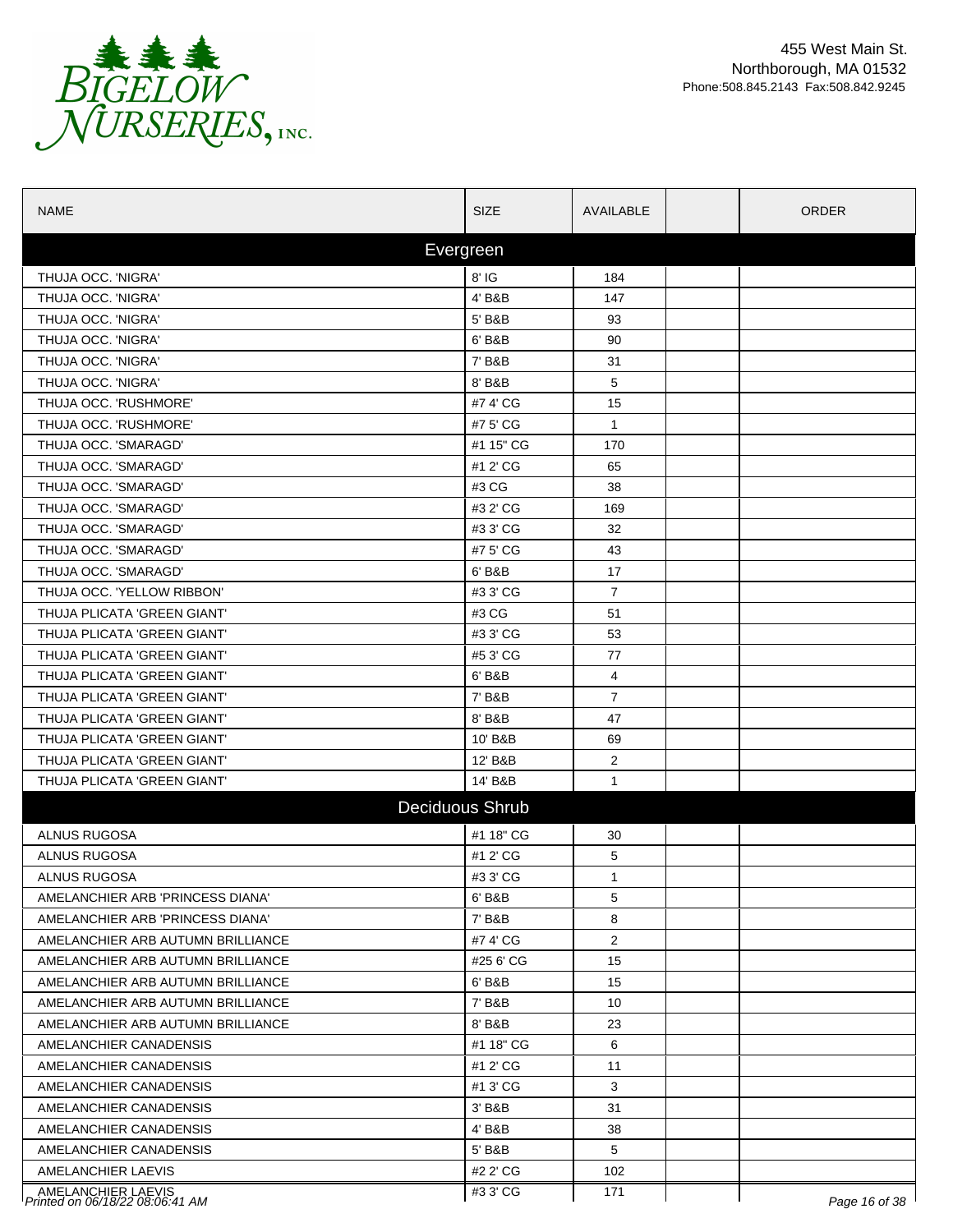

| <b>NAME</b>                         | <b>SIZE</b>            | AVAILABLE         | <b>ORDER</b> |
|-------------------------------------|------------------------|-------------------|--------------|
|                                     | <b>Deciduous Shrub</b> |                   |              |
| AMELANCHIER LAEVIS                  | #15 5' CG              | 20                |              |
| AMELANCHIER LAEVIS                  | #15 6' CG              | $\mathbf{1}$      |              |
| AMELANCHIER LAEVIS                  | #25 6' CG              | 30                |              |
| AMELANCHIER LAEVIS                  | 6' B&B                 | $\mathbf{1}$      |              |
| AMELANCHIER LAEVIS                  | 7' B&B                 | 10                |              |
| AMELANCHIER LAEVIS                  | 8' B&B                 | $12 \overline{ }$ |              |
| AMELANCHIER LAEVIS                  | 1.5" B&B               | 28                |              |
| ARCTOSTAPHYLOS UVA-URSI MASS.       | #1 CG                  | 5110              |              |
| ARONIA ARB 'BRILLIANTISSIMA'        | #1 2' CG               | 16                |              |
| ARONIA ARB 'BRILLIANTISSIMA'        | #3 2' CG               | 204               |              |
| ARONIA ARB 'BRILLIANTISSIMA'        | #3 3' CG               | 310               |              |
| ARONIA ARB 'BRILLIANTISSIMA'        | #3 4' CG               | 40                |              |
| ARONIA ARB 'BRILLIANTISSIMA'        | #5 2' CG               | 105               |              |
| ARONIA ARB 'BRILLIANTISSIMA'        | #5 3' CG               | 498               |              |
| ARONIA ARB 'BRILLIANTISSIMA'        | #54'CG                 | 151               |              |
| <b>ARONIA MEL 'VIKING'</b>          | #3 3' CG               | 48                |              |
| ARONIA MELANOCARPA                  | #3 18" CG              | 32                |              |
| ARONIA MELANOCARPA                  | #3 2' CG               | 43                |              |
| ARONIA MELANOCARPA                  | #5 2' CG               | 30                |              |
| ARONIA MELANOCARPA                  | #5 3' CG               | 51                |              |
| ARONIA MELANOCARPA                  | #54'CG                 | 40                |              |
| ARONIA PRUNIFOLIUM                  | #3 3' CG               | 33                |              |
| ARONIA PRUNIFOLIUM                  | #3 4' CG               | 23                |              |
| <b>BUDDLEIA D 'BLACK KNIGHT'</b>    | #3 CG                  | 13                |              |
| BUDDLEIA D 'BLUEBERRY COBBLER'      | DO Not Use CG          | 20                |              |
| <b>BUDDLEIA D'MISS MOLLY'</b>       | #3 CG                  | 16                |              |
| BUDDLEIA D 'NANHO PURPLE'           | #3 CG                  | 8                 |              |
| BUDDLEIA D 'WHITE PROFUSION'        | #3 CG                  | 22                |              |
| CARYOPTERIS x CLAN. 'BLUE MIST'     | #1 CG                  | 6                 |              |
| CARYOPTERIS x CLAN. 'DARK KNIGHT'   | #3 CG                  | 27                |              |
| <b>CEANOTHUS AMERICANUS</b>         | #1 6" CG               | 864               |              |
| CEANOTHUS AMERICANUS                | #2 12" CG              | 318               |              |
| <b>CLETHRA ALNIFOLIA</b>            | #1 12" CG              | $\mathbf{1}$      |              |
| CLETHRA ALNIFOLIA                   | #3 15" CG              | 497               |              |
| <b>CLETHRA ALNIFOLIA</b>            | #3 18" CG              | $\mathbf{1}$      |              |
| CLETHRA ALNIFOLIA                   | #34'CG                 | 2                 |              |
| CLETHRA ALNIFOLIA 'HUMMINGBIRD'     | #3 12" CG              | 70                |              |
| CLETHRA ALNIFOLIA 'HUMMINGBIRD'     | #3 18" CG              | 44                |              |
| CLETHRA ALNIFOLIA 'HUMMINGBIRD'     | #5 2' CG               | 3                 |              |
| CLETHRA ALNIFOLIA 'RUBY SPICE'      | #3 18" CG              | 9                 |              |
| CLETHRA ALNIFOLIA 'RUBY SPICE'      | 3' B&B                 | $\mathbf{1}$      |              |
| CLETHRA ALNIFOLIA 'RUBY SPICE'      | 4' B&B                 | 11                |              |
| CLETHRA ALNIFOLIA 'SIXTEEN CANDLES' | #36" CG                | 6                 |              |
| <b>COMPTONIA PEREGRINA</b>          | #1 12" CG              | 1050              |              |

*Printed on 06/18/22 08:06:41 AM Page 17 of 38*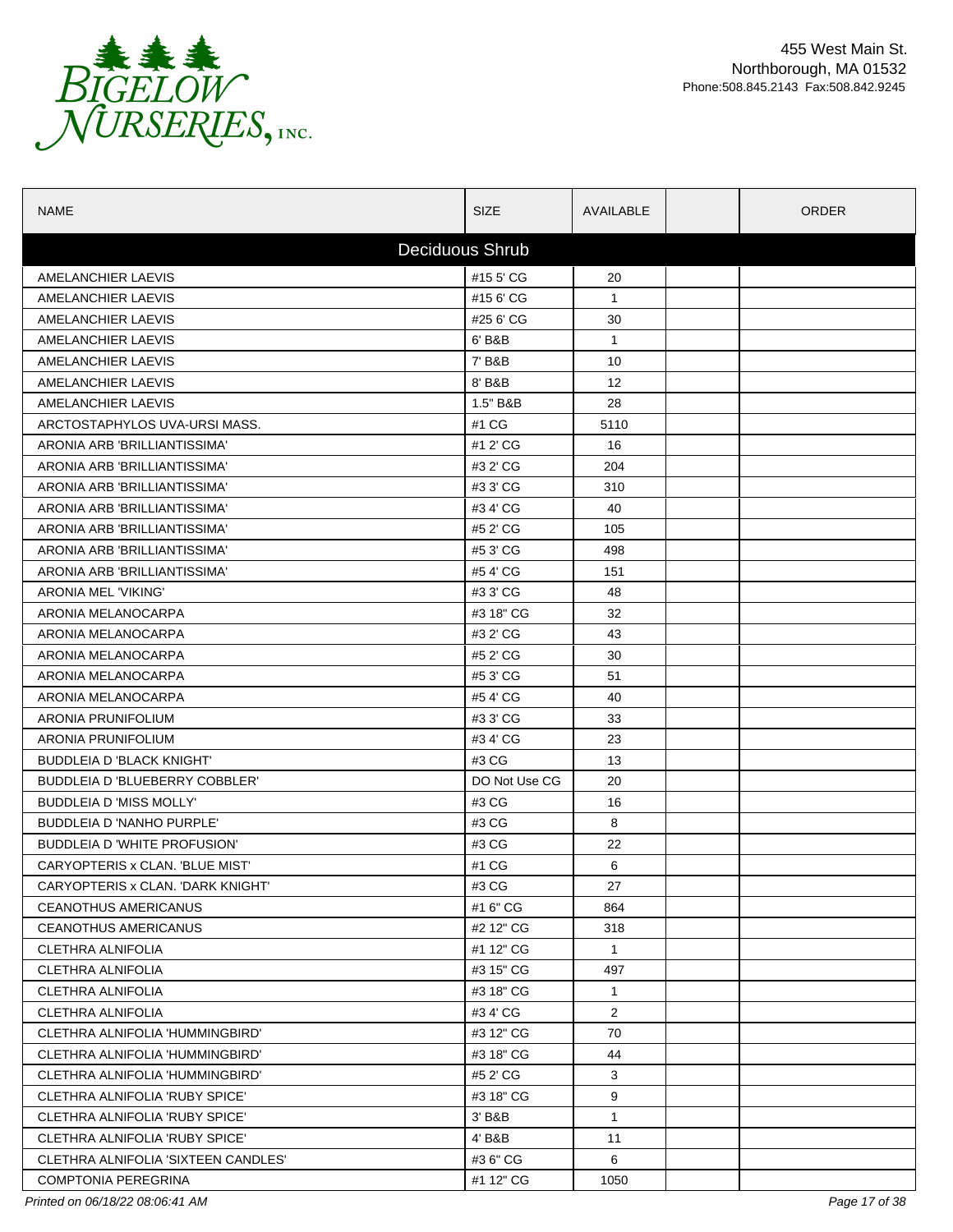

| <b>NAME</b>                            | <b>SIZE</b>     | AVAILABLE      | ORDER |  |
|----------------------------------------|-----------------|----------------|-------|--|
|                                        | Deciduous Shrub |                |       |  |
| CORNUS ALBA 'IVORY HALO'               | #3 18" CG       | 325            |       |  |
| <b>CORNUS AMOMUM</b>                   | #1 15" CG       | $\overline{2}$ |       |  |
| <b>CORNUS AMOMUM</b>                   | #1 18" CG       | $\mathbf{1}$   |       |  |
| <b>CORNUS AMOMUM</b>                   | #3 2' CG        | 221            |       |  |
| <b>CORNUS AMOMUM</b>                   | #3 4' CG        | 19             |       |  |
| <b>CORNUS AMOMUM</b>                   | #3 5' CG        | 34             |       |  |
| <b>CORNUS MAS</b>                      | #1 4' CG        | 16             |       |  |
| <b>CORNUS MAS</b>                      | #2 4' CG        | 25             |       |  |
| <b>CORNUS MAS</b>                      | #2 5' CG        | 25             |       |  |
| <b>CORNUS MAS</b>                      | #10 5' CG       | 5              |       |  |
| <b>CORNUS MAS</b>                      | 5' B&B          | 3              |       |  |
| <b>CORNUS MAS</b>                      | 6' B&B          | 3              |       |  |
| CORNUS MAS 'GOLDEN GLORY'              | #15 5' CG       | 32             |       |  |
| CORNUS MAS 'GOLDEN GLORY'              | 2" B&B          | $\mathbf{1}$   |       |  |
| <b>CORNUS RACEMOSA</b>                 | #1 2' CG        | $\mathbf{1}$   |       |  |
| <b>CORNUS RACEMOSA</b>                 | #3 2' CG        | 11             |       |  |
| <b>CORNUS RUGOSA</b>                   | #3 2' CG        | 12             |       |  |
| <b>CORNUS SERICEA</b>                  | #1 2' CG        | 5              |       |  |
| <b>CORNUS SERICEA</b>                  | #3 2' CG        | $\mathbf{1}$   |       |  |
| <b>CORNUS SERICEA 'BAILEYI'</b>        | #3 12" CG       | 79             |       |  |
| <b>CORNUS SERICEA 'KELSEYI'</b>        | #3 12" CG       | 179            |       |  |
| CORNUS STOL. ARCTIC FIRE YELLOW        | #3 CG           | $\overline{7}$ |       |  |
| CORNUS STOL. ARCTIC FIRE YELLOW        | #3 2' CG        | 8              |       |  |
| COTINUS COGGYGRIA 'GRACE'              | #10 CG          | 8              |       |  |
| COTINUS COGGYGRIA 'GRACE'              | #10 5' CG       | 9              |       |  |
| COTINUS COGGYGRIA 'GRACE'              | #15 5' CG       | 14             |       |  |
| COTINUS COGGYGRIA 'GRACE'              | #15 6' CG       | 4              |       |  |
| COTINUS COGGYGRIA 'ROYAL PURPLE'       | #3 2' CG        | 10             |       |  |
| COTINUS COGGYGRIA 'ROYAL PURPLE'       | #10 CG          | 33             |       |  |
| COTINUS COGGYGRIA 'VELVET CLOAK'       | #104'CG         | 1              |       |  |
| COTINUS COGGYGRIA 'WINECRAFT BLACK' PL | #3 2' CG        | 10             |       |  |
| COTONEASTER AD. VAR. PRAECOX           | #2 18" CG       | 45             |       |  |
| COTONEASTER ADPRESSUS 'LITTLE GEM'     | #2 9" CG        | 3              |       |  |
| COTONEASTER ADPRESSUS 'LITTLE GEM'     | #2 12" CG       | 32             |       |  |
| COTONEASTER ADPRESSUS 'TOM THUMB'      | #1 CG           | 68             |       |  |
| COTONEASTER ADPRESSUS 'TOM THUMB'      | #1 9" CG        | 68             |       |  |
| COTONEASTER APICULATUS                 | #2 15" CG       | 50             |       |  |
| COTONEASTER DAMMERI 'CORAL BEAUTY'     | #2 CG           | 26             |       |  |
| COTONEASTER DAMMERI 'CORAL BEAUTY'     | #2 18" CG       | 19             |       |  |
| COTONEASTER HORIZONTALIS               | #2 12" CG       | 26             |       |  |
| COTONEASTER HORIZONTALIS               | #2 15" CG       | 4              |       |  |
| CYTISUS 'BURKWOODII'                   | #3 2' CG        | 15             |       |  |
| <b>CYTISUS 'LENA'</b>                  | #3 18" CG       | 17             |       |  |
| <b>CYTISUS X PRAECOX</b>               | #3 CG           | 26             |       |  |

*Printed on 06/18/22 08:06:41 AM Page 18 of 38*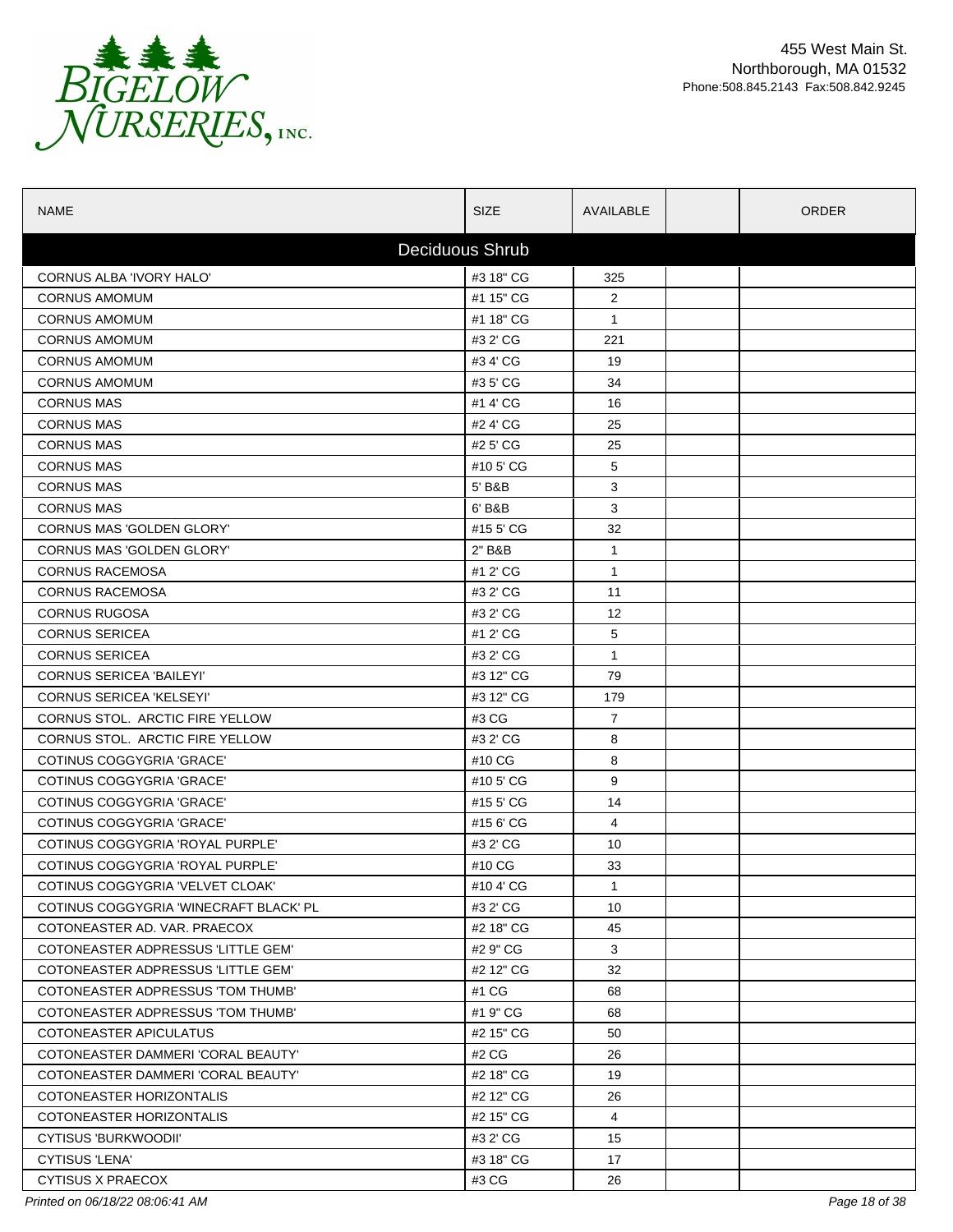

| <b>NAME</b>                     | <b>SIZE</b>     | AVAILABLE         | <b>ORDER</b> |
|---------------------------------|-----------------|-------------------|--------------|
|                                 | Deciduous Shrub |                   |              |
| DEUTZIA 'YUKI SNOWFLAKE'        | #3 CG           | 87                |              |
| <b>DEUTZIA GRACILIS</b>         | #3 18" CG       | $\mathbf{1}$      |              |
| DEUTZIA GRACILIS 'NIKKO'        | #3 CG           | 9                 |              |
| DEUTZIA GRACILIS 'NIKKO'        | #3 15" CG       | 4                 |              |
| DEUTZIA YUKI CHERRY BLOSSOM     | #3 CG           | 79                |              |
| DEUTZIA YUKI CHERRY BLOSSOM     | #3 12" CG       | 3                 |              |
| <b>DIOSPYROS VIRGINIANA</b>     | #1 2' CG        | 33                |              |
| <b>DIOSPYROS VIRGINIANA</b>     | #2 3' CG        | 32                |              |
| ENKIANTHUS CAMPANULATUS         | #3 3' CG        | 9                 |              |
| ENKIANTHUS CAMPANULATUS         | 3' B&B          | 4                 |              |
| FORSYTHIA SUSPENSA              | #3 15" CG       | $\overline{7}$    |              |
| FORSYTHIA X IN 'LYNWOOD GOLD'   | #3 2.5' CG      | $\overline{7}$    |              |
| <b>FOTHERGILLA GARDENII</b>     | #3 18" CG       | 341               |              |
| <b>FOTHERGILLA GARDENII</b>     | #3 2' CG        | 101               |              |
| <b>FOTHERGILLA GARDENII</b>     | #5 2' CG        | 18                |              |
| FOTHERGILLA MAJOR 'MT AIRY'     | #3 18" CG       | 254               |              |
| <b>HAMAMELIS VERNALIS</b>       | #1 12" CG       | $12 \overline{ }$ |              |
| <b>HAMAMELIS VERNALIS</b>       | #1 2' CG        | 88                |              |
| <b>HAMAMELIS VERNALIS</b>       | #3 2' CG        | 400               |              |
| <b>HAMAMELIS VERNALIS</b>       | #3 3' CG        | 76                |              |
| <b>HAMAMELIS VIRGINIANA</b>     | #1 12" CG       | 589               |              |
| <b>HAMAMELIS VIRGINIANA</b>     | #3 15" CG       | 245               |              |
| <b>HAMAMELIS VIRGINIANA</b>     | #3 18" CG       | 6                 |              |
| <b>HAMAMELIS VIRGINIANA</b>     | #3 2' CG        | 10                |              |
| <b>HAMAMELIS VIRGINIANA</b>     | #7 4' CG        | $\overline{2}$    |              |
| HAMAMELIS X 'SUNBURST'          | #3 CG           | $\mathbf{1}$      |              |
| HIBISCUS SYR 'APHRODITE'        | #3 2' CG        | $\overline{2}$    |              |
| <b>HIBISCUS SYR 'ARDEN'</b>     | 4' B&B          | 13                |              |
| <b>HIBISCUS SYR 'DIANA'</b>     | #3 2' CG        | 12                |              |
| HIBISCUS SYR 'JDC'              | 4' B&B          | 10                |              |
| HIBISCUS SYR 'LUCY'             | #5 2' CG        | $\mathbf{1}$      |              |
| HIBISCUS SYR 'MAGENTA CHIFFON'  | #3 12" CG       | 4                 |              |
| <b>HIBISCUS SYR 'MINERVA'</b>   | #3 2' CG        | $\overline{c}$    |              |
| HIBISCUS SYR 'PAEONIFLORUS'     | #3 2.5' CG      | 5                 |              |
| HIBISCUS SYR 'PINK CHIFFON'     | #3 CG           | 1                 |              |
| HIBISCUS SYR 'PINK CHIFFON'     | #3 18" CG       | $\mathbf{2}$      |              |
| HIBISCUS SYR 'PINK CHIFFON'     | #3 2' CG        | 5                 |              |
| HIBISCUS SYR 'RED HEART'        | #7 3' CG        | $\mathbf{1}$      |              |
| HIBISCUS SYR 'WHITE CHIFFON'    | #3 CG           | 56                |              |
| HIBISCUS SYR 'WHITE CHIFFON'    | #3 2' CG        | 11                |              |
| HYDRANGEA A. 'INCREDIBALL'      | DO Not Use CG   | 5                 |              |
| HYDRANGEA ANOMALA S. PETIOLARIS | #3 CG           | 12                |              |
| HYDRANGEA ANOMALA S. PETIOLARIS | #10 CG          | $\mathbf{1}$      |              |
| HYDRANGEA ANOMALA S. PETIOLARIS | #15 CG          | $\overline{2}$    |              |

*Printed on 06/18/22 08:06:42 AM Page 19 of 38*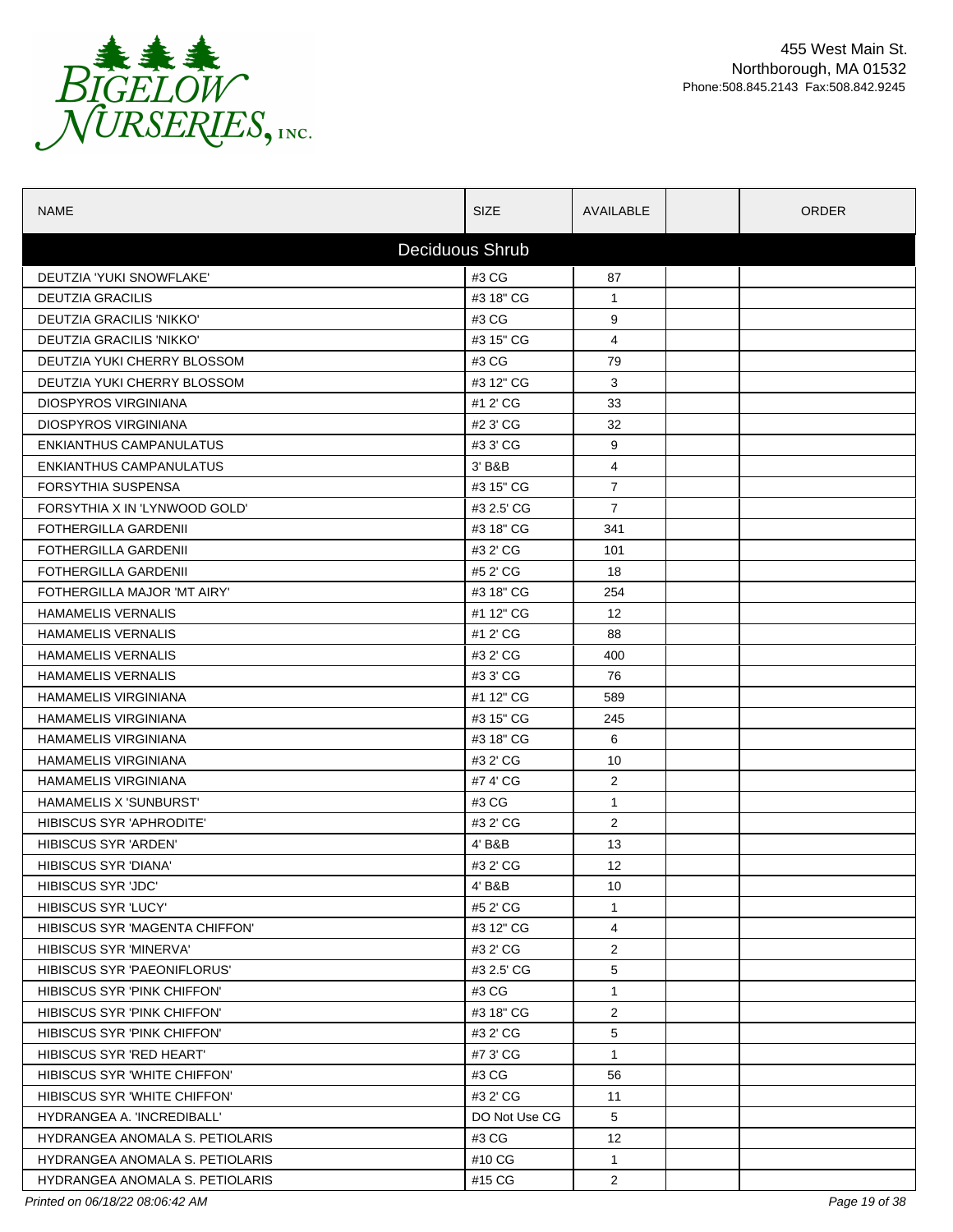

| <b>NAME</b>                            | <b>SIZE</b>     | AVAILABLE      | <b>ORDER</b> |
|----------------------------------------|-----------------|----------------|--------------|
|                                        | Deciduous Shrub |                |              |
| <b>HYDRANGEA M 'ALPENGLUHEN'</b>       | #3 CG           | 71             |              |
| <b>HYDRANGEA M 'BLUE WAVE'</b>         | #3 CG           | $\mathbf{1}$   |              |
| HYDRANGEA M 'COERULEA LACE'            | #3 CG           | 20             |              |
| <b>HYDRANGEA M 'ENDLESS SUMMER'</b>    | #2 CG           | 141            |              |
| <b>HYDRANGEA M 'ENDLESS SUMMER'</b>    | #3 CG           | 208            |              |
| HYDRANGEA M 'LET'S DANCE BLUE JANGLES' | #3 CG           | 174            |              |
| <b>HYDRANGEA M 'NIKKO BLUE'</b>        | #7 CG           | 31             |              |
| <b>HYDRANGEA M 'PENNY MAC'</b>         | #3 CG           | 31             |              |
| <b>HYDRANGEA M 'PIA'</b>               | #3 CG           | 29             |              |
| <b>HYDRANGEA M 'PINK BEAUTY'</b>       | #3 CG           | 10             |              |
| HYDRANGEA M 'TWIST N' SHOUT'           | #15 CG          | $\mathbf{1}$   |              |
| <b>HYDRANGEA P 'BOBO'</b>              | #3 CG           | 47             |              |
| HYDRANGEA P 'LIME LIGHT'               | #3 CG           | 180            |              |
| HYDRANGEA P 'LIME LIGHT'               | #5 CG           | $\mathbf{1}$   |              |
| HYDRANGEA P 'LITTLE LAMB'              | #3 CG           | $\mathbf{1}$   |              |
| HYDRANGEA P 'PINK DIAMOND'             | #3 CG           | 121            |              |
| HYDRANGEA P 'PINKY WINKY'              | #3 CG           | 22             |              |
| HYDRANGEA P 'QUICKFIRE FAB'            | #3 CG           | $\mathbf{1}$   |              |
| <b>HYDRANGEA P 'QUICKFIRE'</b>         | #10 CG          | 8              |              |
| HYDRANGEA P. 'LITTLE QUICKFIRE'        | #3 CG           | 26             |              |
| <b>HYDRANGEA PANICULATA</b>            | #3 CG           | 11             |              |
| HYDRANGEA QU 'ALICE'                   | #3 CG           | 100            |              |
| HYDRANGEA QU 'SNOW QUEEN'              | #3 CG           | 42             |              |
| <b>HYDRANGEA QUERCIFOLIA</b>           | #1 CG           | 92             |              |
| <b>HYDRANGEA QUERCIFOLIA</b>           | #3 CG           | 55             |              |
| <b>HYDRANGEA QUERCIFOLIA</b>           | #5 CG           | $\mathbf{1}$   |              |
| <b>HYDRANGEA QUERCIFOLIA</b>           | #7 CG           | 2              |              |
| <b>HYDRANGEA S 'TINY TUFF STUFF'</b>   | #3 CG           | 37             |              |
| <b>HYDRANGEA S. TUFF STUFF</b>         | #10 CG          | 3              |              |
| HYDRANGEA X FAIRYTRAIL BRIDE           | #3 CG           | 29             |              |
| <b>HYPERICUM 'HIDCOTE'</b>             | #2 CG           | $\mathbf{1}$   |              |
| <b>HYPERICUM 'SUNBURST'</b>            | #3 CG           | $\mathbf{1}$   |              |
| <b>HYPERICUM 'SUNBURST'</b>            | #3 18" CG       | $\mathbf{2}$   |              |
| ITEA VIRGINICA 'HENRY'S GARNET'        | #3 18" CG       | 117            |              |
| <b>ITEA VIRGINICA 'HENRY'S GARNET'</b> | #3 2' CG        | 10             |              |
| ITEA VIRGINICA 'HENRY'S GARNET'        | #5 2' CG        | 14             |              |
| ITEA VIRGINICA 'LITTLE HENRY'          | #3 15" CG       | 35             |              |
| ITEA VIRGINICA 'LITTLE HENRY'          | #3 18" CG       | 162            |              |
| <b>IVA FRUTESCENS</b>                  | #1 15" CG       | $\overline{7}$ |              |
| LIGUSTRUM OVALIFOLIUM                  | #2 3' CG        | 66             |              |
| LIGUSTRUM OVALIFOLIUM                  | #3 2' CG        | 85             |              |
| LIGUSTRUM OVALIFOLIUM                  | #3 3' CG        | 48             |              |
| LIGUSTRUM OVALIFOLIUM                  | #3 4' CG        | $\overline{2}$ |              |
| LIGUSTRUM OVALIFOLIUM                  | #5 CG           | 16             |              |

*Printed on 06/18/22 08:06:42 AM Page 20 of 38*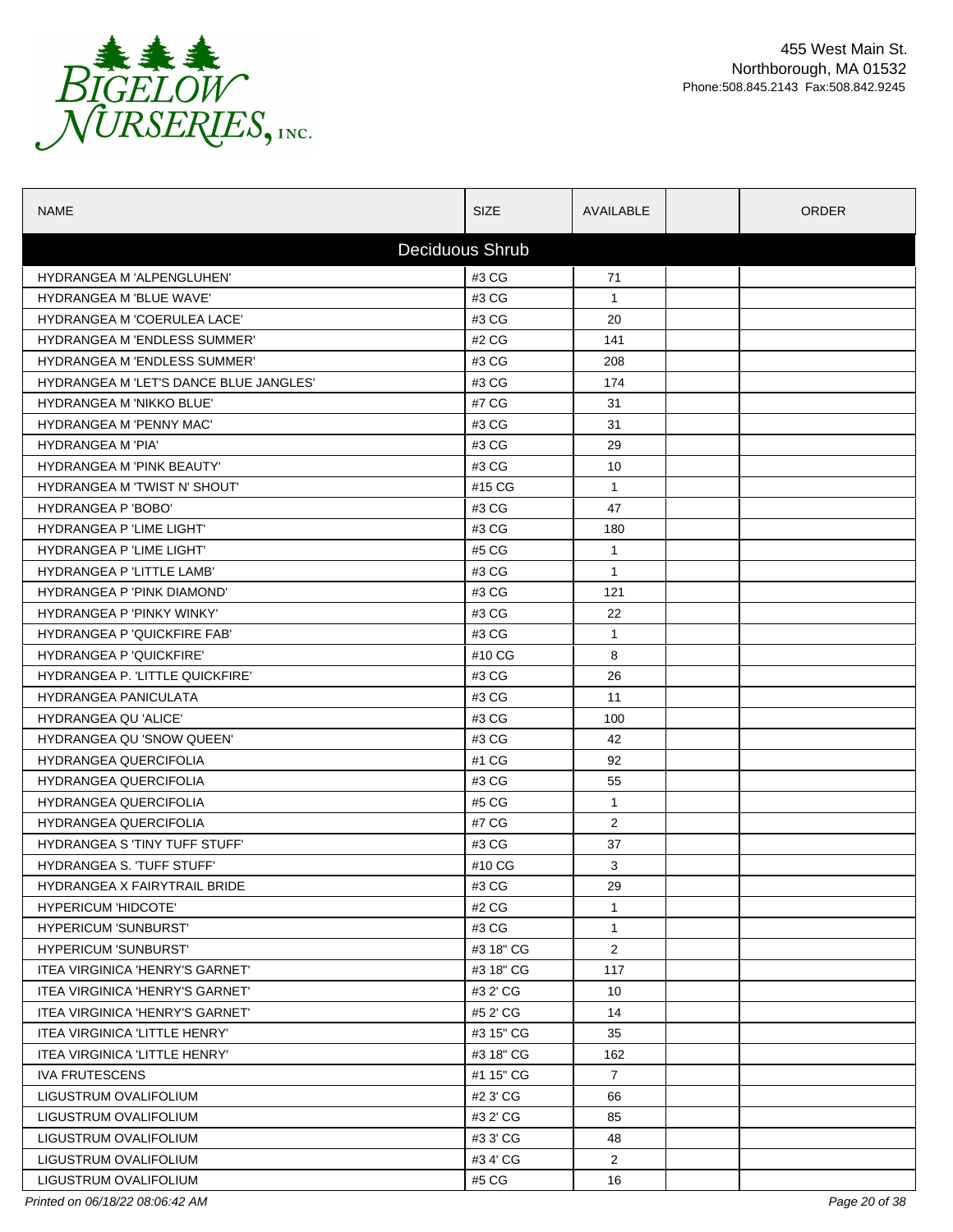

| <b>NAME</b>                     | <b>SIZE</b>     | AVAILABLE       | ORDER |  |
|---------------------------------|-----------------|-----------------|-------|--|
|                                 | Deciduous Shrub |                 |       |  |
| LIGUSTRUM OVALIFOLIUM           | #5 3' CG        | 70              |       |  |
| LIGUSTRUM OVALIFOLIUM           | #54'CG          | 8               |       |  |
| LINDERA BENZOIN                 | #1 12" CG       | $\mathbf{1}$    |       |  |
| <b>MACLURA POMIFERA</b>         | #1 3' CG        | 47              |       |  |
| <b>MYRICA GALE</b>              | #1 18" CG       | 17              |       |  |
| <b>MYRICA PENSYLVANICA</b>      | #1 9" CG        | 1437            |       |  |
| <b>MYRICA PENSYLVANICA</b>      | #1 15" CG       | 172             |       |  |
| <b>MYRICA PENSYLVANICA</b>      | #1 18" CG       | 28              |       |  |
| <b>MYRICA PENSYLVANICA</b>      | #3 12" CG       | 430             |       |  |
| <b>MYRICA PENSYLVANICA</b>      | #3 15" CG       | 430             |       |  |
| <b>MYRICA PENSYLVANICA</b>      | #3 18" CG       | 265             |       |  |
| <b>MYRICA PENSYLVANICA</b>      | #5 15" CG       | 276             |       |  |
| <b>MYRICA PENSYLVANICA</b>      | #5 2'           | 315             |       |  |
| <b>MYRICA PENSYLVANICA</b>      | 4' B&B          | $\mathbf{1}$    |       |  |
| PHYSOCARPUS OPU. 'CENTER GLOW'  | #2 18" CG       | 8               |       |  |
| PHYSOCARPUS OPU. 'CENTER GLOW'  | #3 18" CG       | 9               |       |  |
| PHYSOCARPUS OPU. 'DIABOLO'      | #3 18" CG       | $\mathbf{1}$    |       |  |
| PHYSOCARPUS OPU. 'DIABOLO'      | #3 2' CG        | 10              |       |  |
| PHYSOCARPUS OPU. 'LITTLE DEVIL' | #3 18" CG       | 3               |       |  |
| PHYSOCARPUS OPU. 'LITTLE DEVIL' | #3 2.5' CG      | $\overline{4}$  |       |  |
| PHYSOCARPUS OPU. 'LITTLE DEVIL' | #5 18" CG       | 16              |       |  |
| PHYSOCARPUS OPU. 'SUMMER WINE'  | #10 CG          | 18              |       |  |
| PHYSOCARPUS OPU. 'TINY WINE'    | #3 2' CG        | 12              |       |  |
| POTENTILLA F. 'GOLDFINGER'      | #2 15" CG       | 54              |       |  |
| POTENTILLA F. 'KATHERINE DYKES' | #2 18" CG       | 30              |       |  |
| POTENTILLA F. 'PINK BEAUTY'     | #2 15" CG       | 35              |       |  |
| PRUNUS MARITIMA                 | #1 12" CG       | 55              |       |  |
| PRUNUS MARITIMA                 | #2 18" CG       | 3               |       |  |
| PRUNUS MARITIMA                 | #3 18" CG       | 41              |       |  |
| PRUNUS PUMILA                   | #5 CG           | 6               |       |  |
| <b>PRUNUS PUMILA 'CATSKILL'</b> | #5 2' CG        | 12              |       |  |
| RHODO. 'BLAAUW'S PINK'          | #3 18" CG       | $\mathbf{1}$    |       |  |
| RHODO. 'BLAAUW'S PINK'          | #5 18" CG       | 111             |       |  |
| RHODO. 'BLAAUW'S PINK'          | #5 2' CG        | 8               |       |  |
| RHODO. 'BOLLYWOOD STAR'         | #2 18" CG       | 11              |       |  |
| RHODO. 'BOLLYWOOD'              | #3 18" CG       | 45              |       |  |
| RHODO. 'DELAWARE VALLEY WHITE'  | #3 18" CG       | 12 <sup>°</sup> |       |  |
| RHODO. 'DELAWARE VALLEY WHITE'  | #5 18" CG       | 197             |       |  |
| RHODO. 'FASHION'                | #3 CG           | 15              |       |  |
| RHODO. 'FASHION'                | #3 18" CG       | 8               |       |  |
| RHODO. 'FASHION'                | #3 2' CG        | $\overline{2}$  |       |  |
| RHODO. 'GIRARD CRIMSON'         | #5 18" CG       | 28              |       |  |
| RHODO. 'GIRARD HOT SHOT'        | #3 15" CG       | $\overline{2}$  |       |  |
| RHODO. 'GIRARD HOT SHOT'        | #3 18" CG       | 89              |       |  |

*Printed on 06/18/22 08:06:42 AM Page 21 of 38*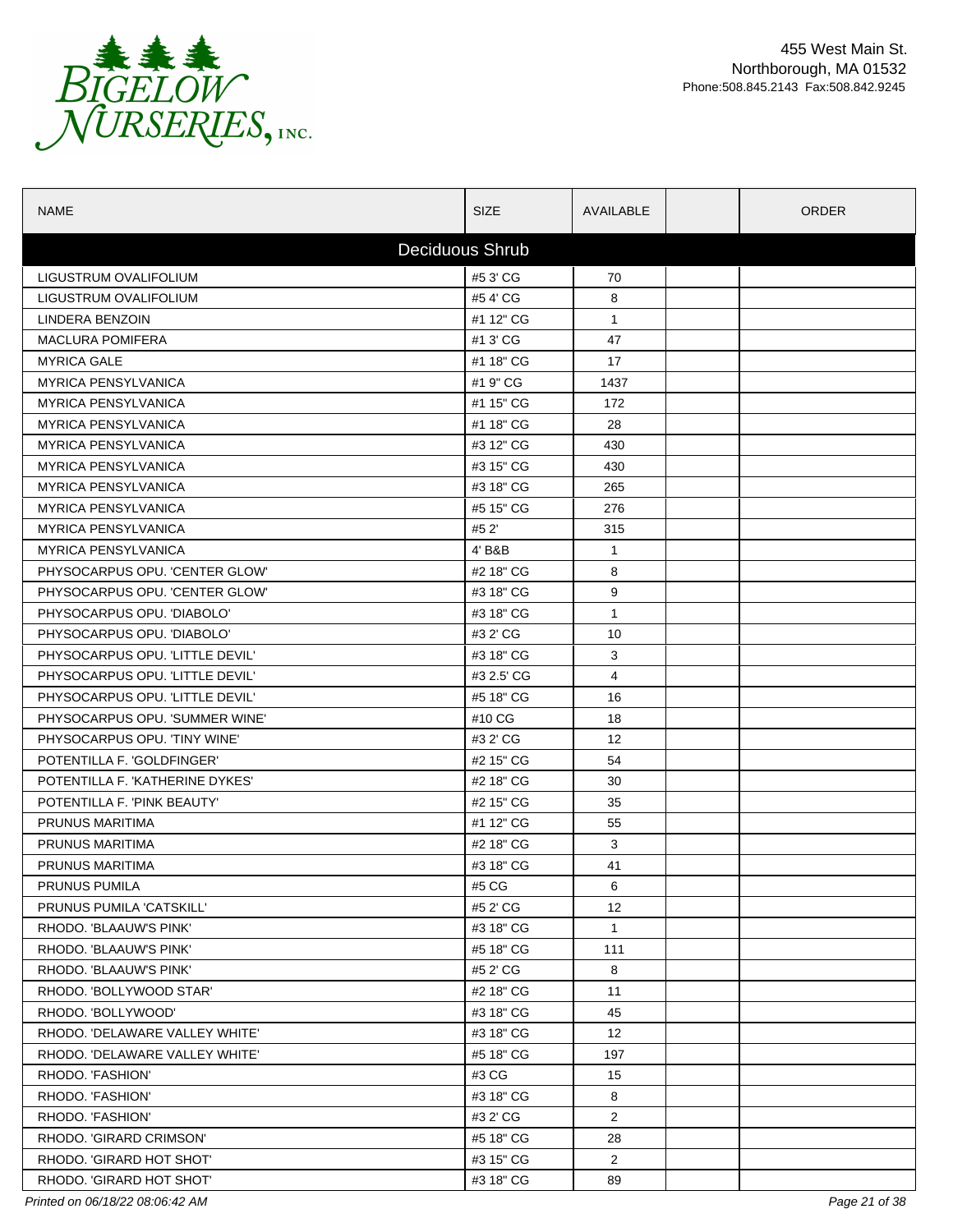

| <b>NAME</b>                    | <b>SIZE</b>     | AVAILABLE      | <b>ORDER</b> |
|--------------------------------|-----------------|----------------|--------------|
|                                | Deciduous Shrub |                |              |
| RHODO. 'GIRARD PLEASANT WHITE' | #3 18" CG       | 171            |              |
| RHODO. 'GIRARD PLEASANT WHITE' | #5 18" CG       | 43             |              |
| RHODO. 'GIRARD PLEASANT WHITE' | #5 2' CG        | 61             |              |
| RHODO. 'GIRARD RENEE MICHELLE' | #5 18" CG       | 84             |              |
| RHODO. 'GIRARD RENEE MICHELLE' | #5 2' CG        | 18             |              |
| RHODO. 'GUMPO PINK'            | #3 18" CG       | 43             |              |
| RHODO. 'GUMPO WHITE'           | #3 12" CG       | $\mathbf{1}$   |              |
| RHODO. 'GUMPO WHITE'           | #3 18" CG       | 33             |              |
| RHODO. 'HINO CRIMSON'          | #3 18" CG       | 5              |              |
| RHODO. 'LEMON DROP'            | #3 2' CG        | 114            |              |
| RHODO. 'LEMON DROP'            | #3 2.5' CG      | 108            |              |
| RHODO. 'LOLLIPOP'              | #3 18" CG       | 22             |              |
| RHODO. 'LOLLIPOP'              | #5 CG           | 25             |              |
| RHODO. 'PINK & SWEET'          | #5 CG           | 20             |              |
| RHODO. 'RIBBON CANDY'          | #3 18" CG       | 83             |              |
| RHODO, 'STEWARTSTONIAN'        | #2 18" CG       | 21             |              |
| RHODO. 'STEWARTSTONIAN'        | #3 CG           | 8              |              |
| RHODO. 'STEWARTSTONIAN'        | #3 2' CG        | 4              |              |
| RHODO. 'STEWARTSTONIAN'        | #5 CG           | 3              |              |
| RHODO. 'STEWARTSTONIAN'        | #5 2' CG        | 144            |              |
| RHODO. 'TRADITION'             | #3 18" CG       | 3              |              |
| RHODO. 'WESTON'S INNOCENCE'    | #3 18" CG       | 15             |              |
| RHODO. 'WESTON'S INNOCENCE'    | #3 2' CG        | 48             |              |
| RHODO. 'WESTON'S PARADE'       | #3 18" CG       | 40             |              |
| RHODO. 'WESTON'S PARADE'       | #3 2' CG        | 91             |              |
| RHODO. 'WESTON'S PARADE'       | #3 3' CG        | 3              |              |
| RHODO, ARBORESCENS             | #3 18" CG       | 79             |              |
| RHODO. ARBORESCENS             | #7 CG           | 8              |              |
| RHODO, ARBORESCENS             | #7 3' CG        | 8              |              |
| RHODO. NUDIFLORUM              | #3 2' CG        | $\overline{7}$ |              |
| RHODO. NUDIFLORUM              | #5 CG           | 11             |              |
| RHODO, POUKHANENSIS 'COMPACTA' | #3 18" CG       | 24             |              |
| RHODO. PRINOPHYLLUM            | #3 18" CG       | 77             |              |
| RHODO. PRINOPHYLLUM            | #3 2' CG        | 10             |              |
| RHODO. SCHLIPPENBACHII         | #3 12" CG       | 30             |              |
| RHODO. SCHLIPPENBACHII         | #3 15" CG       | 30             |              |
| RHODO. SCHLIPPENBACHII         | #3 18" CG       | 16             |              |
| RHODO, VASEYI                  | #3 2.5' CG      | 75             |              |
| RHODO. VISCOSUM                | #3 3' CG        | 1155           |              |
| RHODO. X 'KALINKA'             | #3 CG           | $\mathbf{1}$   |              |
| RHODO. X 'KALINKA'             | #3 12" CG       | 4              |              |
| RHODO. X 'KALINKA'             | #3 15" CG       | $\mathbf{1}$   |              |
| RHODO. x 'CAPISTRANO'          | #3 18" CG       | 15             |              |
| RHODO. x 'MIST MAIDEN'         | #15 2' CG       | $\overline{2}$ |              |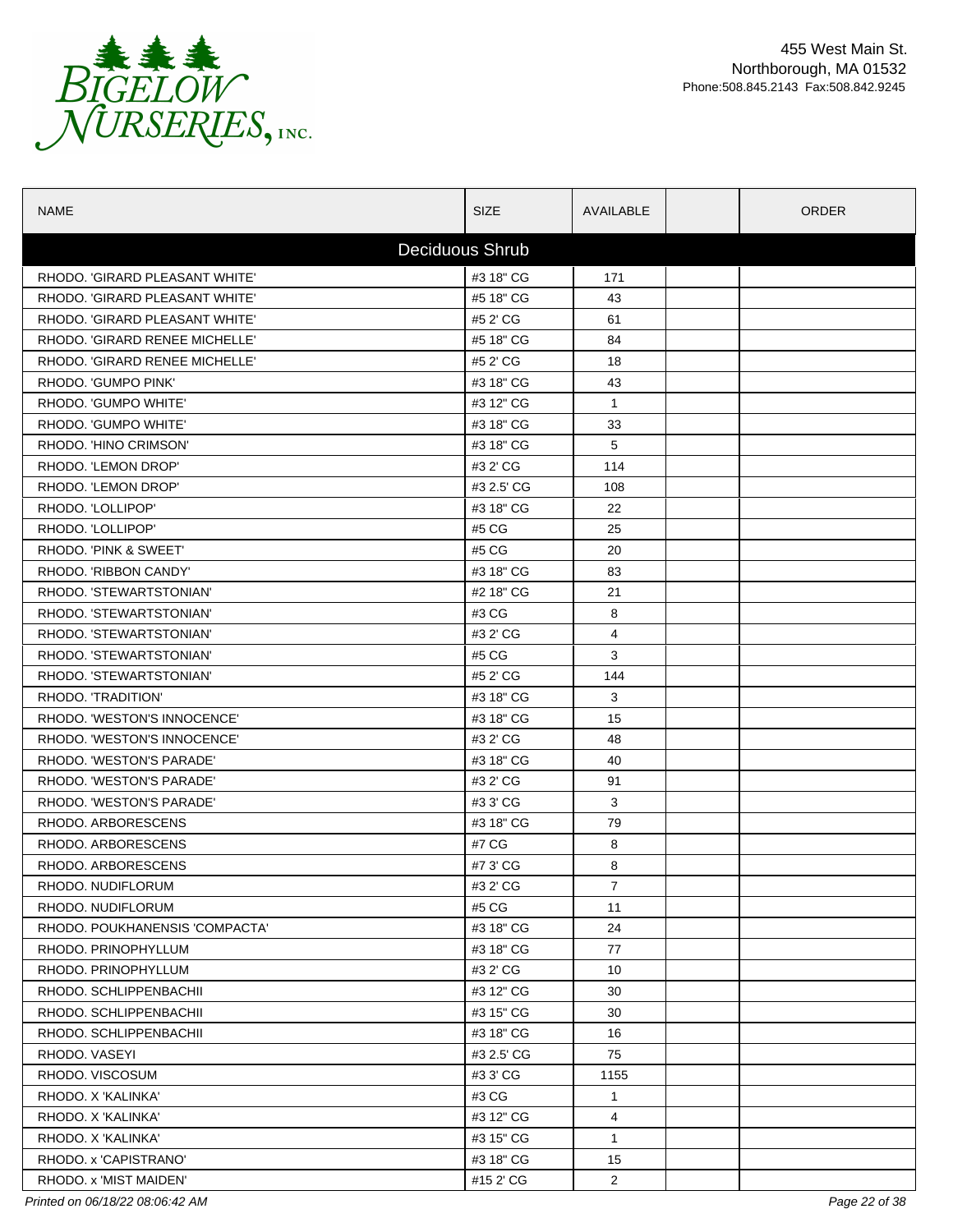

| <b>NAME</b>                                               | <b>SIZE</b>            | AVAILABLE      | <b>ORDER</b>  |
|-----------------------------------------------------------|------------------------|----------------|---------------|
|                                                           | <b>Deciduous Shrub</b> |                |               |
| RHUS AROMATICA 'GROW-LOW'                                 | #1 12" CG              | 1639           |               |
| RHUS AROMATICA 'GROW-LOW'                                 | #3 12" CG              | 102            |               |
| <b>RHUS TYPHINA</b>                                       | #1 18" CG              | $\mathbf{1}$   |               |
| ROSA CAROLINA                                             | #1 12" CG              | 9              |               |
| <b>ROSA PALUSTRIS</b>                                     | #1 15" CG              | 50             |               |
| ROSA PALUSTRIS                                            | #1 2' CG               | 12             |               |
| <b>ROSA PALUSTRIS</b>                                     | #1 3' CG               | 100            |               |
| ROSA RUGOSA                                               | #1 12" CG              | 26             |               |
| ROSA RUGOSA                                               | #1 18" CG              | 85             |               |
| ROSA RUGOSA                                               | #2 2' CG               | 89             |               |
| ROSA RUGOSA                                               | #5 2' CG               | 5              |               |
| ROSA RUGOSA 'ALBA'                                        | #3 18" CG              | 11             |               |
| ROSA RUGOSA 'ALBA'                                        | #3 2' CG               | 78             |               |
| ROSA VIRGINIANA                                           | #1 2' CG               | 22             |               |
| ROSA VIRGINIANA                                           | #2 2' CG               | 239            |               |
| ROSA VIRGINIANA                                           | #2 3' CG               | 150            |               |
| <b>ROSA VIRGINIANA</b>                                    | #3 18" CG              | 121            |               |
| ROSA VIRGINIANA                                           | #3 2' CG               | 48             |               |
| <b>SALIX DISCOLOR</b>                                     | #1 3' CG               | 9              |               |
| SALIX NIGRA                                               | #1 12" CG              | $\mathbf{1}$   |               |
| SALIX x 'HAKURO NISHIKI'                                  | #3 18" CG              | 91             |               |
| SALIX x 'HAKURO NISHIKI'                                  | #3 2' CG               | 32             |               |
| SALIX x 'HAKURO NISHIKI'                                  | #5 2.5' CG             | 42             |               |
| SALIX x 'HAKURO NISHIKI'                                  | #7 TREEFORM<br>CG.     | 4              |               |
| <b>SAMBUCUS CANADENSIS</b>                                | #1 2' CG               | 35             |               |
| SAMBUCUS CANADENSIS                                       | #3 2' CG               | $\mathbf{1}$   |               |
| SAMBUCUS NIGRA BLACK BEAUTY'                              | #3 18" CG              | 43             |               |
| SPIRAEA ALBA VAR. LATIFOLIA                               | #1 18" CG              | 37             |               |
| SPIRAEA ALBA VAR. LATIFOLIA                               | #3 18" CG              | $\overline{2}$ |               |
| SPIRAEA JAP. 'GOLDMOUND'                                  | #39" CG                | 134            |               |
| SPIRAEA JAP. 'GOLDMOUND'                                  | #3 2' CG               | 3              |               |
| SPIRAEA JAP. 'GOLDMOUND'                                  | #5 18" CG              | 49             |               |
| SPIRAEA JAP. 'LIMEMOUND'                                  | #3 18" CG              | 15             |               |
| SPIRAEA JAP. 'LITTLE PRINCESS'                            | #2 15" CG              | 46             |               |
| SPIRAEA JAP. 'LITTLE PRINCESS'                            | #3 12" CG              | 20             |               |
| SPIRAEA JAP. 'NEON FLASH'                                 | #3 15" CG              | 37             |               |
| SPIRAEA NIP. 'SNOWMOUND'                                  | #3 15" CG              | 5              |               |
| SPIRAEA NIP. 'SNOWMOUND'                                  | #3 18" CG              | 14             |               |
| SPIRAEA TOMENTOSA                                         | #1 9" CG               | 97             |               |
| SPIRAEA X BUM. 'ANTHONY WATERER'                          | #3 18" CG              | 18             |               |
| SPIRAEA X BUM. 'FIRELIGHT'                                | #3 2' CG               | 3              |               |
| SPIRAEA X BUM. 'GOLDFLAME'                                | #1 15" CG              | 40             |               |
| SPIRAEA X BUM. 'GOLDFLAME'                                | #3 15" CG              | 56             |               |
| <i>Frinted <del>OF O</del>&amp; PSYL</i> 08:06:43 SARPET' | #3 18" CG              | 58             | Page 23 of 38 |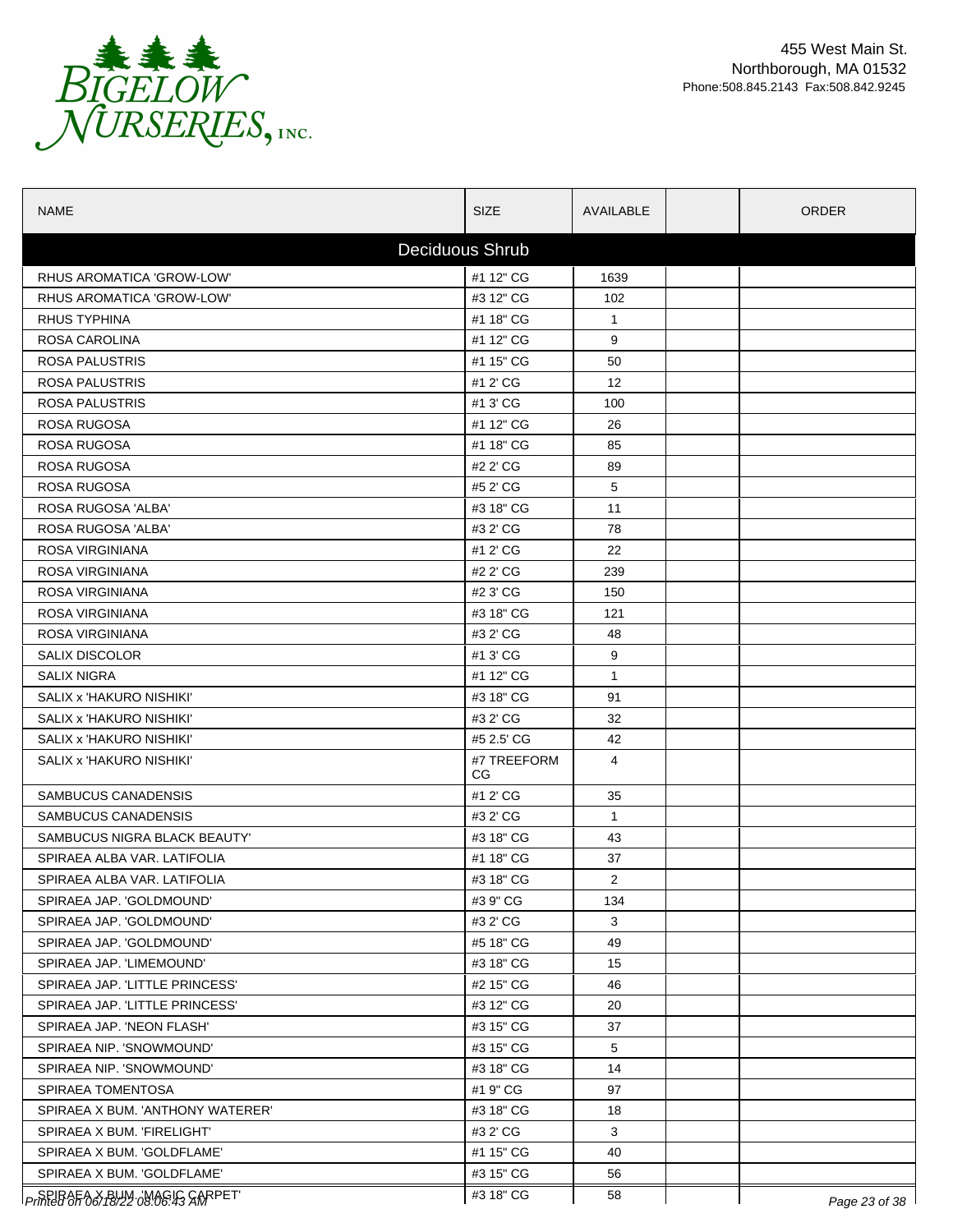

| <b>NAME</b>                                                 | <b>SIZE</b>                   | AVAILABLE      | <b>ORDER</b>  |
|-------------------------------------------------------------|-------------------------------|----------------|---------------|
|                                                             | Deciduous Shrub               |                |               |
| STEPHANANDRA INCISA 'CRISPA'                                | #3 18" CG                     | 31             |               |
| <b>SYRINGA BLOOMERANG</b>                                   | #10<br><b>TREEFORM</b><br>CG. | 2              |               |
| SYRINGA BLOOMERANG DARK PURPLE                              | #3 2' CG                      | 2              |               |
| <b>SYRINGA MEYERI 'PALIBIN'</b>                             | #3 18" CG                     | 28             |               |
| SYRINGA PATULA 'BABY KIM'                                   | #3 12" CG                     | 30             |               |
| SYRINGA PATULA 'BABY KIM'                                   | #3 18" CG                     | 42             |               |
| SYRINGA PATULA 'MISS KIM'                                   | #3 18" CG                     | 31             |               |
| SYRINGA PATULA 'MISS KIM'                                   | #3 2' CG                      | 3              |               |
| SYRINGA VUL. 'PRESIDENT GREVY'                              | #7 2' CG                      | $\mathbf{1}$   |               |
| <b>SYRINGA VULGARIS</b>                                     | #3 2' CG                      | 213            |               |
| <b>SYRINGA VULGARIS</b>                                     | #10 3' CG                     | 4              |               |
| <b>SYRINGA VULGARIS</b>                                     | 5' B&B                        | 1              |               |
| <b>SYRINGA VULGARIS</b>                                     | 6' B&B                        | 2              |               |
| SYRINGA X HYA. 'POCAHONTAS'                                 | #3 12" CG                     | 30             |               |
| SYRINGA X HYA. 'POCAHONTAS'                                 | #3 18" CG                     | 45             |               |
| SYRINGA X HYA, 'POCAHONTAS'                                 | #3 2' CG                      | 20             |               |
| SYRINGA X HYA. 'POCAHONTAS'                                 | #3 3' CG                      | 18             |               |
| <b>VACCINIUM ANGUSTIFOLIUM</b>                              | #1 CG                         | 933            |               |
| <b>VACCINIUM ANGUSTIFOLIUM</b>                              | #2 12" CG                     | 3              |               |
| VACCINIUM CORYMBOSUM                                        | #1 12" CG                     | 252            |               |
| VACCINIUM CORYMBOSUM                                        | #3 9" CG                      | 5              |               |
| VACCINIUM CORYMBOSUM                                        | 24" B&B                       | 30             |               |
| <b>VIBURNUM ACERIFOLIUM</b>                                 | #1 12" CG                     | 52             |               |
| <b>VIBURNUM ACERIFOLIUM</b>                                 | #2 18" CG                     | 21             |               |
| <b>VIBURNUM CARLESII</b>                                    | #3 2' CG                      | 33             |               |
| VIBURNUM CARLESII 'DIANA'                                   | #154'CG                       | $\mathbf{1}$   |               |
| VIBURNUM CARLESII 'SPICE BABY'                              | #7 3' CG                      | 1              |               |
| VIBURNUM CARLESII 'SPICE GIRL'                              | #3 CG                         | 87             |               |
| VIBURNUM CARLESII 'SPICE GIRL'                              | #3 2' GC                      | $\overline{7}$ |               |
| <b>VIBURNUM CASSINOIDES</b>                                 | #1 2' CG                      | 166            |               |
| <b>VIBURNUM CASSINOIDES</b>                                 | #3 2' CG                      | 195            |               |
| <b>VIBURNUM CASSINOIDES</b>                                 | #7 3' CG                      | 79             |               |
| VIBURNUM DEN BLUE MUFFIN                                    | #3 2' CG                      | 118            |               |
| VIBURNUM DEN CHICAGO LUSTRE                                 | #3 3' CG                      | 3              |               |
| VIBURNUM DEN CHICAGO LUSTRE                                 | #10 3' CG                     | $\overline{2}$ |               |
| <b>VIBURNUM DENTATUM</b>                                    | #1 12" CG                     | 1574           |               |
| <b>VIBURNUM DENTATUM</b>                                    | #1 18" CG                     | 23             |               |
| <b>VIBURNUM DENTATUM</b>                                    | #1 2' CG                      | 88             |               |
| <b>VIBURNUM DENTATUM</b>                                    | #3 CG                         | 125            |               |
| <b>VIBURNUM DENTATUM</b>                                    | #3 18" CG                     | 66             |               |
| <b>VIBURNUM DENTATUM</b>                                    | #3 2' CG                      | 405            |               |
| VIBURNUM DENTATUM                                           | #3 3' CG                      | 45             |               |
| <b>VIBURNUM DENTATUM</b><br>Printed on 06/18/22 08:06:43 AM | #34'CG                        | 6              | Page 24 of 38 |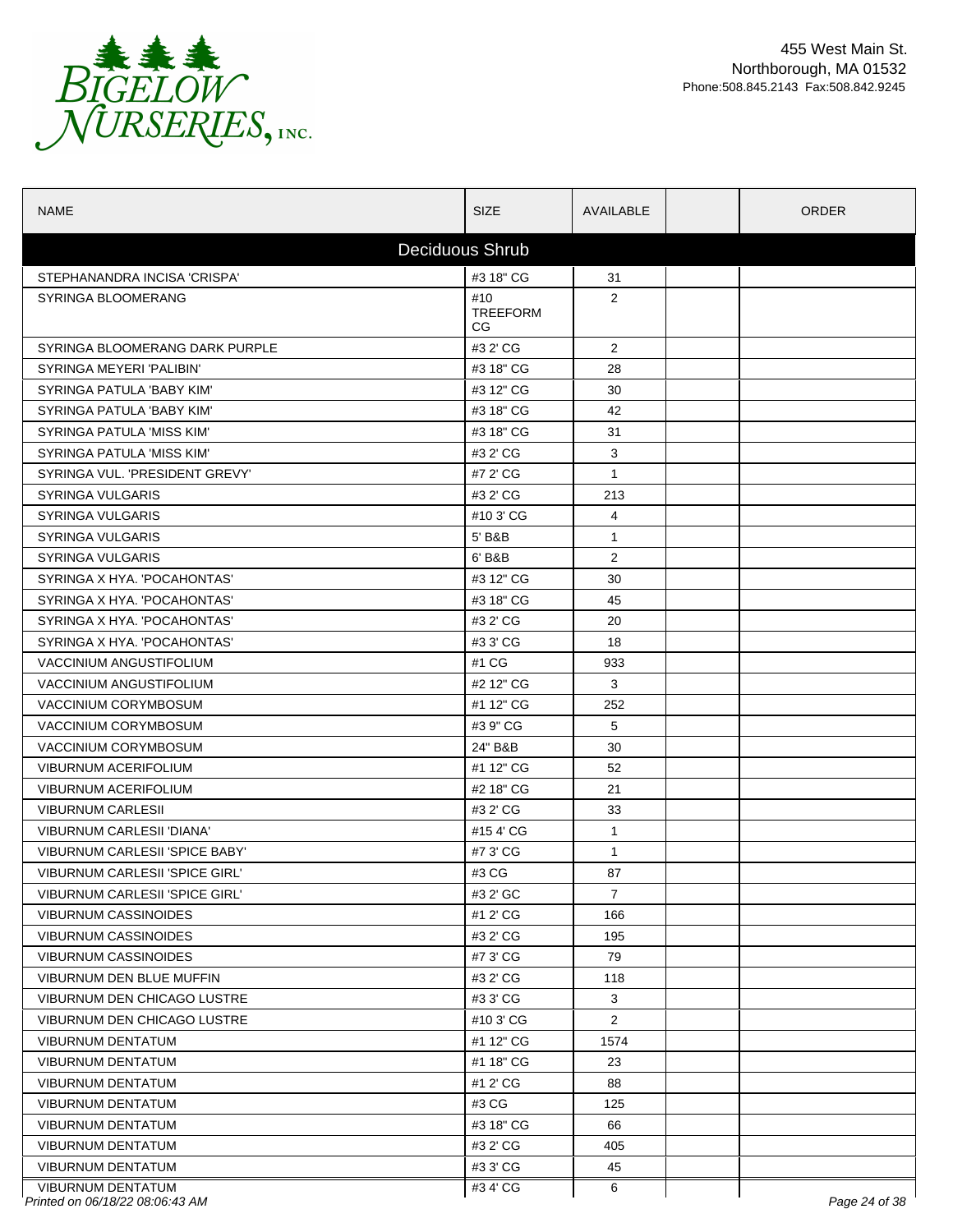

| <b>NAME</b>                                                            | <b>SIZE</b>                | AVAILABLE      | <b>ORDER</b>  |
|------------------------------------------------------------------------|----------------------------|----------------|---------------|
|                                                                        | <b>Deciduous Shrub</b>     |                |               |
| <b>VIBURNUM DENTATUM</b>                                               | #54'CG                     | 138            |               |
| <b>VIBURNUM LENTAGO</b>                                                | #1 15" CG                  | 29             |               |
| VIBURNUM PLI VAR TOM 'MARIESII'                                        | 4' B&B                     | 10             |               |
| VIBURNUM PLI VAR TOM 'SHASTA'                                          | #3 18" CG                  | $\overline{7}$ |               |
| <b>VIBURNUM TRI 'WENTWORTH'</b>                                        | #2 2' CG                   | 248            |               |
| <b>VIBURNUM TRI 'WENTWORTH'</b>                                        | #3 18" CG                  | 137            |               |
| <b>VIBURNUM TRI 'WENTWORTH'</b>                                        | #3 2' CG                   | 20             |               |
| VIBURNUM TRI 'WENTWORTH'                                               | #3 3' CG                   | 4              |               |
| <b>VIBURNUM TRI 'WENTWORTH'</b>                                        | #5 2' CG                   | 80             |               |
| <b>VIBURNUM TRILOBUM</b>                                               | #1 CG                      | 3              |               |
| VIBURNUM TRILOBUM                                                      | #1 9" CG                   | 172            |               |
| <b>VIBURNUM TRILOBUM</b>                                               | #1 18" CG                  | 8              |               |
| <b>VIBURNUM TRILOBUM</b>                                               | #2 2' CG                   | 73             |               |
| <b>VIBURNUM TRILOBUM</b>                                               | #3 CG                      | 174            |               |
| <b>VIBURNUM TRILOBUM</b>                                               | #3 2' CG                   | 200            |               |
| VIBURNUM x BURKWOODII                                                  | #3 2' CG                   | 154            |               |
| WEIGELA F. 'FINE WINE'                                                 | #3 CG                      | 95             |               |
| WEIGELA F. 'FINE WINE'                                                 | #3 15" CG                  | 95             |               |
| WEIGELA F. 'FINE WINE'                                                 | #3 18" CG                  | 5              |               |
| WEIGELA F. 'MIDNIGHT WINE'                                             | #3 15" CG                  | 6              |               |
| WEIGELA F. 'MY MONET'                                                  | #2 12" CG                  | 18             |               |
| <b>WEIGELA F. 'MY MONET'</b>                                           | #3 12" CG                  | 26             |               |
| WEIGELA F. 'MY MONET' PURPLE EFFECT                                    | #3 15" CG                  | 13             |               |
| WEIGELA F. 'MY MONET' SUNSET                                           | #3 15" CG                  | 41             |               |
| WEIGELA F. 'MY MONET' SUNSET                                           | #3 18" CG                  | $\mathbf{1}$   |               |
| WEIGELA F. SPILLED WINE'                                               | #3 15" CG                  | 4              |               |
| WEIGELA FLORIDA 'ALEXANDRA'                                            | #3 CG                      | 27             |               |
| WEIGELA FLORIDA 'ALEXANDRA'                                            | #5 2' CG                   | 14             |               |
| XANTHORHIZA SIMPLICISSIMA                                              | #2 CG                      | 462            |               |
|                                                                        | <b>Broadleaf Evergreen</b> |                |               |
| BUXUS MIC VAR. K. 'WINTER GEM'                                         | #3 12" CG                  | 94             |               |
| BUXUS MIC VAR. K. 'WINTER GEM'                                         | 24" B&B                    | 20             |               |
| BUXUS MIC VAR. K. 'WINTER GEM'                                         | 30" B&B                    | 5              |               |
| BUXUS MIC VAR. K. 'WINTER GEM'                                         | 3' B&B                     | $\overline{7}$ |               |
| BUXUS MIC VAR. K. x B.S.'GREEN GEM'                                    | #3 9" CG                   | 46             |               |
| BUXUS MIC VAR. K. x B.S. GREEN MTN.                                    | #3 9" CG                   | 27             |               |
| BUXUS MIC VAR. K. x B.S. GREEN MTN.                                    | #3 12" CG                  | 153            |               |
| BUXUS MIC VAR. K. x B.S. GREEN MTN.                                    | #3 15" CG                  | 144            |               |
| BUXUS MIC VAR. K. x B.S. GREEN MTN.                                    | 3' B&B                     | 59             |               |
| BUXUS MIC VAR. K. x B.S. GREEN MTN.                                    | 5' B&B                     | $\overline{7}$ |               |
| BUXUS MIC VAR. K. x B.S.'GREEN VELVET'                                 | #3 9" CG                   | 101            |               |
| DAPHNE X BURKWOODII 'CAROL MACKIE'                                     | #7 2' CG                   | 20             |               |
| EUONYMUS 'MANHATTAN'                                                   | #3 2' CG                   | 27             |               |
|                                                                        | #3 18" CG                  | 31             |               |
| EUONYMUS FORTUNEI 'EMERALD 'N GOLD'<br>Printed on 06/18/22 08:06:43 AM |                            |                | Page 25 of 38 |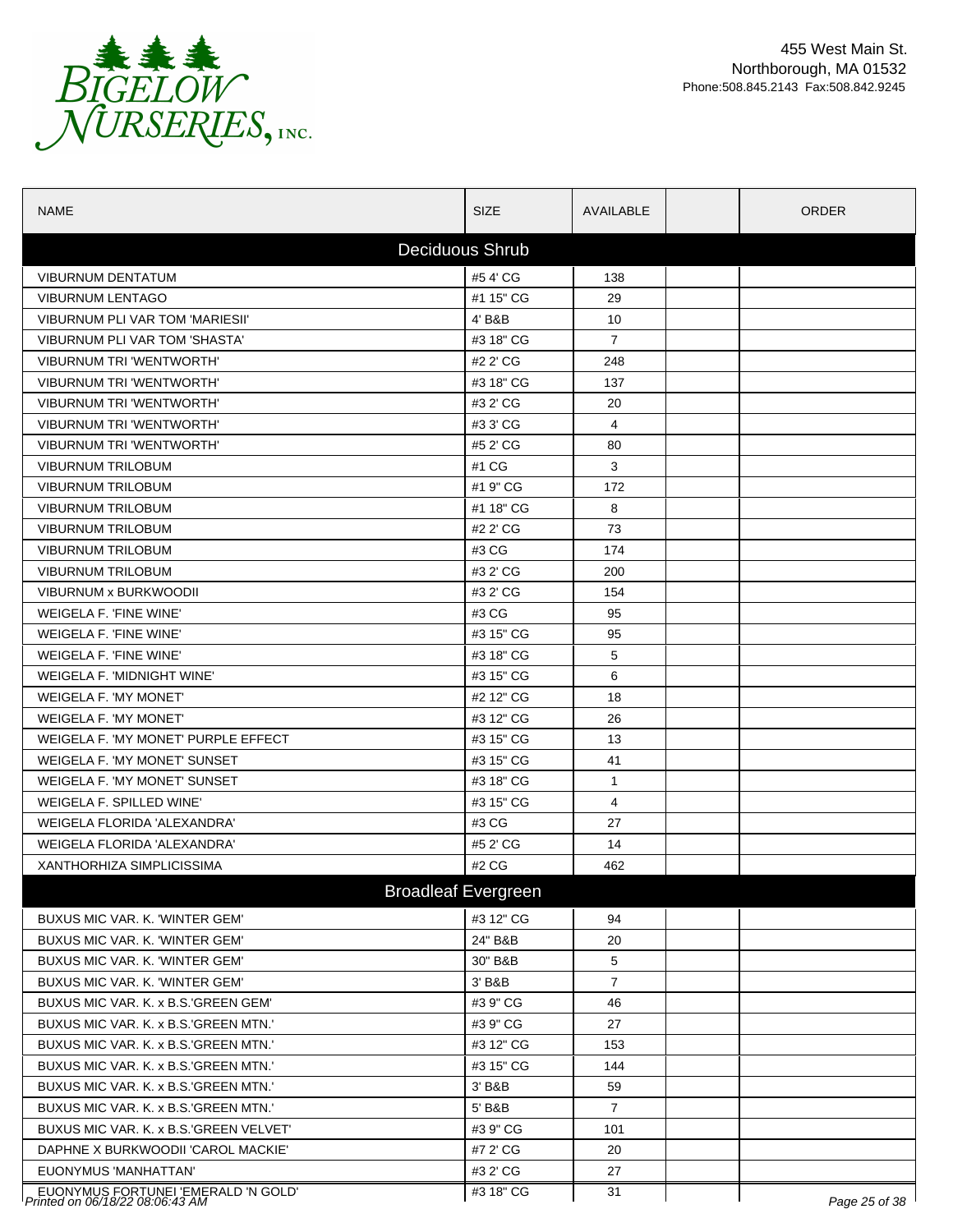

| <b>NAME</b>                        | <b>SIZE</b>                | AVAILABLE            | ORDER |
|------------------------------------|----------------------------|----------------------|-------|
|                                    | <b>Broadleaf Evergreen</b> |                      |       |
| EUONYMUS FORTUNEI 'EMERALD GAIETY' | #2 15" CG                  | 40                   |       |
| EUONYMUS JAPONICUS 'GREENSPIRE'    | #3 18" CG                  | 26                   |       |
| ILEX CRENATA 'COMPACTA'            | #3 18" CG                  | 17                   |       |
| ILEX CRENATA 'COMPACTA'            | #5 2' CG                   | 25                   |       |
| <b>ILEX CRENATA 'GREEN LUSTRE'</b> | #3 18" CG                  | 75                   |       |
| <b>ILEX CRENATA 'GREEN LUSTRE'</b> | #10 2' CG                  | $\mathbf{1}$         |       |
| <b>ILEX CRENATA 'HELLERI'</b>      | #3 9" CG                   | 22                   |       |
| <b>ILEX CRENATA 'HELLERI'</b>      | #3 12" CG                  | 88                   |       |
| <b>ILEX CRENATA 'HELLERI'</b>      | #5 18" CG                  | 98                   |       |
| <b>ILEX CRENATA 'HELLERI'</b>      | #5 2' CG                   | 38                   |       |
| <b>ILEX CRENATA 'HETZI'</b>        | #3 18" CG                  | 50                   |       |
| <b>ILEX CRENATA 'HETZI'</b>        | #3 2' CG                   | $\mathbf{1}$         |       |
| <b>ILEX CRENATA 'HOOGENDORN'</b>   | #3 12" CG                  | 51                   |       |
| <b>ILEX CRENATA 'HOOGENDORN'</b>   | #3 15" CG                  | 40                   |       |
| ILEX CRENATA 'HOOGENDORN'          | #5 CG                      | $\overline{7}$       |       |
| <b>ILEX CRENATA 'HOOGENDORN'</b>   | #5 18" CG                  | 98                   |       |
| <b>ILEX CRENATA 'SKY PENCIL'</b>   | #3 2' CG                   | 3                    |       |
| <b>ILEX CRENATA 'SKY PENCIL'</b>   | #154 CG                    | $\mathbf{1}$         |       |
| ILEX CRENATA 'SOFT TOUCH'          | #5 18" CG                  | 33                   |       |
| <b>ILEX CRENATA 'STEEDS'</b>       | #3 18" CG                  | 86                   |       |
| <b>ILEX CRENATA 'STEEDS'</b>       | #5 CG                      | 50                   |       |
| <b>ILEX CRENATA 'STEEDS'</b>       | #7 3' CG                   | 12                   |       |
| <b>ILEX GLABRA</b>                 | #10 3' CG                  | $\mathbf{1}$         |       |
| <b>ILEX GLABRA</b>                 | 18" B&B                    | 100                  |       |
| <b>ILEX GLABRA</b>                 | 24" B&B                    | 10                   |       |
| <b>ILEX GLABRA 'COMPACTA'</b>      | #103 CG                    | $\mathbf{1}$         |       |
| ILEX GLABRA 'GEM BOX'              | #3 CG                      | 97                   |       |
| <b>ILEX GLABRA 'NIGRA'</b>         | #5 CG                      | 82                   |       |
| <b>ILEX GLABRA 'SHAMROCK'</b>      | #1 CG                      | 981                  |       |
| ILEX GLABRA 'SHAMROCK'             | #3 18" CG                  | 682                  |       |
| ILEX GLABRA 'SHAMROCK'             | #5 2' CG                   | 11                   |       |
| ILEX GLABRA 'SHAMROCK'             | #7 2' CG                   | 79                   |       |
| <b>ILEX GLABRA 'SHAMROCK'</b>      | #10 2.5' CG                | 4                    |       |
| <b>ILEX GLABRA 'STRONGBOX'</b>     | #3 2' CG                   | 6                    |       |
| <b>ILEX VER 'JIM DANDY'</b>        | #3 2' CG                   | 53                   |       |
| <b>ILEX VER 'JIM DANDY'</b>        | #7 3' CG                   | 3                    |       |
| ILEX VER 'MARYLAND BEAUTY'         | #5 2' CG                   | 122                  |       |
| <b>ILEX VER 'RED SPRITE'</b>       | #3 18" CG                  | 95                   |       |
| ILEX VER 'RED SPRITE'              | #3 2' CG                   | 190                  |       |
| ILEX VER 'RED SPRITE'              | #7 3' CG                   | $\mathbf{2}^{\circ}$ |       |
| ILEX VER 'SO. GENTLEMAN'           | #3 2' CG                   | 54                   |       |
| ILEX VER 'SO. GENTLEMAN'           | #5 2' CG                   | 6                    |       |
| ILEX VER 'SO. GENTLEMAN'           | #7 2' CG                   | 13                   |       |
| ILEX VER 'SO. GENTLEMAN'           | #7 3' CG                   | 11                   |       |

*Printed on 06/18/22 08:06:43 AM Page 26 of 38*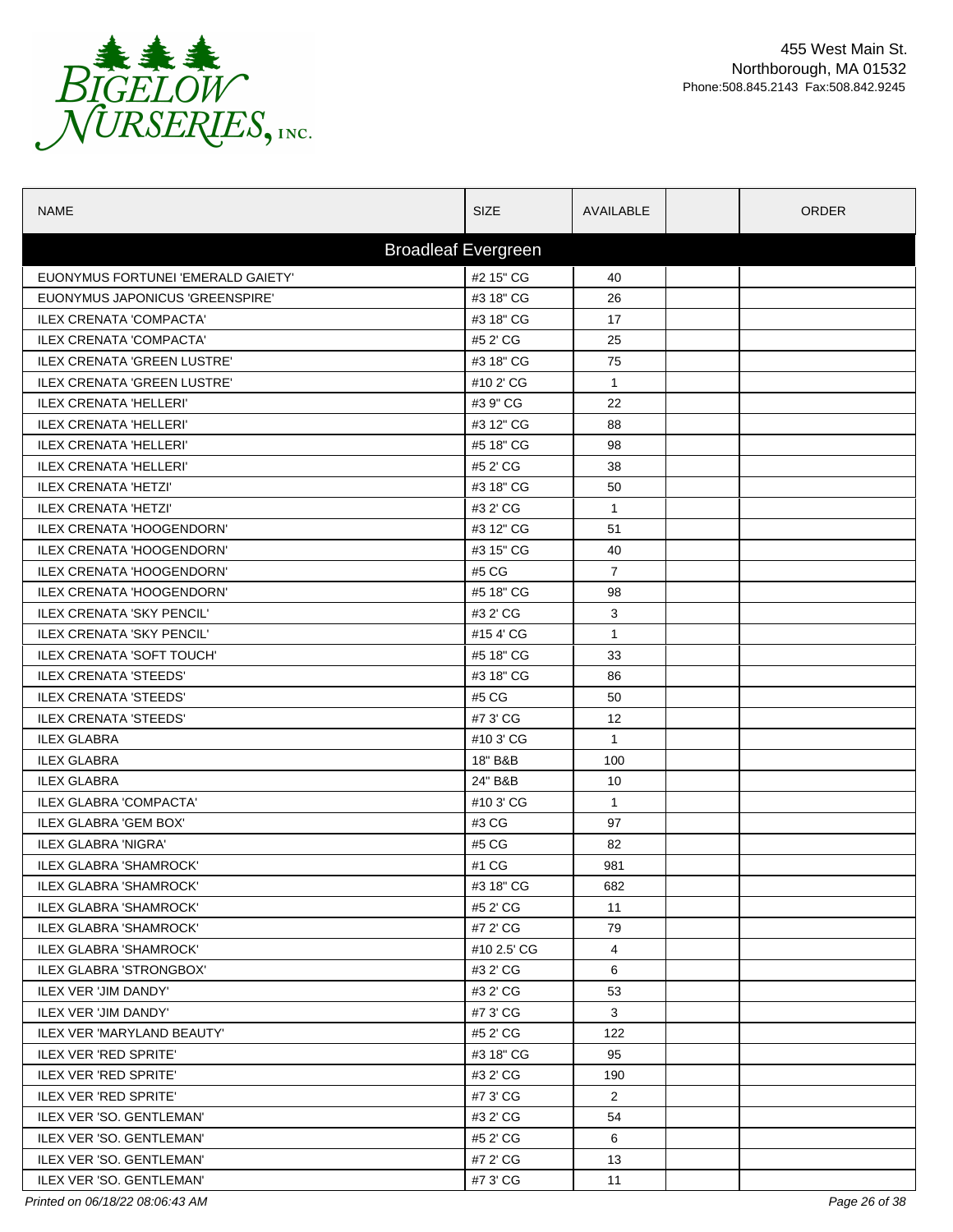

| <b>NAME</b>                    | <b>SIZE</b>                | AVAILABLE      | <b>ORDER</b> |
|--------------------------------|----------------------------|----------------|--------------|
|                                | <b>Broadleaf Evergreen</b> |                |              |
| <b>ILEX VER 'UPRIGHT RED'</b>  | #3 2' CG                   | 11             |              |
| <b>ILEX VER 'UPRIGHT RED'</b>  | #5 CG                      | 11             |              |
| <b>ILEX VER 'UPRIGHT RED'</b>  | #5 2' CG                   | $\overline{2}$ |              |
| ILEX VER 'WINTER RED'          | #1 2' CG                   | 108            |              |
| <b>ILEX VER 'WINTER RED'</b>   | #1 4' CG                   | 37             |              |
| <b>ILEX VER 'WINTER RED'</b>   | #3 2' CG                   | 11             |              |
| ILEX VER 'WINTER RED'          | #7 2' CG                   | 6              |              |
| <b>ILEX VER 'WINTER RED'</b>   | #7 3' CG                   | 5              |              |
| <b>ILEX VERTICILLATA</b>       | #1 15" CG                  | 567            |              |
| <b>ILEX VERTICILLATA</b>       | #3 18" CG                  | 132            |              |
| <b>ILEX VERTICILLATA</b>       | #7 4' CG                   | 13             |              |
| <b>ILEX VERTICILLATA</b>       | #7 5' CG                   | $\overline{2}$ |              |
| <b>ILEX VERTICILLATA</b>       | 24" B&B                    | $\overline{2}$ |              |
| <b>ILEX VERTICILLATA</b>       | 5' B&B                     | 6              |              |
| <b>ILEX X 'NELLIE STEVENS'</b> | 5' B&B                     | $\overline{2}$ |              |
| ILEX X MES 'BLUE MAID'         | #5 2.5' CG                 | 4              |              |
| ILEX X MES 'BLUE MAID'         | #5 3' CG                   | $\overline{2}$ |              |
| ILEX X MES 'BLUE MAID'         | #153'CG                    | 9              |              |
| ILEX X MES 'BLUE PRINCE'       | #3 15" CG                  | 35             |              |
| ILEX X MES 'BLUE PRINCE'       | #7 3' CG                   | $\overline{2}$ |              |
| ILEX X MES 'BLUE PRINCE'       | 30" B&B                    | 15             |              |
| ILEX X MES 'BLUE PRINCE'       | 3' B&B                     | 10             |              |
| ILEX X MES 'BLUE PRINCESS'     | #3 15" CG                  | 23             |              |
| ILEX X MES 'BLUE PRINCESS'     | #10 2.5' CG                | $\overline{4}$ |              |
| ILEX X MES 'BLUE PRINCESS'     | 3.5' B&B                   | 50             |              |
| ILEX X MES 'BLUE PRINCESS'     | 4' B&B                     | 47             |              |
| <b>ILEX X MES 'CHINA BOY'</b>  | #2 18" CG                  | 18             |              |
| <b>ILEX X MES 'CHINA GIRL'</b> | #3 2' CG                   | 13             |              |
| KALMIA LAT. 'CAROUSEL'         | #3 2.5' CG                 | $\overline{2}$ |              |
| KALMIA LAT. 'OLYMPIC WEDDING'  | #3 2.5' CG                 | $\overline{2}$ |              |
| KALMIA LATIFOLIA               | 18" B&B                    | 8              |              |
| KALMIA LATIFOLIA               | 24" B&B                    | 72             |              |
| <b>KALMIA LATIFOLIA</b>        | 30" B&B                    | 114            |              |
| KALMIA LATIFOLIA               | 3' B&B                     | 96             |              |
| <b>KALMIA LATIFOLIA</b>        | 4' B&B                     | 10             |              |
| LEUCOTHOE AXILLARIS            | #2 12" CG                  | 66             |              |
| LEUCOTHOE AXILLARIS            | #2 15" CG                  | 4              |              |
| LEUCOTHOE AXILLARIS            | #3 18" CG                  | 5              |              |
| LEUCOTHOE FONT. 'RAINBOW'      | #2 CG                      | 3              |              |
| LEUCOTHOE FONT. 'RAINBOW'      | #2 15" CG                  | 50             |              |
| LEUCOTHOE FONT. 'RAINBOW'      | #2 18" CG                  | $\mathbf{1}$   |              |
| PIERIS 'MOUNTAIN FIRE'         | #2 15" CG                  | 35             |              |
| PIERIS 'MOUNTAIN FIRE'         | #3 15" CG                  | 50             |              |
| PIERIS 'MOUNTAIN FIRE'         | #3 2' CG                   | 16             |              |

*Printed on 06/18/22 08:06:43 AM Page 27 of 38*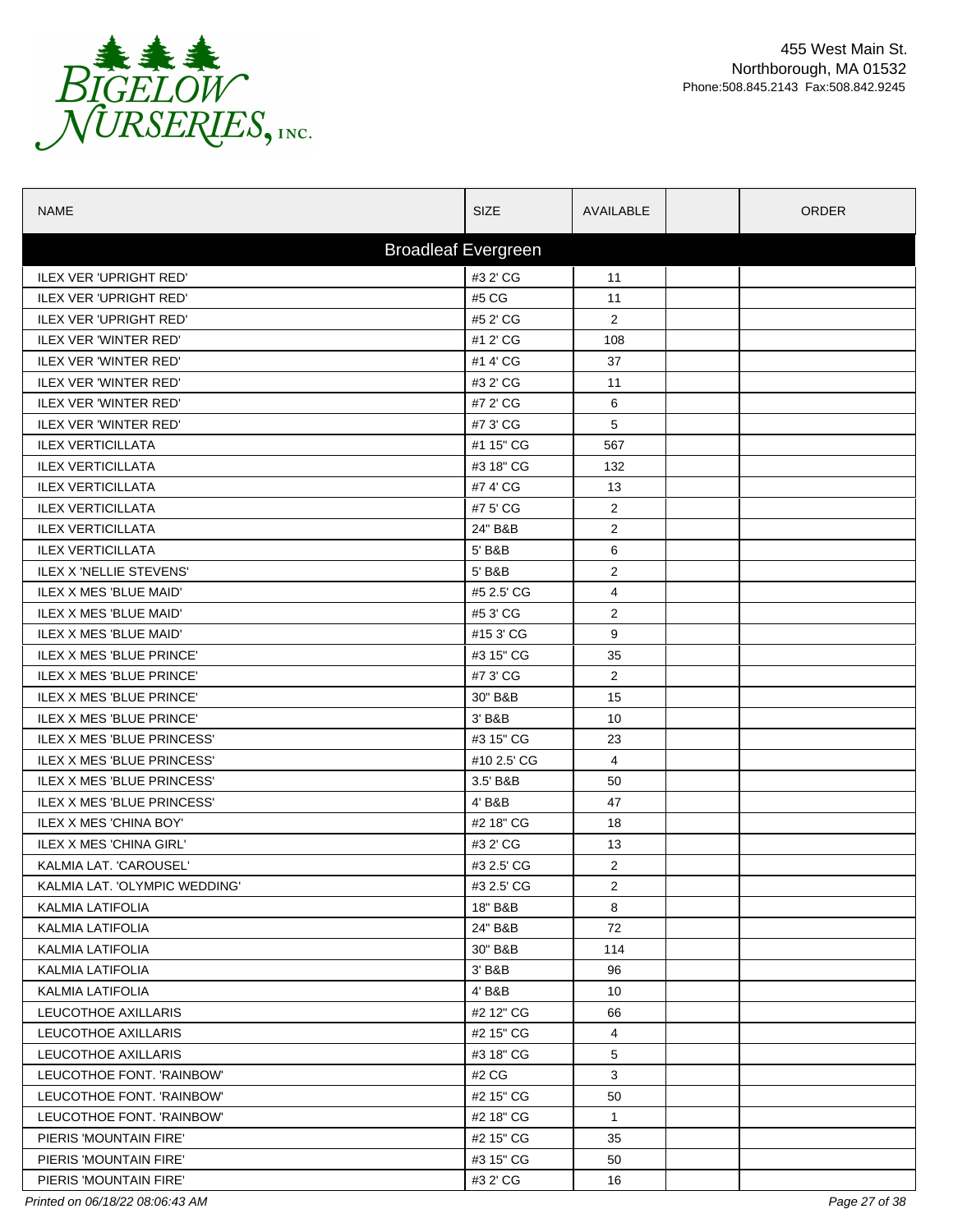

| <b>NAME</b>                      | <b>SIZE</b>                | AVAILABLE      | <b>ORDER</b> |
|----------------------------------|----------------------------|----------------|--------------|
|                                  | <b>Broadleaf Evergreen</b> |                |              |
| PIERIS FLORIBUNDA                | #3 15" CG                  | 4              |              |
| PIERIS JAP 'DOROTHY WYCOFF'      | #2 15" CG                  | 49             |              |
| PIERIS JAP 'DOROTHY WYCOFF'      | #10 2.5' CG                | 5              |              |
| PIERIS JAP 'HISTORYLAND SUPREME' | #5 CG                      | 17             |              |
| RHODO. 'AGLO'                    | #3 2' CG                   | 30             |              |
| RHODO. 'AGLO'                    | #5 2' CG                   | 14             |              |
| RHODO. 'AGLO'                    | #5 2.5' CG                 | 3              |              |
| RHODO. 'LANDMARK'                | #2 18" CG                  | 29             |              |
| RHODO. 'LANDMARK'                | #2 2' CG                   | 9              |              |
| RHODO. 'LANDMARK'                | #3 2' CG                   | 78             |              |
| RHODO. 'LANDMARK'                | #3 3' CG                   | 3              |              |
| RHODO. 'LANDMARK'                | #5 2' CG                   | 34             |              |
| RHODO. 'MINNETONKA'              | #10 2.5' CG                | 8              |              |
| RHODO. 'NOVA ZEMBLA'             | #3 18" CG                  | 10             |              |
| RHODO. 'OLGA'                    | #2 18" CG                  | 37             |              |
| RHODO. 'OLGA'                    | #2 2' CG                   | 4              |              |
| RHODO. 'OLGA'                    | #3 2' CG                   | 37             |              |
| RHODO. 'OLGA'                    | #5 2' CG                   | $\overline{7}$ |              |
| RHODO. 'OLGA'                    | #5 2.5' CG                 | 92             |              |
| RHODO. 'PJM ELITE'               | #2 18" CG                  | 92             |              |
| RHODO. 'PJM ELITE'               | #3 18" CG                  | 9              |              |
| RHODO. 'PJM ELITE'               | #3 2' CG                   | 26             |              |
| RHODO. 'PJM ELITE'               | #5 2' CG                   | 33             |              |
| RHODO. 'PJM ELITE'               | #10 CG                     | 23             |              |
| RHODO. 'PJM'                     | #2 15" CG                  | 96             |              |
| RHODO. 'PJM'                     | #5 2' CG                   | 132            |              |
| RHODO. 'PURPLE GEM'              | #2 CG                      | 78             |              |
| RHODO. 'PURPLE GEM'              | #3 CG                      | 10             |              |
| RHODO. 'ROSEUM ELEGANS'          | #10 2.5' CG                | 9              |              |
| RHODO. 'SCINTILLATION'           | #3 18" CG                  | 24             |              |
| RHODO, 'SCINTILLATION'           | #5 2' CG                   | 21             |              |
| RHODO. 'WESTON'S POPSICLE'       | #5 CG                      | 12             |              |
| RHODO. CAT. 'ALBUM'              | #3 18" CG                  | 9              |              |
| RHODO. CAT. 'ALBUM'              | #5 2' CG                   | 17             |              |
| RHODO. CAT. 'BOURSAULT'          | #3 18" CG                  | 16             |              |
| RHODO. CAT. 'CHIONOIDES'         | #2 18" CG                  | 3              |              |
| RHODO. CAT. 'CHIONOIDES'         | #3 15" CG                  | 51             |              |
| RHODO, CAT. 'CHIONOIDES'         | #3 18" CG                  | 194            |              |
| RHODO. CAT. 'CHIONOIDES'         | #5 2' CG                   | 2              |              |
| RHODO. CAT. 'CHIONOIDES'         | #10 2' CG                  | 1              |              |
| RHODO. CAT. 'CUNNINGHAM WHITE'   | #5 2' CG                   | 2              |              |
| RHODO. CAT. 'ENGLISH ROSEUM'     | #3 18" CG                  | 24             |              |
| RHODO. CAT. 'ENGLISH ROSEUM'     | #3 2' CG                   | 8              |              |
| RHODO. CAT. 'ENGLISH ROSEUM'     | #10 CG                     | $\overline{2}$ |              |

*Printed on 06/18/22 08:06:44 AM Page 28 of 38*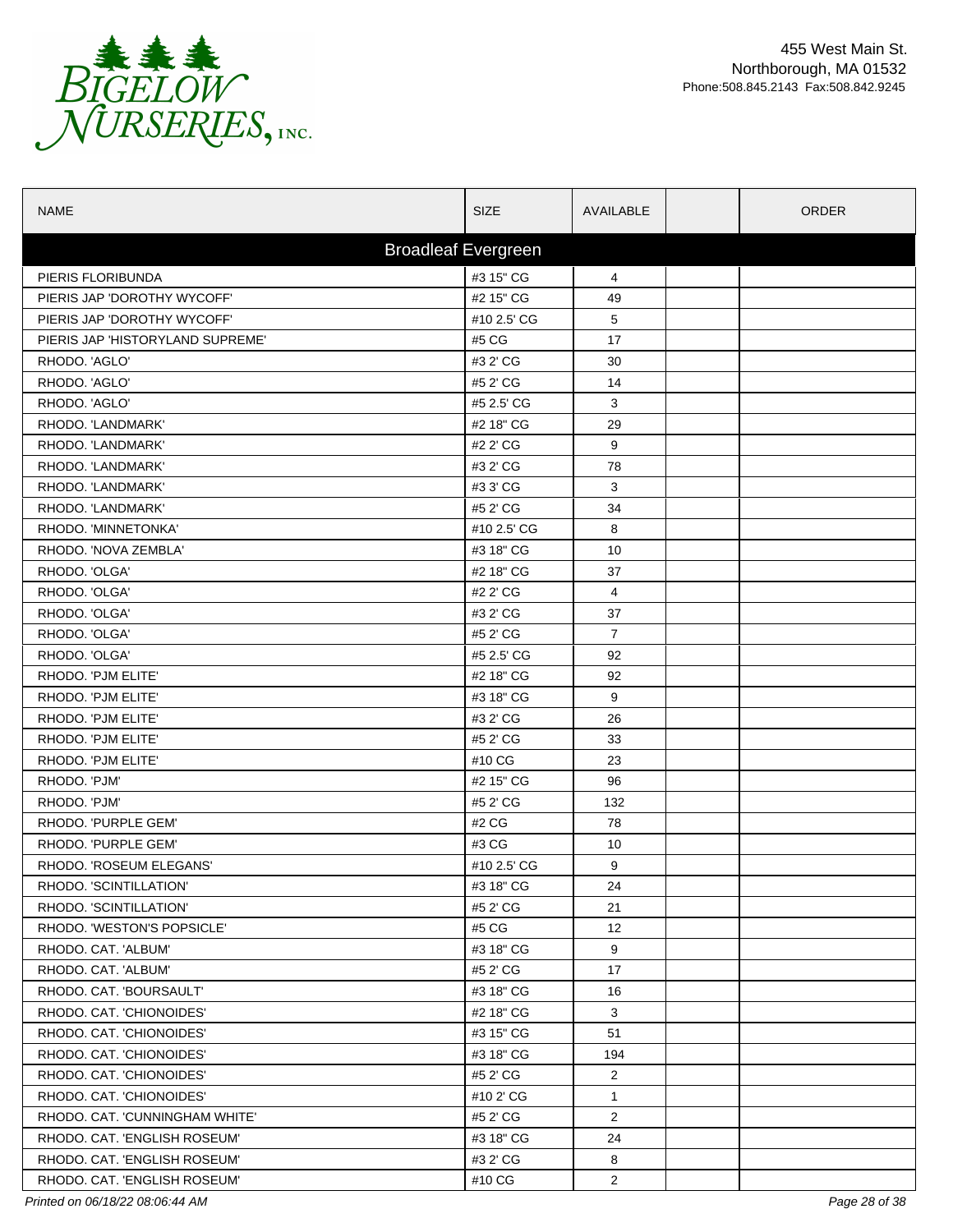

| <b>NAME</b>                      | <b>SIZE</b>                | AVAILABLE      | <b>ORDER</b>  |
|----------------------------------|----------------------------|----------------|---------------|
|                                  | <b>Broadleaf Evergreen</b> |                |               |
| RHODO. MAXIMUM                   | #3 CG                      | 112            |               |
| RHODO. MAXIMUM                   | #5 18" CG                  | $\mathbf{1}$   |               |
| RHODO. MAXIMUM 'ROSEUM'          | #5 18" CG                  | 41             |               |
|                                  | <b>Fruit Tree</b>          |                |               |
| <b>MALUS 'BRAEBURN'</b>          | #15 CG                     | 5              |               |
| <b>MALUS 'CORTLAND'</b>          | #10 CG                     | 15             |               |
| <b>MALUS 'LIBERTY'</b>           | #15 CG                     | 2              |               |
| <b>MALUS 'MCINTOSH'</b>          | #15 CG                     | 3              |               |
| <b>MALUS 'MCINTOSH'</b>          | #15 1" CG                  | 1              |               |
| MALUS 'YELLOW DELICIOUS'         | #15 CG                     | 9              |               |
| PRUNUS 'SUNCREST'                | #15 CG                     | $\mathbf{1}$   |               |
| PYRUS 'BARTLETT'                 | #10 CG                     | 6              |               |
| PYRUS 'BARTLETT'                 | #15 CG                     | 22             |               |
| PYRUS 'D'ANJOUR'                 | #10 CG                     | $\mathbf{1}$   |               |
| PYRUS 'D'ANJOUR'                 | #15 CG                     | 4              |               |
| PYRUS 'LUSCIOUS'                 | #15 CG                     | 2              |               |
|                                  | Perennial                  |                |               |
| ACHILLEA F. 'LITTLE MOONSHINE'   | #1 CG                      | 18             |               |
| ACHILLEA F. 'MOONSHINE'          | #1 CG                      | $\overline{7}$ |               |
| ACHILLEA M. 'NEW VINTAGE ROSE'   | #1 CG                      | 32             |               |
| ACHILLEA M. 'NEW VINTAGE VIOLET' | #1 CG                      | 30             |               |
| ACHILLEA M. 'SAUCY SEDUCTION'    | #1 CG                      | 46             |               |
| <b>ACHILLEA x 'PAPRIKA'</b>      | #1 CG                      | 27             |               |
| ACHILLEA x. 'TERRA COTTA'        | #1 CG                      | 24             |               |
| <b>AGASTACHE 'BLUE FORTUNE'</b>  | #1 CG                      | 281            |               |
| AGASTACHE 'BLUE FORTUNE'         | #2 CG                      | 6              |               |
| AJUGA REPTANS 'BLACK SCALLOP'    | #1 CG                      | 255            |               |
| AJUGA REPTANS 'BRONZE BEAUTY'    | #1 CG                      | 100            |               |
| AJUGA REPTANS 'CAITLIN'S GIANT'  | #1 CG                      | 203            |               |
| AJUGA REPTANS 'CHOCOLATE CHIP'   | #1 CG                      | 187            |               |
| AJUGA REPTANS 'MAHOGANY'         | #1 CG                      | 124            |               |
| ALCHEMILLA M. 'AUSLEESE'         | #1 CG                      | 138            |               |
| ALLIUM MEDUSA                    | #1 CG                      | 157            |               |
| ALLIUM SUMMER BEAUTY             | #1 CG                      | 39             |               |
| AMSONIA T. M. 'BLUE ICE'         | #1 CG                      | 5              |               |
| ANEMONE SYLVESTRIS               | #1 CG                      | 140            |               |
| ANEMONE X. HONORINE JOBERT'      | #1 CG                      | 99             |               |
| ANEMONE X. 'RUFFLED SWAN' PLUG   | #1 CG                      | 97             |               |
| AQUILEGIA CANADENSE              | #1 CG                      | 12             |               |
| AQUILEGIA EARLYBIRD MIX          | #1 CG                      | 45             |               |
| ARMERIA M. 'SPENDENS'            | #1 CG                      | 34             |               |
| ARUNCUS DIOICUS                  | #1 CG                      | 4              |               |
| <b>ARUNCUS DIOICUS</b>           | #2 CG                      | 53             |               |
| Printed on 06/18/22 08:06:44 AM  |                            |                | Page 29 of 38 |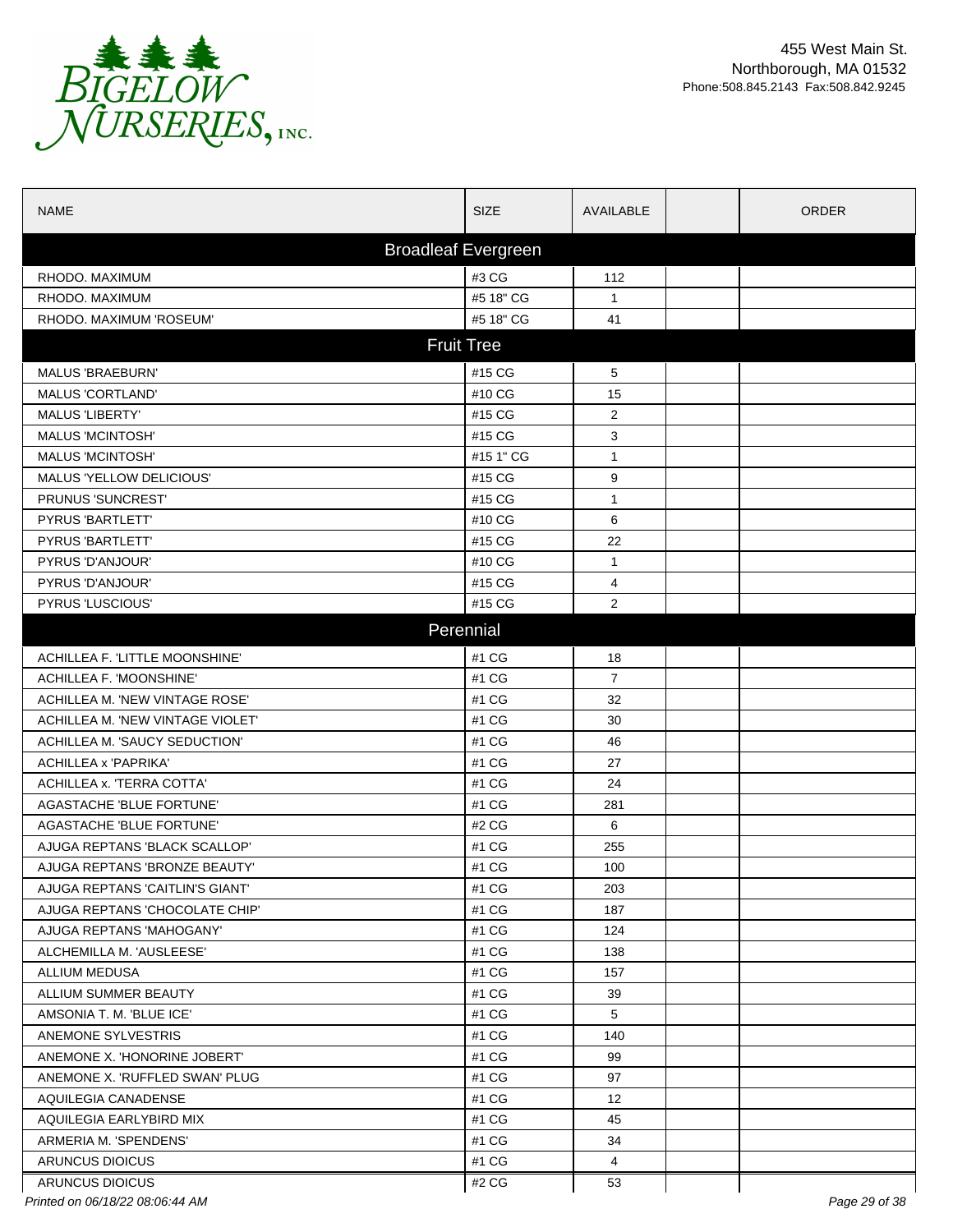

| <b>NAME</b>                         | <b>SIZE</b> | AVAILABLE       | <b>ORDER</b> |
|-------------------------------------|-------------|-----------------|--------------|
|                                     | Perennial   |                 |              |
| ASTER E 'SNOW FLURRY'               | #2 CG       | 64              |              |
| ASTER N. 'GRAPE CRUSH'              | #1 CG       | 116             |              |
| ASTER NOVAE-ANGLIAE                 | #1 CG       | 509             |              |
| ASTER NOVAE-ANGLIAE                 | #2 CG       | 465             |              |
| <b>ASTILBE</b>                      | #1 CG       | 8               |              |
| ASTILBE A 'BRIDAL VEIL'             | #1 CG       | 9               |              |
| ASTILBE A. 'CAPPUCCINO'             | #1 CG       | $\overline{7}$  |              |
| <b>ASTILBE A. 'GLOW'</b>            | #1 CG       | 2               |              |
| ASTILBE A. 'GRANAT'                 | #1 CG       | 66              |              |
| ASTILBE C. 'CARDINAL'               | #1 CG       | 14              |              |
| ASTILBE C. 'HAPPY DAY'              | #1 CG       | 33              |              |
| ASTILBE C. 'LITTLE VISIONS IN PINK' | #1 CG       | 23              |              |
| ASTILBE C. 'MAGGIE DALEY'           | #1 CG       | 39              |              |
| ASTILBE C. 'VISIONS IN PINK'        | #1 CG       | 38              |              |
| ASTILBE J. 'MONTGOMERY'             | #1 CG       | 156             |              |
| ASTILBE J. 'PEACH BLOSSOM'          | #1 CG       | 6               |              |
| ASTILBE J. 'RHEINLAND'              | #1 CG       | 26              |              |
| <b>ASTILBE T. 'OSTRICH PLUME'</b>   | #1 CG       | 28              |              |
| <b>BAPTISIA AUSTRALIS</b>           | #1 CG       | 302             |              |
| BERGENIA C. 'WINTER GLOW'           | #1 CG       | 18              |              |
| CALAMINTHA NEP. 'WHITE CLOUD'       | #1 CG       | 5               |              |
| CAMPANULA POR. 'BLUE WATERFALL'     | #1 CG       | 183             |              |
| <b>CLEMATIS</b>                     | #1 CG       | 2               |              |
| <b>CLEMATIS 'ASAO'</b>              | #1 CG       | $\overline{2}$  |              |
| <b>CLEMATIS 'AVANTE GARDE'</b>      | #2 CG       | 10              |              |
| <b>CLEMATIS 'BEE'S JUBILEE'</b>     | #1 CG       | 6               |              |
| CLEMATIS 'BIJOU'                    | #1 CG       | 10              |              |
| <b>CLEMATIS 'CLAIR DE LUNE'</b>     | #2 CG       | 23              |              |
| CLEMATIS 'COMTESSE DE BOUCHARD'     | #1 CG       | $\overline{7}$  |              |
| <b>CLEMATIS 'ERNEST MARKHAM'</b>    | #1 CG       | 1               |              |
| CLEMATIS 'GENERAL SIKORSKI'         | #1 CG       | 10              |              |
| CLEMATIS 'GUERNSEY CREAM'           | #1 CG       | 8               |              |
| <b>CLEMATIS 'GUERNSEY CREAM'</b>    | #2 CG       | 12              |              |
| <b>CLEMATIS 'HAGLEY HYBRID'</b>     | #1 CG       | $\mathbf{1}$    |              |
| <b>CLEMATIS 'HULDINE'</b>           | #2 CG       | 21              |              |
| <b>CLEMATIS 'MISS BATEMAN'</b>      | #2 CG       | 25              |              |
| <b>CLEMATIS 'NELLIE MOSER'</b>      | #2 CG       | 23              |              |
| <b>CLEMATIS 'NIOBE'</b>             | #1 CG       | 10 <sup>1</sup> |              |
| <b>CLEMATIS 'SALLY CADGE'</b>       | #2 CG       | 13              |              |
| CLEMATIS 'THE PRESIDENT' BR         | #1 CG       | $\overline{2}$  |              |
| CLEMATIS 'WESTERPLATTE'             | #2 CG       | 10              |              |
| CLEMATIS 'WILL GOODWIN'             | #2 CG       | 24              |              |
| CLEMATIS TERNIFOLIA (SWEET AUTUMN)  | #1 CG       | 152             |              |
| COREOPSIS A. 'NANA'                 | #1 CG       | 190             |              |

*Printed on 06/18/22 08:06:44 AM Page 30 of 38*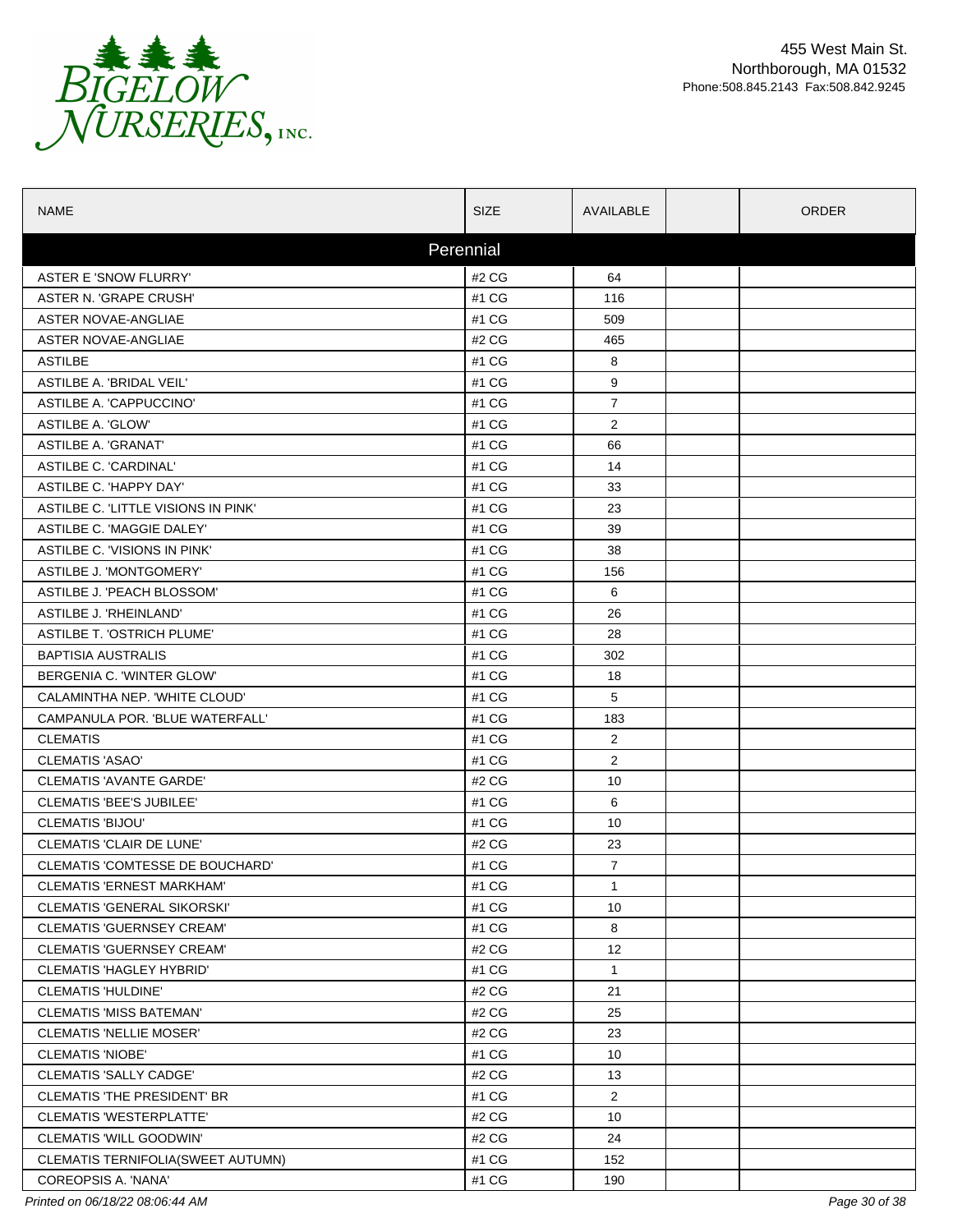

| <b>NAME</b>                               | <b>SIZE</b> | AVAILABLE      | <b>ORDER</b> |
|-------------------------------------------|-------------|----------------|--------------|
|                                           | Perennial   |                |              |
| COREOPSIS G. 'BABY SUN'                   | #1 CG       | 165            |              |
| COREOPSIS G. 'EARLY SUNRISE'              | #1 CG       | 283            |              |
| COREOPSIS G. 'SUNKISS'                    | #1 CG       | 46             |              |
| <b>COREOPSIS LANCEOLATA</b>               | #1 CG       | 17             |              |
| COREOPSIS P. 'BUTTER RUM'                 | #1 CG       | 33             |              |
| COREOPSIS V. 'MOONBEAM'                   | #1 CG       | 62             |              |
| COREOPSIS V. 'ZAGREB'                     | #1 CG       | 10             |              |
| COREOPSIS X. 'JETHRO TULL'                | #1 CG       | 97             |              |
| COREOPSIS X. 'LI'L BANG DAYBREAK'         | #1 CG       | 3              |              |
| COREOPSIS X. 'LI'L BANG RED ELF'          | #1 CG       | 5              |              |
| COREOPSIS X. 'REDSHIFT'                   | #1 CG       | 5              |              |
| DIANTHUS X. MT. FROST 'RED GARNET' PLUG   | #1+ CG      | 139            |              |
| DIANTHUS X. 'ROCKIN' RED'                 | #1 CG       | 140            |              |
| DIANTHUS X. 'TICKLED PINK'                | #3 CG       | 416            |              |
| DIANTHUS X. AMER. PIE 'GEORGIA PEACH PIE' | #1 CG       | 144            |              |
| DIANTHUS X. AMER. PIE 'KEY LIME PIE'      | #1 CG       | $\overline{2}$ |              |
| DICENTRA F. 'LUXURIANT'                   | #1 CG       | 261            |              |
| DICENTRA SPECTABILIS                      | #1 CG       | 16             |              |
| DICENTRA SPECTABILIS                      | #2 CG       | 86             |              |
| DICENTRA SPECTABILIS 'ALBA'               | #2 CG       | 53             |              |
| ECHINACEA P. 'MAGNUS'                     | 4" CG       | 31             |              |
| ECHINACEA P. 'RUBY STAR'                  | #1 CG       | $\overline{4}$ |              |
| ECHINACEA PURPUREA                        | QT. CG      | 74             |              |
| ECHINACEA X. 'ADOBE ORANGE'               | #1 CG       | 83             |              |
| ECHINACEA X. 'POW WOW WHITE'              | #1 CG       | 4              |              |
| ECHINACEA X. 'PRETTY PARASOLS'            | #1 CG       | 26             |              |
| ECHINACEA X. 'RASPBERRY TRUFFLE'          | #1 CG       | 4              |              |
| ECHINACEA X. 'TOMATO SOUP'                | #1 CG       | 8              |              |
| EPIMEDIUM P. 'FROHNLEITEN'                | #1 CG       | 4              |              |
| EPIMEDIUM V. 'SULPHUREUM'                 | #1 CG       | 33             |              |
| EPIMEDIUM W. 'ORANGE QUEEN'               | #1 CG       | 25             |              |
| EPIMEDIUM X. 'RUBRUM'                     | #1 CG       | 27             |              |
| EPIMEDIUM Y 'FRECKLES'                    | #1 CG       | $\mathbf{1}$   |              |
| GAILLARDIA X 'ARIZONA SUN'                | #1 CG       | 139            |              |
| <b>GAURA L. 'ROSY JANE'</b>               | #1 CG       | 175            |              |
| <b>GAURA L. 'WHIRLING BUTTERFLIES'</b>    | #1 CG       | 57             |              |
| <b>GERANIUM C. 'BIOKOVO'</b>              | #1 CG       | 34             |              |
| <b>GERANIUM C. 'KARMINA'</b>              | #1 CG       | $\mathbf{1}$   |              |
| <b>GERANIUM M. 'ESPRESSO'</b>             | #1 CG       | 84             |              |
| <b>GERANIUM MACULATUM</b>                 | #1 CG       | 285            |              |
| <b>GERANIUM S. 'MAX FREI'</b>             | #1 CG       | 90             |              |
| <b>GERANIUM S. 'NEW HAMPSHIRE PURPLE'</b> | #1 CG       | 96             |              |
| <b>GERANIUM S. VAR. STRIATUM</b>          | #1 CG       | 96             |              |
| <b>GERANIUM X 'ROZANNE'</b>               | #1 CG       | 76             |              |

*Printed on 06/18/22 08:06:44 AM Page 31 of 38*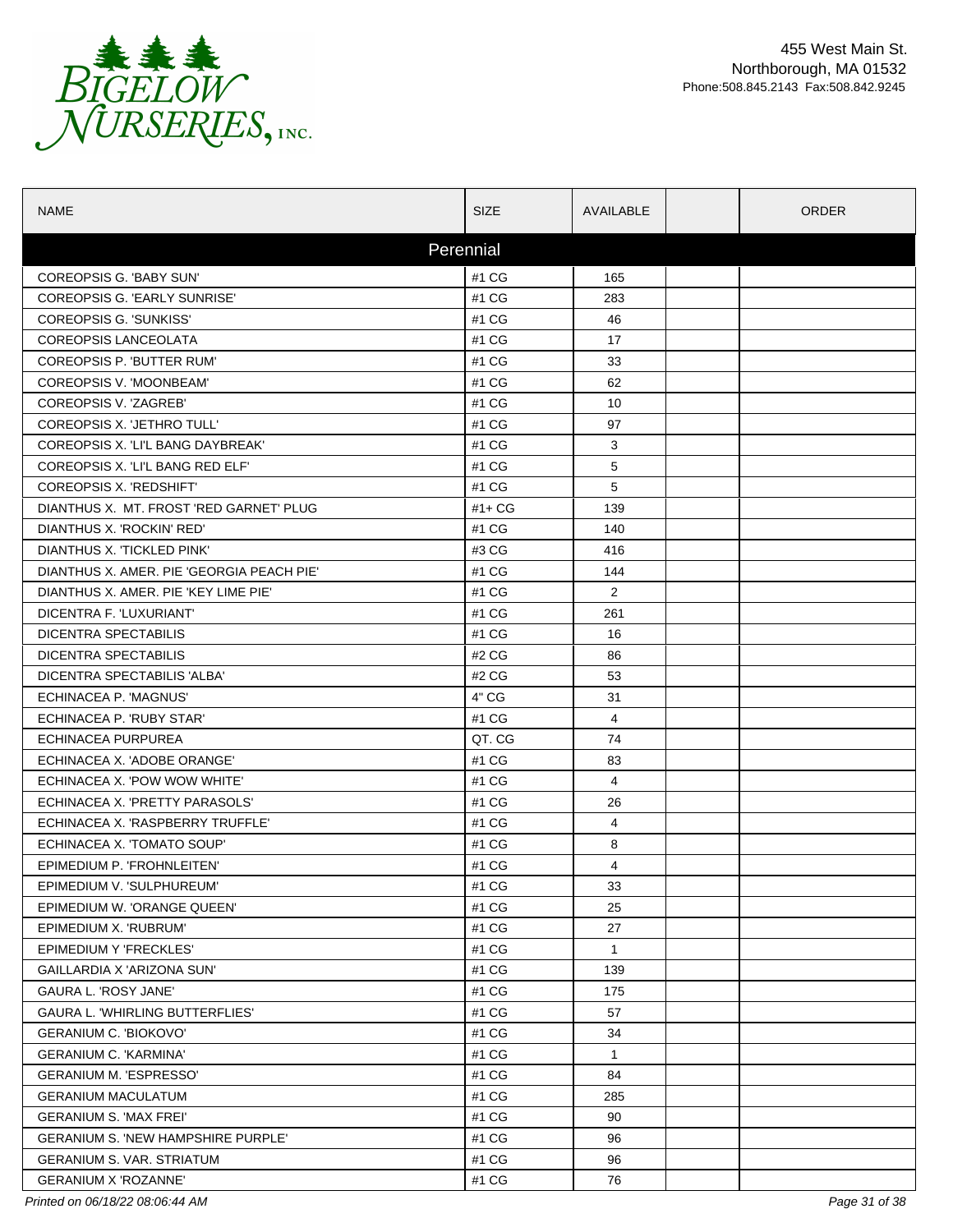

| NAME                                           | <b>SIZE</b> | AVAILABLE      | <b>ORDER</b> |
|------------------------------------------------|-------------|----------------|--------------|
|                                                | Perennial   |                |              |
| <b>GERANIUM X 'ROZANNE'</b>                    | #2 CG       | 30             |              |
| <b>HELIOPSIS HELIANTHOIDES</b>                 | #1 CG       | 69             |              |
| <b>HELLEBORUS 'JACOB'</b>                      | $#1+CG$     | 18             |              |
| HELLEBORUS WINTER JEWEL 'AMBER GEM'            | $#1+CG$     | 28             |              |
| HELLEBORUS WINTER JEWEL 'BLACK DIAMOND'        | $#1+CG$     | 28             |              |
| HELLEBORUS WINTER JEWEL 'ONYX ODYSSEY'         | $#1+CG$     | 23             |              |
| <b>HELLEBORUS WINTER JEWEL 'PAINTED'</b>       | $#1 + CG$   | 29             |              |
| HELLEBORUS WINTER JEWEL 'ROSCO QUARTZ'         | $#1 + CG$   | 23             |              |
| HEMEROCALLIS 'ANZAC'                           | #1 CG       | 86             |              |
| HEMEROCALLIS 'APRICOT SPARKLES'                | #1 CG       | 169            |              |
| HEMEROCALLIS 'AUTUMN RED'                      | #1 CG       | 9              |              |
| HEMEROCALLIS 'BELA LUGOSI'                     | #1 CG       | $\overline{7}$ |              |
| HEMEROCALLIS 'BLACKTHORNE'                     | #1 CG       | 8              |              |
| HEMEROCALLIS 'BRIGHT SUNSET'                   | #1 CG       | 17             |              |
| HEMEROCALLIS 'CATHERINE WOODBURY'              | #1 CG       | 156            |              |
| HEMEROCALLIS 'DARING DECEPTION'                | #1 CG       | 4              |              |
| <b>HEMEROCALLIS 'ELEGANT CANDY'</b>            | #1 CG       | 26             |              |
| HEMEROCALLIS 'FRAGRANT REFLECTIONS'            | #1 CG       | 10             |              |
| <b>HEMEROCALLIS 'FRAGRANT RETURNS'</b>         | #1 CG       | 76             |              |
| HEMEROCALLIS 'FUNNY VALENTINE'                 | #1 CG       | 42             |              |
| HEMEROCALLIS 'GENTLE SHEPHERD'                 | #1 CG       | 204            |              |
| <b>HEMEROCALLIS 'HAPPY RETURNS'</b>            | #1 CG       | 420            |              |
| <b>HEMEROCALLIS 'HOLIDAY SONG'</b>             | #1 CG       | 19             |              |
| <b>HEMEROCALLIS 'HYPERION'</b>                 | #1 CG       | 207            |              |
| HEMEROCALLIS 'JOAN SENIOR'                     | #1 CG       | 100            |              |
| HEMEROCALLIS 'LITTLE GRAPETTE'                 | #1 CG       | 305            |              |
| HEMEROCALLIS 'LULLABY BABY'                    | #1 CG       | 94             |              |
| HEMEROCALLIS 'NEW TANGERINE TWIST'             | #1 CG       | 212            |              |
| HEMEROCALLIS 'PARDON ME'                       | #1 CG       | 201            |              |
| HEMEROCALLIS 'PASSIONATE RETURNS'              | #1 CG       | 208            |              |
| HEMEROCALLIS 'ROCK SOLID'                      | #1 CG       | 5              |              |
| <b>HEMEROCALLIS 'ROCKET CITY'</b>              | #1 CG       | 26             |              |
| <b>HEMEROCALLIS 'ROMANTIC RETURNS'</b>         | #1 CG       | 6              |              |
| HEMEROCALLIS 'STELLA D'ORO'                    | #1 CG       | 1776           |              |
| HEMEROCALLIS 'STELLA D'ORO'                    | #2 CG       | 56             |              |
| HEMEROCALLIS 'STRAWBERRY CANDY'                | #1 CG       | $\overline{2}$ |              |
| HEMEROCALLIS 'WHEN MY SWEETHEART RETURNS'      | #1 CG       | 82             |              |
| HEMEROCALLIS FULVA BR                          | #1 CG       | 20             |              |
| HEMEROCALLIS RAINBOW RHYTHM® 'ORANGE SMOOTHIE' | #1 CG       | 16             |              |
| <b>HERBS</b>                                   | 4" CG       | 464            |              |
| HEUCHERA 'BLACK TAFFETA'                       | #1 CG       | 217            |              |
| HEUCHERA M. 'PALACE PURPLE'                    | #1 CG       | 1944           |              |
| HEUCHERA X. 'CAJUN FIRE'                       | #1 CG       | 13             |              |
| HEUCHERA X. 'FOREVER PURPLE'                   | #1 CG       | 135            |              |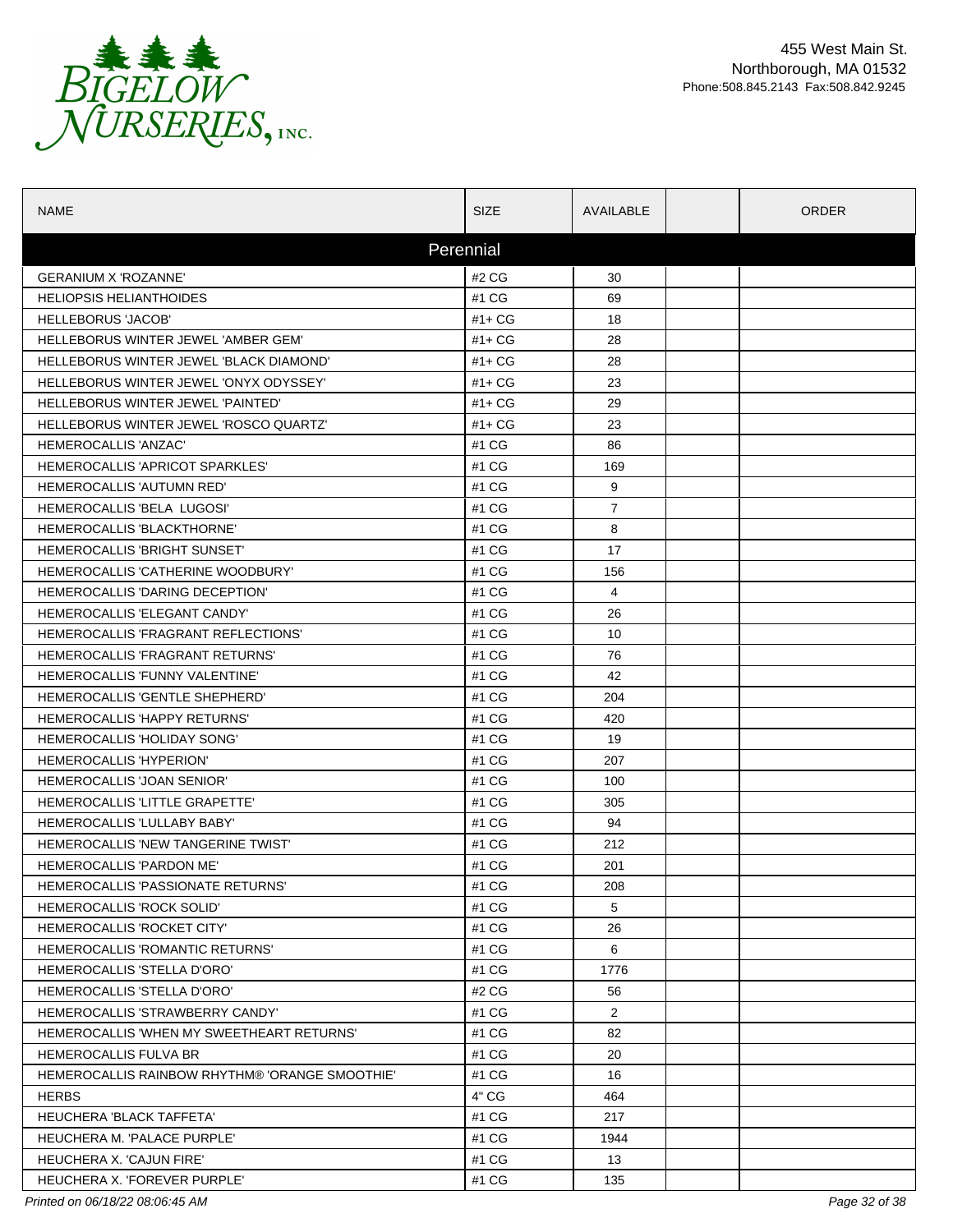

| <b>NAME</b>                        | <b>SIZE</b> | AVAILABLE         | <b>ORDER</b> |
|------------------------------------|-------------|-------------------|--------------|
|                                    | Perennial   |                   |              |
| HEUCHERA X. 'MIDNIGHT ROSE'        | #1 CG       | 212               |              |
| <b>HEUCHERA X. 'OBSIDIAN'</b>      | #1 CG       | 146               |              |
| HEUCHERA X. 'PLUM PUDDING'         | #1 CG       | 213               |              |
| HIBISCUS 'SUMMER IN PARADISE'      | #2 CG       | 9                 |              |
| <b>HIBISCUS MOSCHEUTOS</b>         | #1 CG       | 15                |              |
| HOSTA 'AUGUST MOON'                | #1 CG       | 53                |              |
| <b>HOSTA 'BIG DADDY'</b>           | #1 CG       | 6                 |              |
| HOSTA 'BLUE ANGEL'                 | #1 CG       | 400               |              |
| <b>HOSTA 'BLUE CADET'</b>          | #1 CG       | 12                |              |
| <b>HOSTA 'BLUE VISION'</b>         | #1 CG       | 15                |              |
| HOSTA 'BRESSINGHAM BLUE'           | #1 CG       | 125               |              |
| <b>HOSTA 'BRIM CUP'</b>            | #1 CG       | 14                |              |
| <b>HOSTA 'EARTH ANGEL'</b>         | #1 CG       | 102               |              |
| <b>HOSTA 'GUACAMOLE'</b>           | #1 CG       | 11                |              |
| <b>HOSTA 'PATRIOT'</b>             | #1 CG       | 633               |              |
| <b>HOSTA 'PATRIOT'</b>             | #2 CG       | 42                |              |
| <b>HOSTA 'PAUL'S GLORY'</b>        | #1 CG       | 151               |              |
| HOSTA 'T REX'                      | #1 CG       | 115               |              |
| <b>HOSTA 'T REX'</b>               | #2 CG       | 4                 |              |
| HOSTA 'TOKUDAMA FLAVOCIRCINALIS'   | #1 CG       | 46                |              |
| <b>HOSTA 'WIDE BRIM'</b>           | #1 CG       | 25                |              |
| HOSTA F. 'FRANCEE'                 | #1 CG       | 277               |              |
| HOSTA F. 'HYACINTHINA'             | #1 CG       | 198               |              |
| HOSTA F. 'SAGAE'                   | #1 CG       | 19                |              |
| HOSTA S. 'ELEGANS'                 | #1 CG       | 6                 |              |
| <b>HOSTA S. FRANCES WILLIAMS'</b>  | #1 CG       | 165               |              |
| IRIS S. 'CAESAR'S BROTHER'         | #1 CG       | 183               |              |
| IRIS S. 'GULLS WING'               | #1 CG       | 17                |              |
| IRIS S. 'RUFFLED VELVET'           | #1 CG       | 11                |              |
| IRIS S. 'SKY WINGS'                | #1 CG       | 103               |              |
| IRIS S. 'SNOW QUEEN'               | #1 CG       | 46                |              |
| IRIS X LOUISIANA'BLACK GAMECOCK'   | #1 CG       | $\overline{4}$    |              |
| LAMIUM M. 'BEACON SILVER'          | #1 CG       | 18                |              |
| LAMIUM M. 'WHITE NANCY'            | #1 CG       | 9                 |              |
| LAVENDULA A. 'HIDCOTE'             | #1 CG       | 57                |              |
| LEUCANTHEMUM X 'BECKY'             | #1 CG       | 396               |              |
| LEUCANTHEMUM X 'GOLDFINCH'         | #1 CG       | 5                 |              |
| LEUCANTHEMUM X 'WHOOPS A DAISY'    | #1 CG       | 63                |              |
| <b>LIATRIS SPICATA</b>             | #1 CG       | 184               |              |
| LIGULARIA D. 'BRIT-MARIE CRAWFORD' | #1 CG       | $12 \overline{ }$ |              |
| LIGULARIA D. 'DESDEMONA'           | #2 CG       | 13                |              |
| LIGULARIA D. 'OTHELLO'             | #1 CG       | $\overline{2}$    |              |
| LIRIOPE M. 'BIG BLUE'              | 4" CG       | 360               |              |
| LIRIOPE M. 'BIG BLUE'              | #2 CG       | 8                 |              |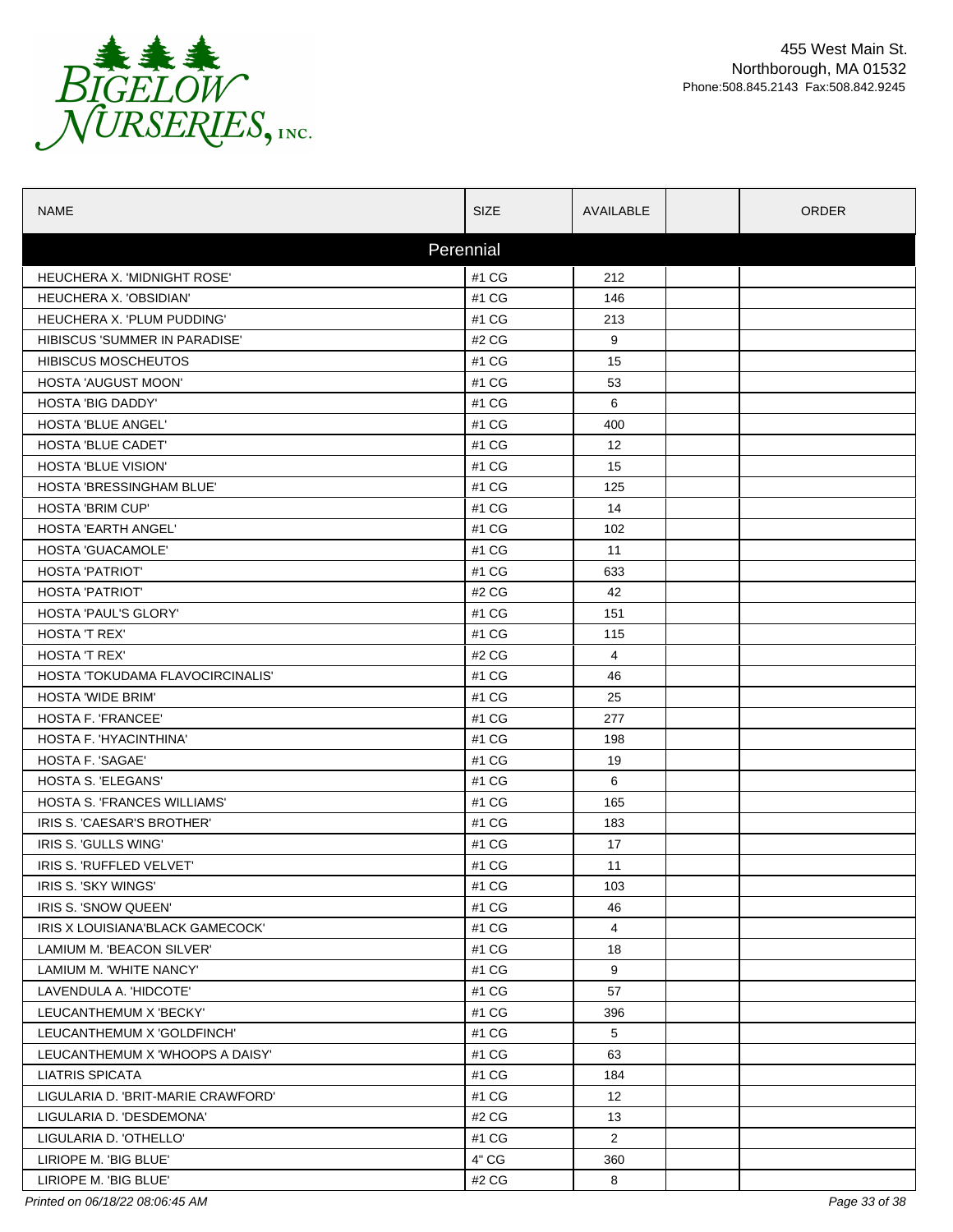

| <b>NAME</b>                          | <b>SIZE</b> | AVAILABLE      | <b>ORDER</b> |
|--------------------------------------|-------------|----------------|--------------|
|                                      | Perennial   |                |              |
| LIRIOPE M. 'BIG BLUE'                | FLAT 50 CG  | 19             |              |
| <b>LOBELIA CARDINALIS</b>            | #1 CG       | 216            |              |
| LOBELIA SIPHILITICA                  | 4" CG       | 94             |              |
| MONARDA BEE YOU BEE MERRY            | #1 CG       | $\overline{2}$ |              |
| MONARDA D. 'BALMY LILAC'             | #1 CG       | 67             |              |
| <b>MONARDA D. 'BALMY PINK'</b>       | #1 CG       | 142            |              |
| MONARDA D. 'BALMY PURPLE'            | #1 CG       | 223            |              |
| MONARDA D. 'BALMY ROSE'              | #1 CG       | 141            |              |
| MONARDA D. 'JACOB CLINE'             | #1 CG       | 26             |              |
| <b>MONARDA FISTULOSA</b>             | #1 CG       | 9              |              |
| <b>MONARDA PUNCTATA</b>              | #1 CG       | 49             |              |
| NEPETA S. 'CATS PAJAMAS'             | #1 CG       | $\overline{2}$ |              |
| OENOTHERA MISSOURIENSIS              | #1 CG       | 3              |              |
| PAEONIA ASSORTED                     | #2 CG       | $\overline{7}$ |              |
| PAEONIA L. 'CORAL CHARM'             | #2 CG       | 33             |              |
| PAEONIA L. 'DUCHESS DE NEMOURS'      | #2 CG       | 3              |              |
| PAEONIA L. 'FELIX CROUSSE'           | #2 CG       | 15             |              |
| PAEONIA L. 'KARL ROSENFIELD'         | #2 CG       | 17             |              |
| PAEONIA L. 'PINK HAWAIIAN CORAL'     | #2 CG       | 41             |              |
| PAEONIA L. 'SARAH BERNHARDT'         | #2 CG       | $\mathbf{1}$   |              |
| PAPAVER O. 'PIZZICATO'               | #1 CG       | 13             |              |
| PENSTEMON B. PRISTINE LILAC PURPLE   | #1 CG       | 201            |              |
| PENSTEMON DIGITALIS                  | #2 CG       | $\mathbf{1}$   |              |
| PEROVSKIA A. 'DENIM N LACE'          | #1 CG       | 40             |              |
| PEROVSKIA ATRIPLICIFOLIA             | #1 CG       | 35             |              |
| PEROVSKIA COMPACT BLUESETTE          | #1 CG       | 50             |              |
| PHLOX P. 'DAVID'                     | #1 CG       | 23             |              |
| PHLOX P. FASHIONABLY EARLY PRINCESS' | #1 CG       | $\overline{2}$ |              |
| PHLOX P. 'JEANA'                     | #1 CG       | 5              |              |
| PHLOX SU. 'AMAZING GRACE'            | #1 CG       | 142            |              |
| PHLOX SU. 'DRUMMOND PINK'            | #1 CG       | 189            |              |
| PHLOX SU. 'EMERALD BLUE'             | #1 CG       | 54             |              |
| PHLOX SU. 'FORT HILL'                | #1 CG       | 211            |              |
| PHLOX SU. 'PURPLE BEAUTY'            | #1 CG       | 206            |              |
| PHLOX SU. 'SPRING WHITE'             | #1 CG       | 206            |              |
| PHLOX SU. 'WHITE DELIGHT'            | #1 CG       | 109            |              |
| PHLOX SU. SCARLET FLAME              | #1 CG       | 102            |              |
| PHYSOSTEGIA V. 'MISS MANNERS'        | #1 CG       | $\overline{2}$ |              |
| PHYSOSTEGIA V. 'PINK MANNERS'        | #1+ CG      | 11             |              |
| PYCNANTHEMUM MUTICUM                 | #1 CG       | 157            |              |
| RUDBECKIA F. 'GOLDBLITZ'             | #1 CG       | 50             |              |
| RUDBECKIA F. VAR. FULGIDA            | #2 CG       | 10             |              |
| RUDBECKIA H. 'INDIAN SUMMER'         | #1 CG       | 380            |              |
| SALVIA N. 'CARADONNA'                | #1 CG       | $\mathbf{1}$   |              |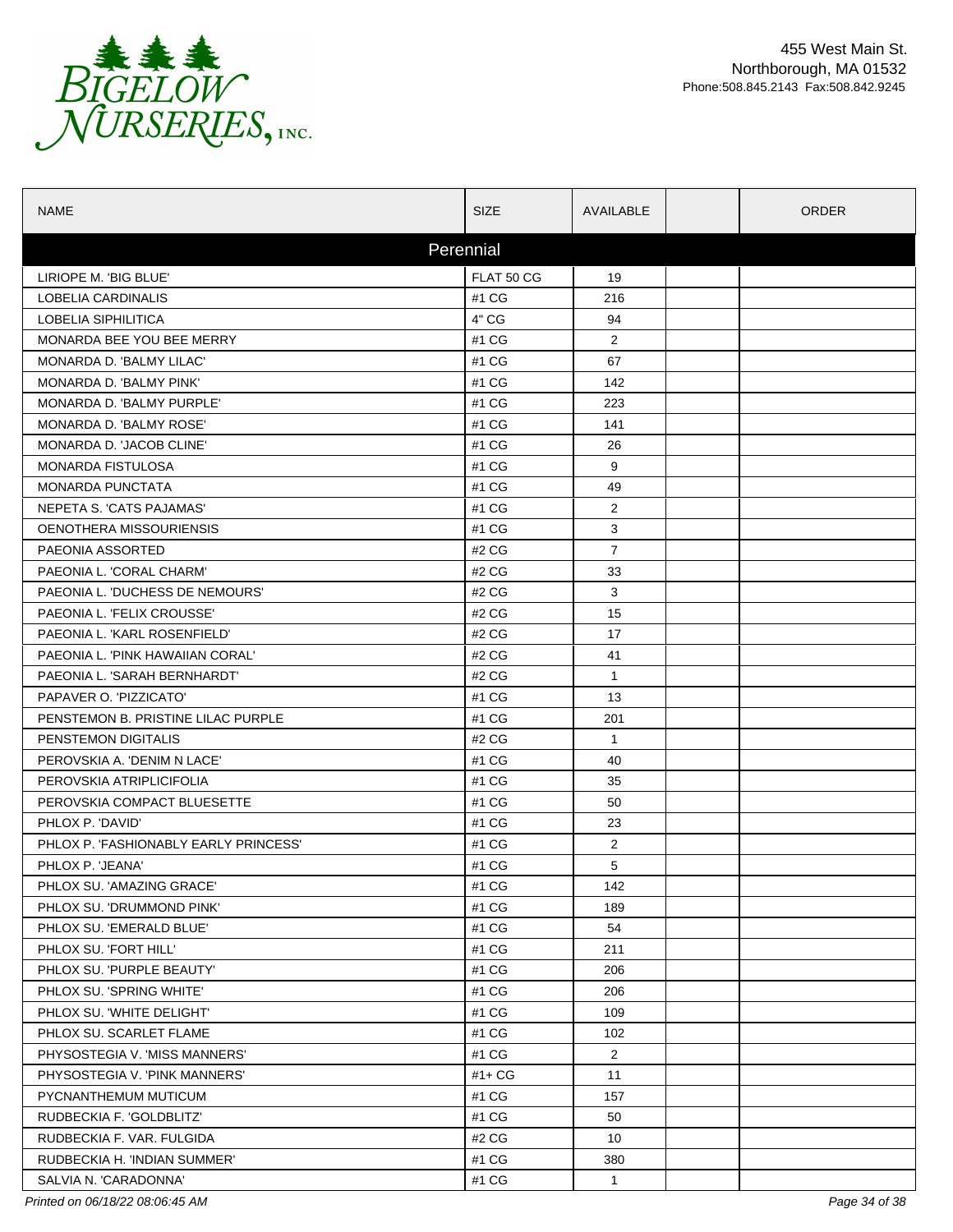

| <b>NAME</b>                                       | <b>SIZE</b>             | AVAILABLE      | <b>ORDER</b>  |
|---------------------------------------------------|-------------------------|----------------|---------------|
|                                                   | Perennial               |                |               |
| SALVIA N. 'MAY NIGHT'                             | #1 CG                   | 22             |               |
| SALVIA N. 'SNOW HILL'                             | #1 CG                   | 8              |               |
| SEDUM 'AUTUMN FIRE'                               | #1 CG                   | 169            |               |
| SEDUM 'LIME ZINGER'                               | QT. CG                  | 2              |               |
| SEDUM 'LITTLE MISS SUNSHINE'                      | #1 CG                   | 58             |               |
| SEDUM 'SUNSPARKLER DAZZLEBERRY'                   | $#1 + CG$               | 65             |               |
| <b>SEDUM ALBUM</b>                                | QT. CG                  | 5              |               |
| SEDUM KAMSCHATICUM                                | #1 CG                   | 88             |               |
| SEDUM RU. 'ANGELINA'                              | #1 CG                   | 80             |               |
| SEDUM RU. 'PRIMA ANGELINA'                        | $#1 + CG$               | 254            |               |
| SEDUM S. 'JOHN CREECH'                            | #1 CG                   | 88             |               |
| <b>SEDUM TERNATUM</b>                             | #1 CG                   | 11             |               |
| SEMPERVIVUM                                       | QT. CG                  | 8              |               |
| SOLIDAGO ODORA                                    | #1 CG                   | 100            |               |
| STACHYS 'HELENE VON STEIN'                        | #1 CG                   | $\mathbf{1}$   |               |
| STACHYS M 'HUMMELO'                               | #1 CG                   | 11             |               |
| THYMUS P. 'ALBUM'                                 | QT. CG                  | 70             |               |
| THYMUS P. 'COCCINEUS'                             | #1 CG                   | 12             |               |
| THYMUS P.A. 'LANUGINOSUS' (WOOLY)                 | QT. CG                  | $\overline{7}$ |               |
| <b>VERONICA S. 'FIRST LOVE'</b>                   | #1 CG                   | 39             |               |
| <b>WALDSTEINIA FRAGEROIDES</b>                    | #1 CG                   | 166            |               |
|                                                   | <b>Ornamental Grass</b> |                |               |
| BOUTELOUA G. 'BLONDE AMBITION'                    | #1 CG                   | $\overline{2}$ |               |
| <b>BOUTELOUA GRACILIS</b>                         | #1 CG                   | 55             |               |
| CALAMAGROSTIS A. 'KARL FOERSTER'                  | #1 CG                   | 731            |               |
| CALAMAGROSTIS A. 'KARL FOERSTER'                  | #2 CG                   | 1246           |               |
| CALAMAGROSTIS B CASPIAN                           | #2 CG                   | 29             |               |
| CALAMAGROSTIS BRACHYTRICHA                        | #2 CG                   | 66             |               |
| CAREX APPALACHICA                                 | #2 CG                   | 13             |               |
| CAREX F. 'BLUE ZINGER'                            | #2 CG                   | 10             |               |
| CAREX M. 'ICE DANCE'                              | #1 CG                   | 17             |               |
| CAREX ROSEA                                       | #1 CG                   | 52             |               |
| <b>CAREX STRICTA</b>                              | #1 CG                   | 3              |               |
| CHASMANTHIUM LATIFOLIUM                           | #2 CG                   | 403            |               |
| DESCHAMPIA CAEP.'GOLDTAU'                         | #2 CG                   | $\overline{2}$ |               |
| <b>DISTICHLIS SPICATA</b>                         | #1 CG                   | 31             |               |
| <b>ERAGROSTIS SPECTABILIS</b>                     | #2 CG                   | 120            |               |
| FESTUCA G. 'BEYOND BLUE'                          | #1 CG                   | 63             |               |
| FESTUCA G. 'BEYOND BLUE'                          | #2 CG                   | 320            |               |
| FESTUCA G. 'ELIJAH BLUE'                          | #1 CG                   | 54             |               |
| FESTUCA G. 'ELIJAH BLUE'                          | #2 CG                   | 293            |               |
| HAKONECHLOA MACRA AUREOLA                         | #1 CG                   | 36             |               |
| <b>JUNCUS EFFUSUS</b>                             | 4" CG                   | $\mathbf{1}$   |               |
| JUNCUS EFFUSUS<br>Printed on 06/18/22 08:06:45 AM | #2 CG                   | 3              | Page 35 of 38 |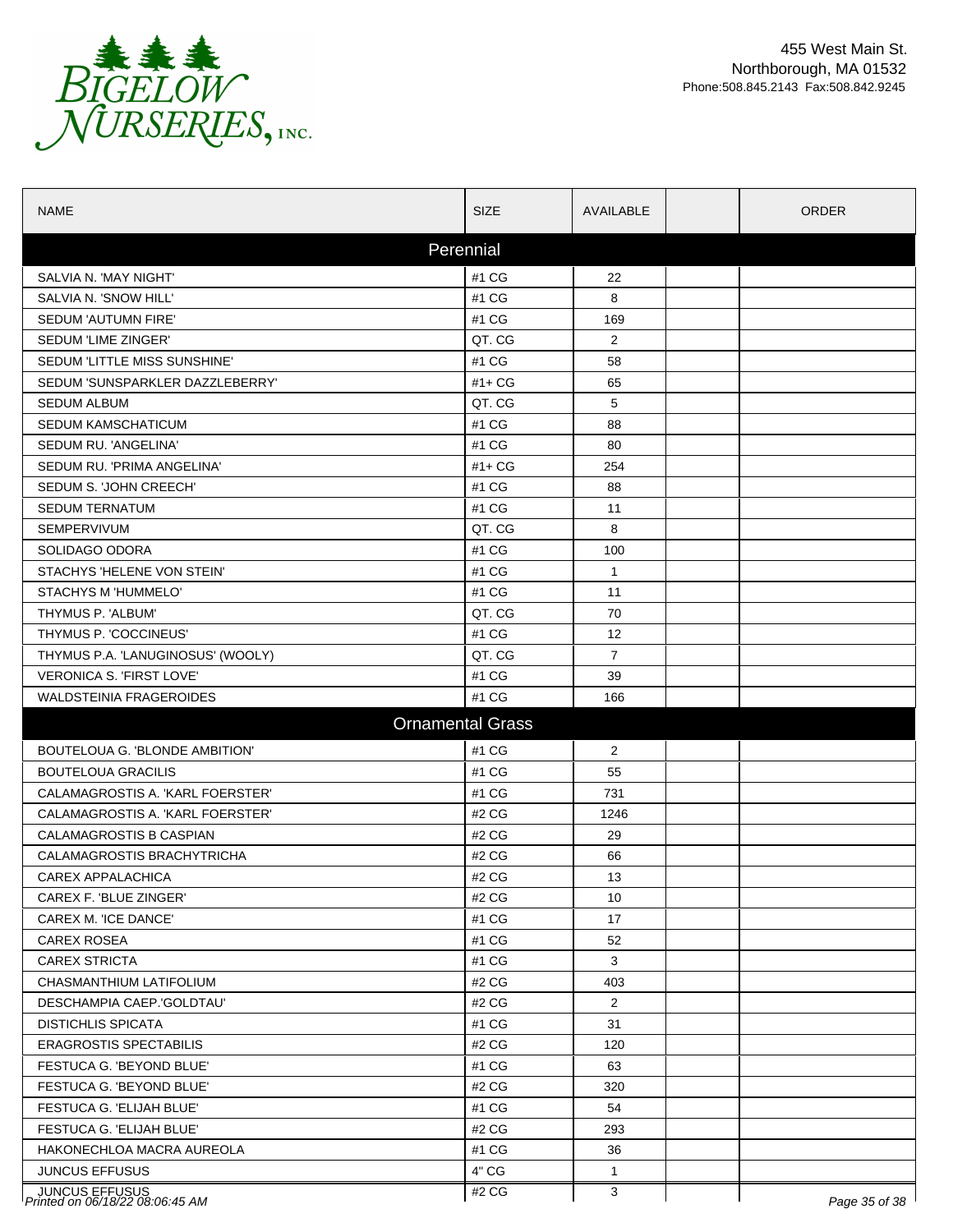

| <b>NAME</b>                          | <b>SIZE</b>             | AVAILABLE         | ORDER         |
|--------------------------------------|-------------------------|-------------------|---------------|
|                                      | <b>Ornamental Grass</b> |                   |               |
| MISCANTHUS S. 'ADAGIO'               | #1 CG                   | 33                |               |
| MISCANTHUS S. 'ADAGIO'               | #2 CG                   | 4                 |               |
| MISCANTHUS S. 'GRACILLIMUS'          | #1 CG                   | 16                |               |
| MISCANTHUS S. 'GRACILLIMUS'          | #2 CG                   | 80                |               |
| MISCANTHUS S. 'GRAZIELLA'            | #2 CG                   | 14                |               |
| MISCANTHUS S. 'MORNING LIGHT'        | #1 CG                   | 50                |               |
| <b>MISCANTHUS S. 'MORNING LIGHT'</b> | #2 CG                   | 126               |               |
| <b>MISCANTHUS S. VARIEGATA'</b>      | #1 CG                   | $12 \overline{ }$ |               |
| MISCANTHUS S. 'VARIEGATA'            | #2 CG                   | 344               |               |
| PANICUM V. 'CLOUD NINE'              | #2 CG                   | 4                 |               |
| PANICUM V. 'GUNSMOKE'                | #2 CG                   | 18                |               |
| PANICUM V. 'HEAVY METAL'             | #1 CG                   | 60                |               |
| PANICUM V. 'HEAVY METAL'             | #2 CG                   | $\mathbf{1}$      |               |
| PANICUM V. 'PURPLE TEARS'            | #1 CG                   | 8                 |               |
| PANICUM V. 'PURPLE TEARS'            | #2 CG                   | 86                |               |
| PANICUM V. 'RUBY RIBBONS'            | #2 CG                   | 10                |               |
| PENNISETUM A. 'HAMELN'               | #1 CG                   | 124               |               |
| PENNISETUM A. 'LITTLE BUNNY'         | #1 CG                   | 24                |               |
| PENNISETUM A.'PIGLET'                | #1 CG                   | $\overline{4}$    |               |
| PENNISETUM ALOEPECUROIDES            | #3 CG                   | 3                 |               |
| SCHIZACHYRIUM S. 'STANDING OVATION'  | #1 CG                   | 17                |               |
| SCHIZACHYRIUM S. 'STANDING OVATION'  | #2 CG                   | 69                |               |
| SCHIZACHYRIUM S. 'THE BLUES'         | #2 CG                   | 28                |               |
| SPOROBOLUS HETEROLEPSIS              | #2 CG                   | 2                 |               |
|                                      | Fern                    |                   |               |
| ATHYRIUM FELIX-FEMINA                | #1 CG                   | 800               |               |
| ATHYRIUM NIPP. PICTUM                | #1 CG                   | $\overline{2}$    |               |
| DENNSTAEDTIA PUNCTILOBULA            | #1 CG                   | 412               |               |
| DRYOPTERIS E. 'BRILLIANCE'           | #1 CG                   | 25                |               |
| DRYOPTERIS ERYTHROSORA               | #1 CG                   | 5                 |               |
| DRYOPTERIS MARGINALIS                | #1 CG                   | 40                |               |
| MATTEUCIA STRUTHIOPTERIS             | #1 CG                   | 16                |               |
| OSMUNDA CINNAMOMEA                   | #1 CG                   | 1586              |               |
| OSMUNDA CINNAMOMEA                   | #2 CG                   | 444               |               |
| <b>OSMUNDA REGALIS</b>               | #1 CG                   | 287               |               |
| POLYSTICHUM ACROSTICHOIDES           | #1 CG                   | 926               |               |
| POLYSTICHUM ACROSTICHOIDES           | #2 CG                   | 200               |               |
|                                      |                         |                   |               |
|                                      | Vegetables              |                   |               |
| <b>RHUBARB</b>                       | #2 CG                   | 15                |               |
|                                      | Vines & Ground Cover    |                   |               |
| <b>CAMPSIS RADICANS 'FLAVA'</b>      | #2 CG                   | 30                |               |
| CAMPSIS RADICANS 'MME GALEN'         | #2 CG                   | 22                |               |
| p.CLEMATIS / IBS 1989-06-46 AM       | #1 CG                   | 147               | Page 36 of 38 |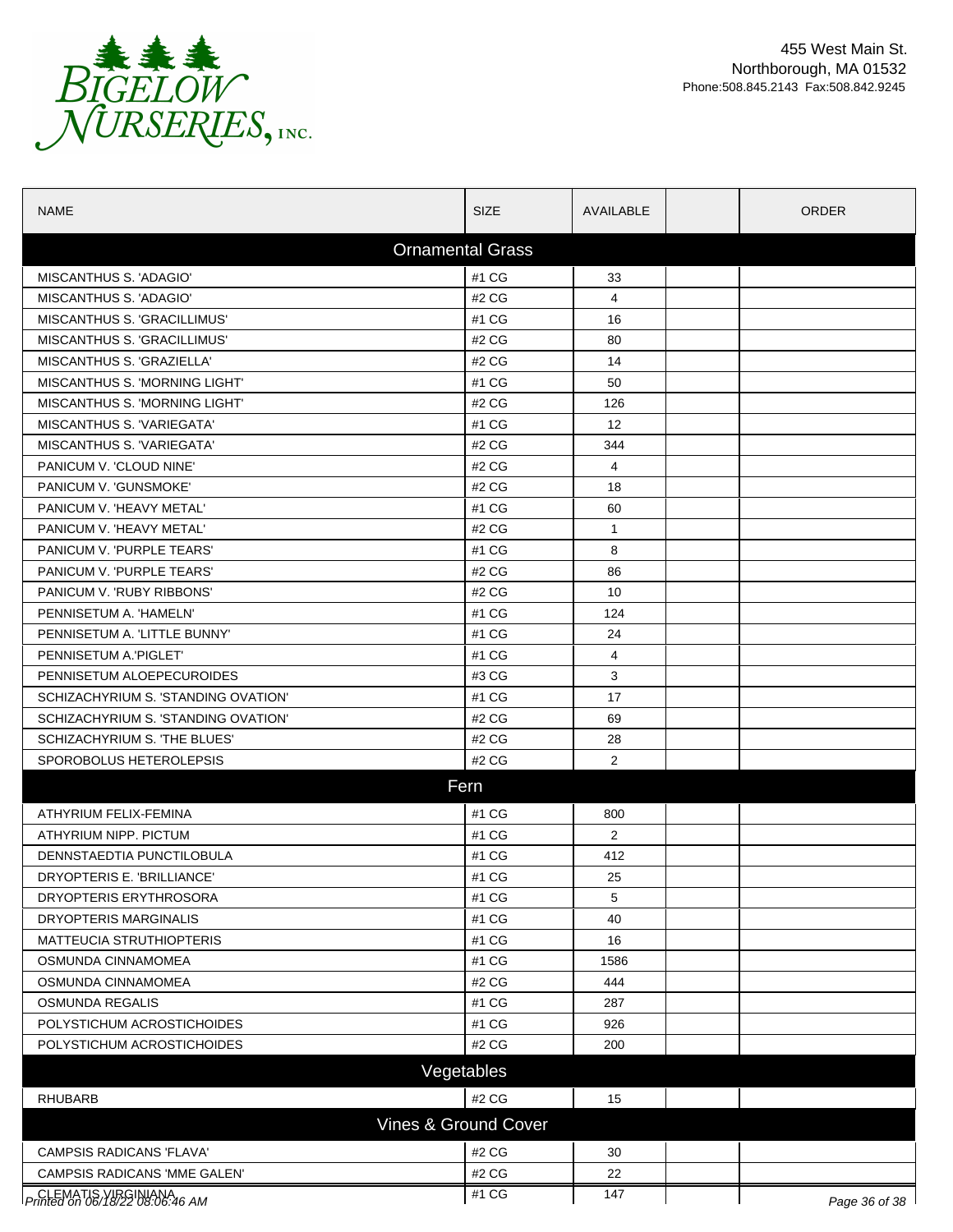

| <b>NAME</b>                                       | <b>SIZE</b>           | AVAILABLE      | <b>ORDER</b>  |  |  |  |
|---------------------------------------------------|-----------------------|----------------|---------------|--|--|--|
| Vines & Ground Cover                              |                       |                |               |  |  |  |
| <b>HEDERA HELIX 'BALTICA'</b>                     | #1 CG                 | 984            |               |  |  |  |
| <b>HEDERA HELIX 'BALTICA'</b>                     | <b>FLAT 100 CG</b>    | 56             |               |  |  |  |
| LONICERA SEMPERVIRENS                             | #1 CG                 | 168            |               |  |  |  |
| LONICERA SEMPERVIRENS 'MAJOR WHEELER'             | #1 CG                 | 100            |               |  |  |  |
| LONICERA SEMPERVIRENS MAGNIFICA                   | #1 CG                 | 104            |               |  |  |  |
| PACHYSANDRA TERMINALIS                            | <b>FLAT 100 CG</b>    | 215            |               |  |  |  |
| PARTHENOCISSUS TRICUSPIDATA                       | #1 CG                 | 28             |               |  |  |  |
| VACCINIUM MACROCARPON TRAY                        | #1 CG                 | 140            |               |  |  |  |
| <b>VINCA MINOR</b>                                | 3 IN / 24 FLAT<br>CG. | 20             |               |  |  |  |
| <b>VINCA MINOR 'BOWLES'</b>                       | 4" CG                 | 69             |               |  |  |  |
|                                                   | <b>Small Fruit</b>    |                |               |  |  |  |
| RUBUS 'CARDINAL' #3                               | #3 CG                 | 50             |               |  |  |  |
| <b>RUBUS 'HERITAGE'</b>                           | #3 CG                 | 24             |               |  |  |  |
| VACCINIUM COR. 'BLUE CROP'                        | #3 18" CG             | 26             |               |  |  |  |
| VACCINIUM COR. 'DUKE'                             | #3 15" CG             | 6              |               |  |  |  |
| VACCINIUM COR. 'DUKE'                             | #3 2' CG              | 17             |               |  |  |  |
| VACCINIUM COR. 'JERSEY'                           | #3 CG                 | 3              |               |  |  |  |
| VACCINIUM COR. 'JERSEY'                           | #3 15" CG             | $\overline{2}$ |               |  |  |  |
| VACCINIUM COR. 'JERSEY'                           | #3 2' CG              | 4              |               |  |  |  |
| VACCINIUM COR. 'PATRIOT'                          | #3 2' CG              | 37             |               |  |  |  |
| Rose                                              |                       |                |               |  |  |  |
| <b>ROSA 'APRICOT DRIFT'</b>                       | #3 CG                 | 103            |               |  |  |  |
| ROSA 'BLAZE                                       | #3 CG                 | 14             |               |  |  |  |
| ROSA 'BLUSHING KNOCKOUT'                          | #3 CG                 | 27             |               |  |  |  |
| ROSA 'BOLERO'                                     | #3 CG                 | 9              |               |  |  |  |
| <b>ROSA 'BRICK HOUSE'</b>                         | #3 CG                 | 10             |               |  |  |  |
| <b>ROSA 'CHERRY FROST'</b>                        | #3 CG                 | 11             |               |  |  |  |
| <b>ROSA 'CLOUD</b>                                | #3 CG                 | 8              |               |  |  |  |
| ROSA 'COLETTE'                                    | #3 CG                 | 17             |               |  |  |  |
| <b>ROSA 'CORAL DRIFT'</b>                         | #3 CG                 | 126            |               |  |  |  |
| ROSA 'CORAL KNOCKOUT'                             | #3 CG                 | 90             |               |  |  |  |
| ROSA 'DEE-LISH'.                                  | #3 CG                 | $\overline{2}$ |               |  |  |  |
| ROSA 'DOUBLE RED KNOCKOUT'                        | #3 CG                 | 38             |               |  |  |  |
| <b>ROSA 'FIRST PRIZE'</b>                         | #3 CG                 | 4              |               |  |  |  |
| <b>ROSA 'GINGERSNAP'</b>                          | #3 CG                 | 4              |               |  |  |  |
| ROSA 'GOLDEN SHOWERS'                             | #3 CG                 | 9              |               |  |  |  |
| ROSA 'HOT COCOA' #                                | #3 CG                 | 15             |               |  |  |  |
| ROSA 'ICECAP'                                     | #3 CG                 | 20             |               |  |  |  |
| ROSA 'JOHN F. KENNEDY'                            | #3 CG                 | 3              |               |  |  |  |
| ROSA 'JOSEPH'S COAT'                              | #3 CG                 | $\mathbf{1}$   |               |  |  |  |
| ROSA 'KISS ME KATE'                               | #3 CG                 | 10             |               |  |  |  |
| ROSA 'KNOCKOUT'                                   | #3 CG                 | 104            |               |  |  |  |
| <i>PrR<del>R&amp;</del>OH-50/P8</i> 22Bb.o6:46 AM | #3 CG                 | 48             | Page 37 of 38 |  |  |  |